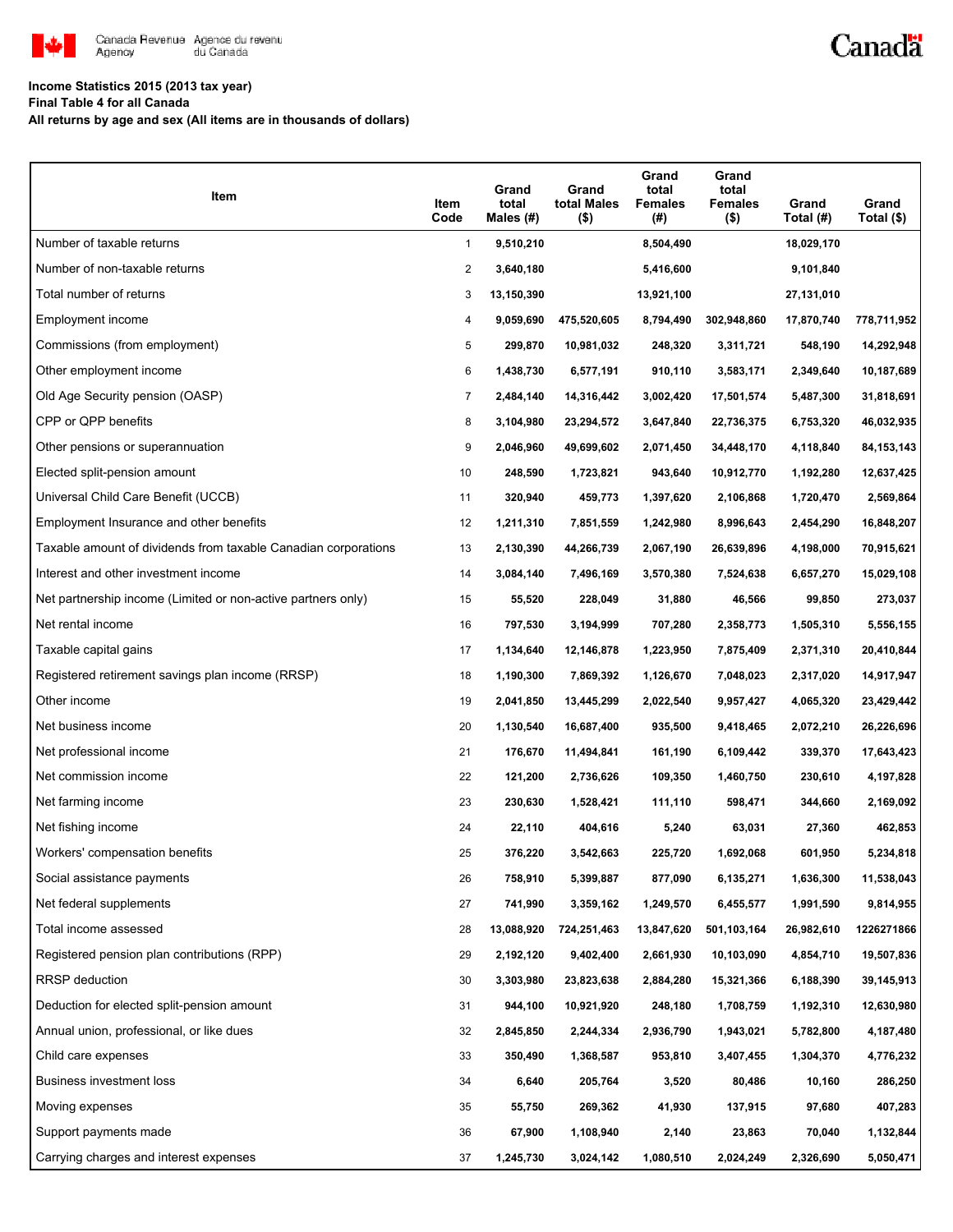

### **Income Statistics 2015 (2013 tax year)**

**Final Table 4 for all Canada**

**All returns by age and sex (All items are in thousands of dollars)**

| Item                                                                                           | Item<br>Code | Grand<br>total<br>Males (#) | Grand<br>total Males<br>$($ \$) | Grand<br>total<br><b>Females</b><br>(#) | Grand<br>total<br><b>Females</b><br>$($ \$) | Grand<br>Total (#) | Grand<br>Total (\$) |
|------------------------------------------------------------------------------------------------|--------------|-----------------------------|---------------------------------|-----------------------------------------|---------------------------------------------|--------------------|---------------------|
| Deductions for CPP/QPP contributions on self-employment and other<br>earnings                  | 38           | 929,670                     | 825,685                         | 757,620                                 | 509,996                                     | 1,687,700          | 1,335,979           |
| Deductions for provincial parental insurance plan (PPIP) premiums<br>on self-employment income | 39           | 231,990                     | 19,747                          | 208,240                                 | 14,710                                      | 440,250            | 34,458              |
| Exploration and development expenses                                                           | 40           | 40,590                      | 578,259                         | 18,850                                  | 151,942                                     | 69,050             | 763,358             |
| Other employment expenses                                                                      | 41           | 553,780                     | 3,090,565                       | 262,390                                 | 967,843                                     | 816,210            | 4,058,689           |
| Clergy residence deduction                                                                     | 42           | 22,460                      | 306,025                         | 5,830                                   | 63,990                                      | 28,300             | 370,110             |
| Other deductions                                                                               | 43           | 363,320                     | 1,003,701                       | 365,320                                 | 1,221,219                                   | 729,300            | 2,243,833           |
| Total deductions before adjustments                                                            | 44           | 7,623,440                   | 58,197,623                      | 6,850,460                               | 37,694,083                                  | 14,485,940         | 95,950,487          |
| Social benefits repayment                                                                      | 45           | 345,740                     | 947,300                         | 173,780                                 | 530,092                                     | 519,520            | 1,477,401           |
| Net income after adjustments                                                                   | 46           | 13,045,190                  | 666,065,695                     | 13,796,190                              | 463,324,014                                 | 26,882,710         | 1130277164          |
| Canadian Forces personnel and police deduction                                                 | 47           | 2,640                       | 73,317                          | 510                                     | 9,902                                       | 3,150              | 83,218              |
| Security options deductions                                                                    | 48           | 34,870                      | 1,943,061                       | 13,500                                  | 328,079                                     | 48,430             | 2,273,707           |
| Other payments deductions                                                                      | 49           | 1,725,930                   | 12,300,787                      | 2,139,590                               | 14,281,671                                  | 3,865,850          | 26,585,779          |
| Non-capital losses of other years                                                              | 50           | 17,730                      | 232,073                         | 16,710                                  | 125,507                                     | 34,800             | 359,428             |
| Net capital losses of other years                                                              | 51           | 320,120                     | 1,131,122                       | 293,280                                 | 724,363                                     | 613,460            | 1,856,484           |
| Capital gains deduction                                                                        | 52           | 38,630                      | 2,849,093                       | 26,340                                  | 1,624,851                                   | 65,090             | 4,480,721           |
| Northern residents deductions                                                                  | 53           | 159,880                     | 567,079                         | 97,890                                  | 318,197                                     | 257,770            | 885,288             |
| Additional deductions                                                                          | 54           | 95,380                      | 619,698                         | 109,130                                 | 589,615                                     | 217,060            | 1,425,494           |
| Farming/fishing losses of prior years                                                          | 55           | 9,500                       | 106,146                         | 3,720                                   | 33,154                                      | 13,290             | 140,231             |
| Total deductions from net income                                                               | 56           | 2,334,490                   | 19,831,626                      | 2,628,680                               | 18,038,698                                  | 4,976,570          | 38,102,958          |
| Taxable income assessed                                                                        | 57           | 12,688,320                  | 646,292,417                     | 13,464,720                              | 445,334,098                                 | 26,182,430         | 1092325095          |
| Basic personal amount                                                                          | 58           | 13,124,980                  | 144,263,021                     | 13,907,230                              | 152,943,959                                 | 27,062,790         | 297,513,297         |
| Age amount                                                                                     | 59           | 2,319,930                   | 13,994,156                      | 2,902,690                               | 18,204,335                                  | 5,224,190          | 32,208,685          |
| Spouse or common-law partner amount                                                            | 60           | 1,618,670                   | 12,138,294                      | 513,140                                 | 3,866,110                                   | 2,134,140          | 16,024,994          |
| Amount for eligible dependant                                                                  | 61           | 152,030                     | 1,562,441                       | 791.940                                 | 8,295,770                                   | 944,120            | 9,859,765           |
| Amount for children 17 and under                                                               | 62           | 2,096,580                   | 8,587,832                       | 1,687,040                               | 6,299,768                                   | 3,786,030          | 14,903,218          |
| Amount for infirm dependants age 18 or older                                                   | 63           | 9,960                       | 45,434                          | 8,400                                   | 38,067                                      | 18,370             | 83,551              |
| CPP or QPP contributions through employment                                                    | 64           | 7,978,290                   | 13,497,723                      | 7,461,160                               | 10,531,767                                  | 15,440,330         | 24,030,376          |
| CPP or QPP contributions on self-employment and other earnings                                 | 65           | 929,670                     | 825,685                         | 757,620                                 | 509,996                                     | 1,687,700          | 1,335,979           |
| Employment Insurance premiums                                                                  | 66           | 7,782,110                   | 4,837,176                       | 7,517,860                               | 3,982,344                                   | 15,300,890         | 8,819,900           |
| PPIP premiums paid                                                                             | 67           | 1,944,250                   | 422,129                         | 1,814,460                               | 323,749                                     | 3,758,750          | 745,883             |
| PPIP premiums payable on employment income                                                     | 68           | 63,990                      | 13,634                          | 46,950                                  | 9,329                                       | 110,960            | 22,965              |
| PPIP premiums payable on self-employment income                                                | 69           | 234,860                     | 25,463                          | 210,490                                 | 18,965                                      | 445,370            | 44,430              |
| Volunteer firefighters' amount                                                                 | 70           | 37,320                      | 111,939                         | 3,430                                   | 10,290                                      | 40,750             | 122,232             |
| Canada employment amount                                                                       | 71           | 9,167,690                   | 9,838,477                       | 8,559,340                               | 9,237,924                                   | 17,728,850         | 19,078,317          |
| Public transit amount                                                                          | 72           | 816,900                     | 710,849                         | 928,020                                 | 777,559                                     | 1,746,020          | 1,488,888           |
| Children's fitness amount                                                                      | 73           | 927,380                     | 529,964                         | 732,180                                 | 382,897                                     | 1,659,640          | 912,903             |
| Children's arts amount                                                                         | 74           | 344,400                     | 183,998                         | 261,370                                 | 128,505                                     | 605,810            | 312,523             |

Canadä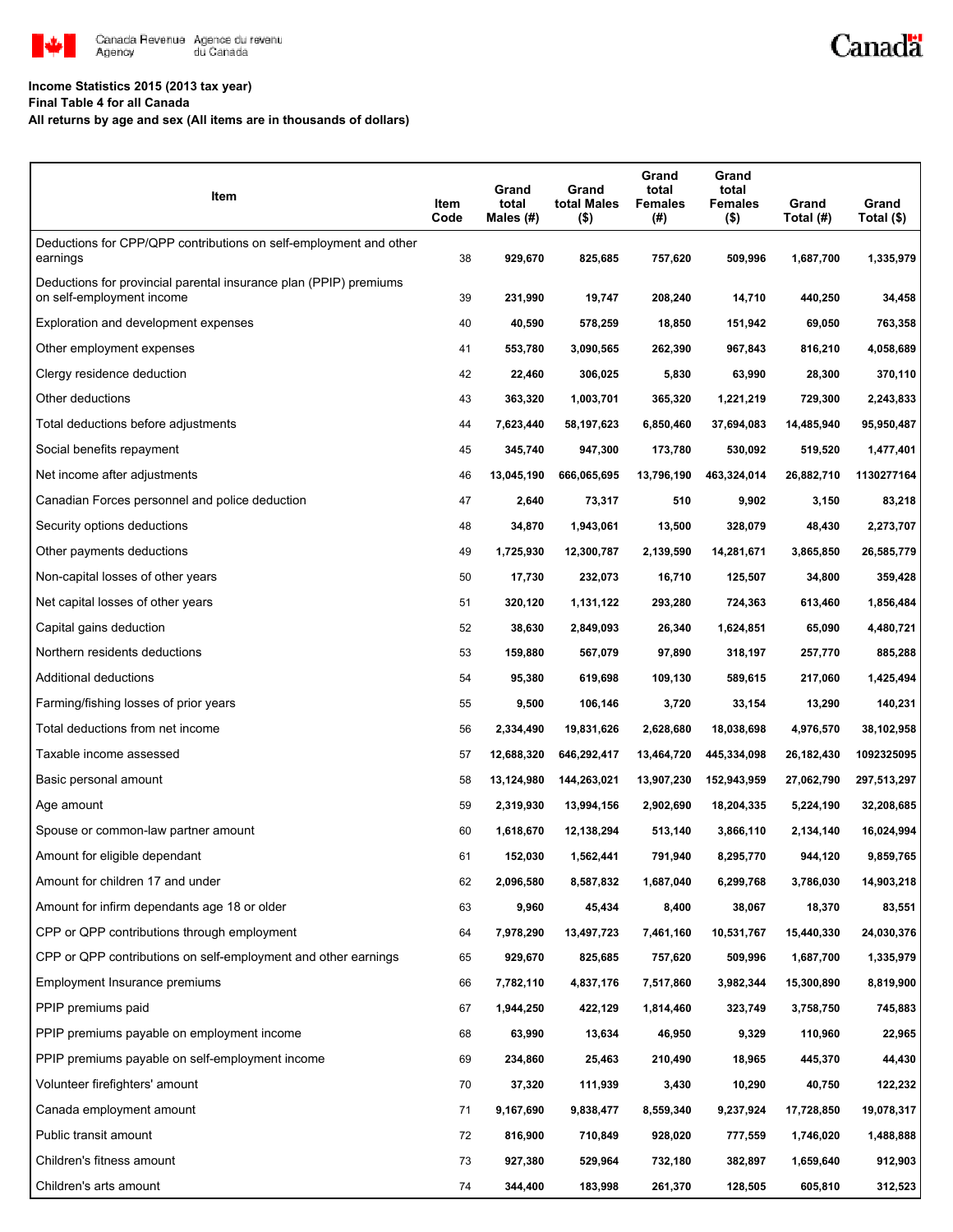

# Canadä

### **Income Statistics 2015 (2013 tax year)**

**Final Table 4 for all Canada**

**All returns by age and sex (All items are in thousands of dollars)**

| Item                                                              | Item<br>Code | Grand<br>total<br>Males $(H)$ | Grand<br>total Males<br>(\$) | Grand<br>total<br><b>Females</b><br>(# ) | Grand<br>total<br><b>Females</b><br>(\$) | Grand<br>Total (#) | Grand<br>Total (\$) |
|-------------------------------------------------------------------|--------------|-------------------------------|------------------------------|------------------------------------------|------------------------------------------|--------------------|---------------------|
| Home buyers' amount                                               | 75           | 113,670                       | 518,299                      | 73,800                                   | 319,656                                  | 187,510            | 838,121             |
| Pension income amount                                             | 76           | 2,177,530                     | 4,175,046                    | 2,607,480                                | 4,957,062                                | 4,785,430          | 9,132,878           |
| Caregiver amount                                                  | 77           | 133,640                       | 724,612                      | 105,680                                  | 537,636                                  | 239,380            | 1,262,607           |
| Disability amount                                                 | 78           | 342,130                       | 2,633,765                    | 370,410                                  | 2,846,266                                | 712,570            | 5,480,277           |
| Disability amount transferred from a dependant                    | 79           | 129,340                       | 1,333,837                    | 114,420                                  | 1,141,310                                | 243,810            | 2,475,590           |
| Interest paid on student loans                                    | 80           | 251,910                       | 126,463                      | 368,990                                  | 195,081                                  | 620,900            | 321,558             |
| Tuition, education, and textbook amounts                          | 81           | 765,660                       | 4,300,171                    | 963,120                                  | 4,983,650                                | 1,728,920          | 9,285,031           |
| Tuition, education, and textbook amounts transferred from a child | 82           | 419,300                       | 2,175,604                    | 296,710                                  | 1,454,294                                | 716,010            | 3,629,951           |
| Amounts transferred from spouse or common-law partner             | 83           | 738,950                       | 3,882,094                    | 500,910                                  | 2,474,508                                | 1,241,360          | 6,363,562           |
| Medical expenses                                                  | 84           | 1,837,480                     | 4,574,120                    | 2,708,020                                | 6,485,768                                | 4,547,070          | 11,064,376          |
| Total tax credits on personal amounts                             | 85           | 13,132,440                    | 35,406,222                   | 13,909,650                               | 36, 144, 483                             | 27,073,100         | 71,606,665          |
| Allowable charitable donations and government gifts               | 86           | 3,071,880                     | 5,969,019                    | 2,692,500                                | 3,333,288                                | 5,766,310          | 9,312,777           |
| Eligible cultural and ecological gifts                            | 87           | 3,030                         | 54,339                       | 2,890                                    | 15,474                                   | 5,920              | 70,053              |
| Total tax credit on donations and gifts                           | 88           | 3,053,770                     | 1,684,159                    | 2,674,570                                | 918,113                                  | 5,730,100          | 2,605,346           |
| Total federal non-refundable tax credits                          | 89           | 13,132,790                    | 37,090,380                   | 13,909,770                               | 37,062,596                               | 27,074,140         | 74,212,011          |
| Federal dividend tax credit                                       | 90           | 1,950,550                     | 5,978,150                    | 1,796,090                                | 3,580,464                                | 3,746,930          | 9,559,749           |
| Overseas employment tax credit                                    | 91           | 5,770                         | 56,340                       | 520                                      | 3,493                                    | 6,290              | 59,850              |
| Minimum tax carryover                                             | 92           | 28,870                        | 88,113                       | 18,210                                   | 45,795                                   | 47,090             | 133,934             |
| Basic federal tax                                                 | 93           | 8,984,460                     | 84,644,544                   | 7,945,550                                | 43,450,589                               | 16,943,960         | 128,223,628         |
| Federal Foreign Tax Credit                                        | 94           | 660,790                       | 829,682                      | 624,810                                  | 253,638                                  | 1,285,800          | 1,084,346           |
| Federal Political contribution tax credit                         | 95           | 94,530                        | 16,527                       | 56,270                                   | 8,538                                    | 150,810            | 25,066              |
| Investment Tax Credit                                             | 96           | 23,630                        | 49,788                       | 9,590                                    | 12,793                                   | 33,310             | 62,583              |
| Labour-sponsored funds tax credit                                 | 97           | 184,150                       | 88,213                       | 142,200                                  | 56,170                                   | 326,350            | 144,384             |
| Alternative minimum tax payable                                   | 98           | 24,570                        | 118,257                      | 14,740                                   | 68,122                                   | 39,330             | 186,478             |
| Net federal tax                                                   | 99           | 8,957,950                     | 83,712,008                   | 7,920,490                                | 43,134,800                               | 16,892,310         | 127,005,869         |
| CPP contributions on self-employment                              | 100          | 723,610                       | 1,298,895                    | 573,330                                  | 756,689                                  | 1,297,330          | 2,056,164           |
| Social Benefits repayment                                         | 101          | 345,740                       | 947,300                      | 173,780                                  | 530,092                                  | 519,520            | 1,477,401           |
| Net Provincial Tax                                                | 102          | 6,886,940                     | 36,267,931                   | 6,032,120                                | 18,511,518                               | 12,925,190         | 54,804,269          |
| Total tax payable                                                 | 103          | 9,510,210                     | 122,230,350                  | 8,504,490                                | 62,937,854                               | 18,029,170         | 185,352,672         |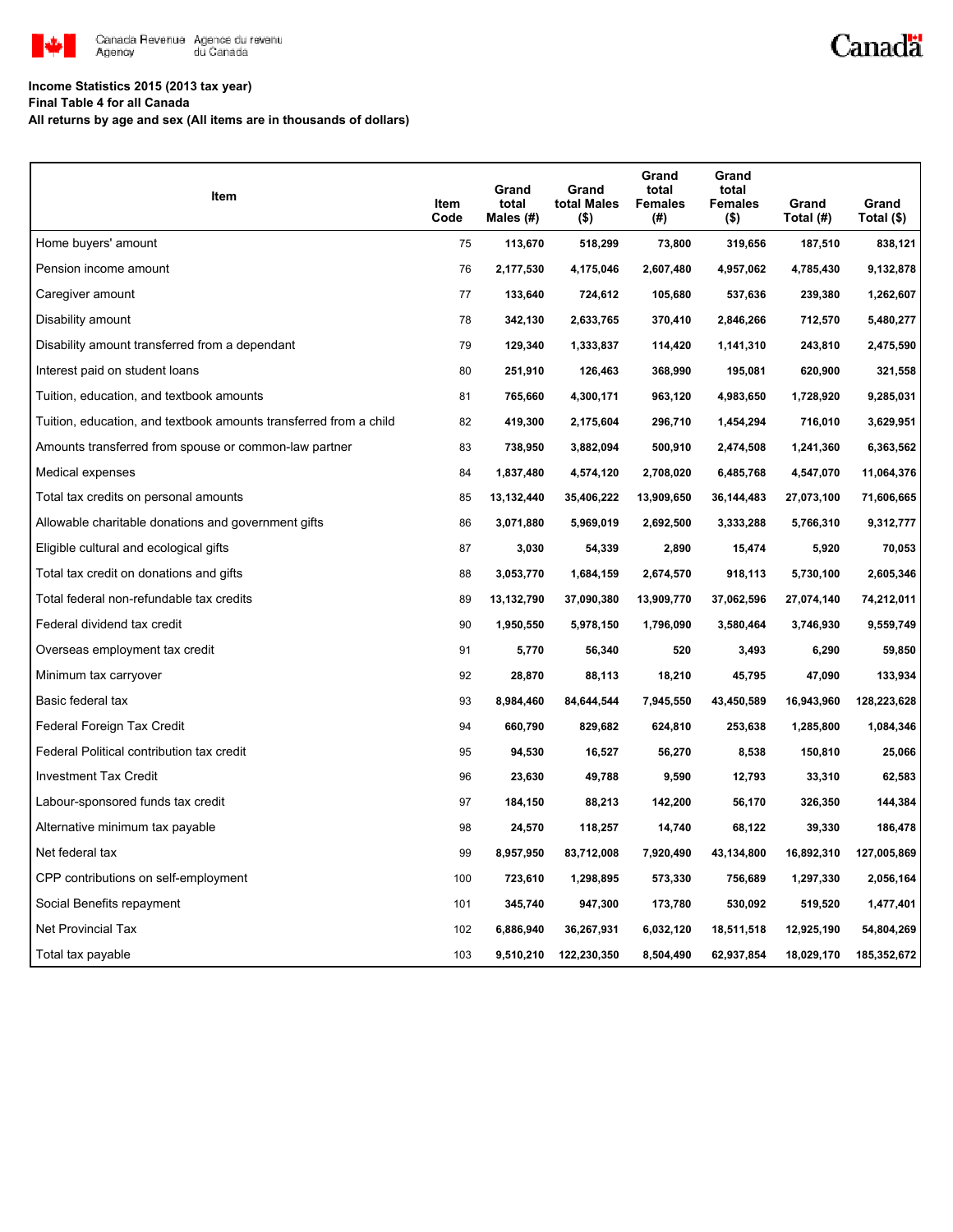| <b>Item</b>                                                                                    | Item<br>Code   | Age<br>group:<br>under 20<br>Males (#) | Age<br>group:<br>under 20<br>Males $(\$)$ | Age<br>group:<br>under 20<br><b>Females</b><br>(#) | Age<br>group:<br>under 20<br><b>Females</b><br>$($ \$) | Age<br>group:<br>under 20<br>total $(H)$ | Age<br>group:<br>under 20<br>total $($)$ |
|------------------------------------------------------------------------------------------------|----------------|----------------------------------------|-------------------------------------------|----------------------------------------------------|--------------------------------------------------------|------------------------------------------|------------------------------------------|
| Number of taxable returns                                                                      | $\mathbf{1}$   | 102,400                                |                                           | 59,040                                             |                                                        | 161,490                                  |                                          |
| Number of non-taxable returns                                                                  | $\overline{2}$ | 457,410                                |                                           | 494,130                                            |                                                        | 955,070                                  |                                          |
| Total number of returns                                                                        | 3              | 559,810                                |                                           | 553,170                                            |                                                        | 1,116,560                                |                                          |
| Employment income                                                                              | 4              | 500,580                                | 3,993,107                                 | 493,620                                            | 3,092,495                                              | 995,700                                  | 7,085,848                                |
| Commissions (from employment)                                                                  | 5              | 6,480                                  | 12,142                                    | 12,210                                             | 10,842                                                 | 18,690                                   | 22,985                                   |
| Other employment income                                                                        | 6              | 14,780                                 | 35,855                                    | 16,560                                             | 35,068                                                 | 31,350                                   | 71,067                                   |
| Old Age Security pension (OASP)                                                                | $\overline{7}$ |                                        |                                           |                                                    |                                                        |                                          |                                          |
| CPP or QPP benefits                                                                            | 8              | 12,630                                 | 24,002                                    | 13,590                                             | 26,462                                                 | 26,240                                   | 50,503                                   |
| Other pensions or superannuation                                                               | 9              | 750                                    | 3,638                                     | 840                                                | 3,939                                                  | 1,590                                    | 7,576                                    |
| Elected split-pension amount                                                                   | 10             |                                        |                                           |                                                    |                                                        |                                          |                                          |
| Universal Child Care Benefit (UCCB)                                                            | 11             | 380                                    | 462                                       | 10,490                                             | 10,988                                                 | 10,880                                   | 11,467                                   |
| Employment Insurance and other benefits                                                        | 12             | 9,620                                  | 39,768                                    | 4,070                                              | 16,192                                                 | 13,690                                   | 55,960                                   |
| Taxable amount of dividends from taxable Canadian corporations                                 | 13             | 19,890                                 | 296,523                                   | 18,960                                             | 298,070                                                | 38,860                                   | 594,702                                  |
| Interest and other investment income                                                           | 14             | 36,450                                 | 23,214                                    | 35,430                                             | 23,560                                                 | 71,970                                   | 46,827                                   |
| Net partnership income (Limited or non-active partners only)                                   | 15             | 40                                     | 206                                       | 40                                                 | 511                                                    | 90                                       | 707                                      |
| Net rental income                                                                              | 16             | 490                                    | 1,597                                     | 370                                                | 1,433                                                  | 870                                      | 3,060                                    |
| Taxable capital gains                                                                          | 17             | 10,280                                 | 64,963                                    | 9,350                                              | 65,897                                                 | 19,640                                   | 131,066                                  |
| Registered retirement savings plan income (RRSP)                                               | 18             | 820                                    | 3,269                                     | 460                                                | 3,706                                                  | 1,280                                    | 6,976                                    |
| Other income                                                                                   | 19             | 83,480                                 | 323,855                                   | 93,540                                             | 357,774                                                | 177,060                                  | 682,269                                  |
| Net business income                                                                            | 20             | 17,440                                 | 99,872                                    | 14,400                                             | 67,864                                                 | 31,880                                   | 168,148                                  |
| Net professional income                                                                        | 21             | 1,150                                  | 5,131                                     | 1,160                                              | 4,535                                                  | 2,310                                    | 9,666                                    |
| Net commission income                                                                          | 22             | 1,330                                  | 5,325                                     | 990                                                | 3,352                                                  | 2,310                                    | 8,677                                    |
| Net farming income                                                                             | 23             | 2,060                                  | 18,716                                    | 1,340                                              | 15,116                                                 | 3,410                                    | 33,920                                   |
| Net fishing income                                                                             | 24             | 460                                    | 3,994                                     | 80                                                 | 557                                                    | 540                                      | 4,551                                    |
| Workers' compensation benefits                                                                 | 25             | 3,920                                  | 5,752                                     | 2,350                                              | 4,088                                                  | 6,270                                    | 9,840                                    |
| Social assistance payments                                                                     | 26             | 15,050                                 | 90,657                                    | 17,270                                             | 100,678                                                | 32,330                                   | 191,343                                  |
| Net federal supplements                                                                        | 27             |                                        |                                           |                                                    |                                                        |                                          |                                          |
| Total income assessed                                                                          | 28             | 549,970                                | 5,052,213                                 | 543,540                                            | 4,143,242                                              | 1,095,230                                | 9,197,471                                |
| Registered pension plan contributions (RPP)                                                    | 29             | 9,120                                  | 5,758                                     | 6,300                                              | 2,159                                                  | 15,420                                   | 7,917                                    |
| RRSP deduction                                                                                 | 30             | 6,730                                  | 10,080                                    | 3,160                                              | 4,425                                                  | 9,890                                    | 14,505                                   |
| Deduction for elected split-pension amount                                                     | 31             |                                        |                                           |                                                    |                                                        |                                          |                                          |
| Annual union, professional, or like dues                                                       | 32             | 76,020                                 | 15,156                                    | 59,930                                             | 9,748                                                  | 135,950                                  | 24,907                                   |
| Child care expenses                                                                            | 33             | 30                                     | 42                                        | 560                                                | 949                                                    | 590                                      | 991                                      |
| <b>Business investment loss</b>                                                                | 34             |                                        |                                           |                                                    |                                                        |                                          |                                          |
| Moving expenses                                                                                | 35             | 1,780                                  | 1,164                                     | 2,170                                              | 1,357                                                  | 3,950                                    | 2,521                                    |
| Support payments made                                                                          | 36             |                                        |                                           |                                                    |                                                        |                                          |                                          |
| Carrying charges and interest expenses                                                         | 37             | 3,360                                  | 2,506                                     | 3,040                                              | 2,383                                                  | 6,400                                    | 4,894                                    |
| Deductions for CPP/QPP contributions on self-employment and other<br>earnings                  | 38             | 9,460                                  | 2,208                                     | 7,120                                              | 1,237                                                  | 16,580                                   | 3,446                                    |
| Deductions for provincial parental insurance plan (PPIP) premiums on<br>self-employment income | 39             | 3,390                                  | 80                                        | 2,910                                              | 57                                                     | 6,310                                    | 137                                      |
| Exploration and development expenses                                                           | 40             |                                        |                                           |                                                    |                                                        |                                          |                                          |
| Other employment expenses                                                                      | 41             | 3,020                                  | 4,742                                     | 850                                                | 773                                                    | 3,870                                    | 5,514                                    |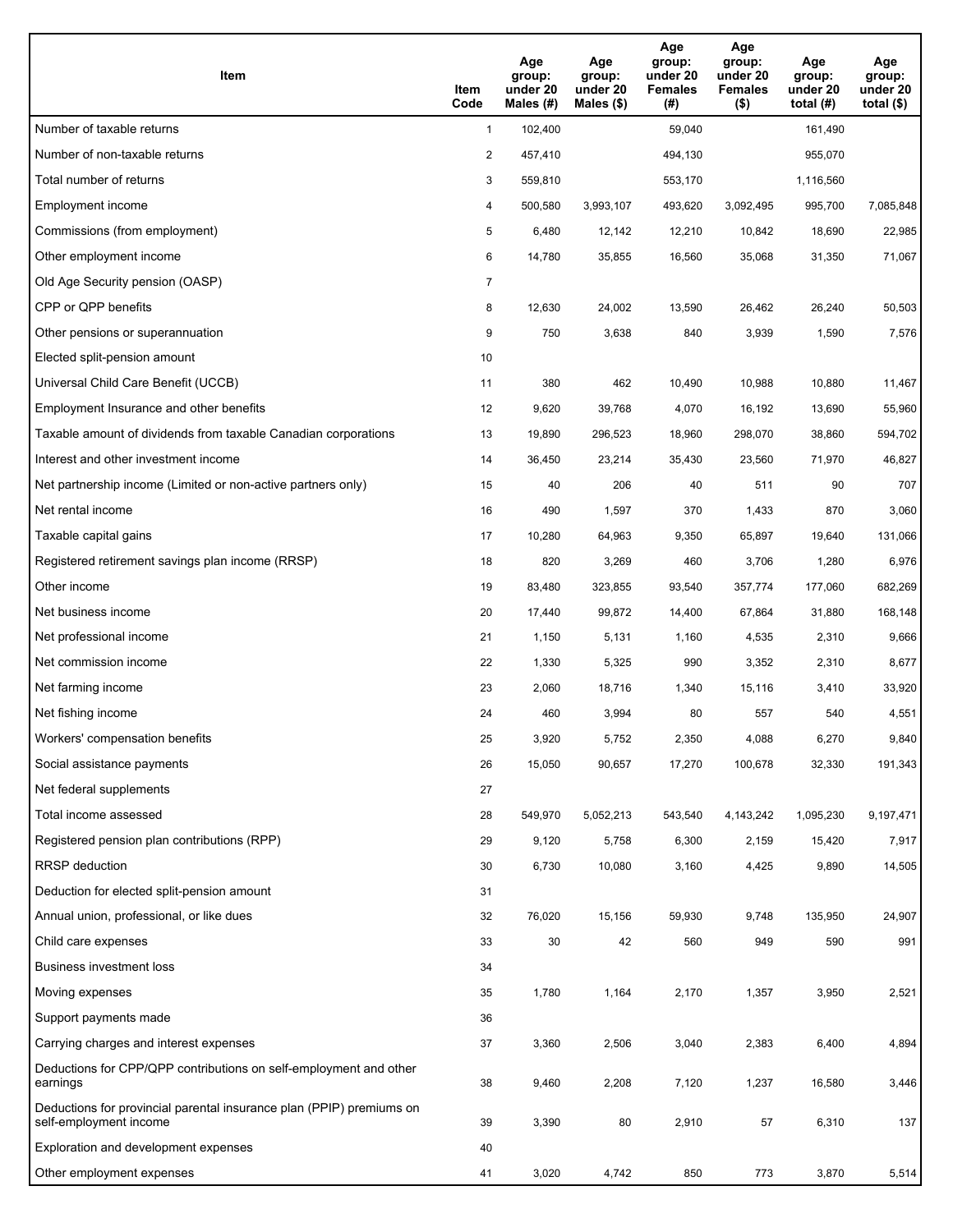| Item                                                              | Item<br>Code | Age<br>group:<br>under 20<br>Males (#) | Age<br>group:<br>under 20<br>Males (\$) | Age<br>group:<br>under 20<br><b>Females</b><br>(# ) | Age<br>group:<br>under 20<br><b>Females</b><br>$($ \$) | Age<br>group:<br>under 20<br>total $(H)$ | Age<br>group:<br>under 20<br>total $($)$ |
|-------------------------------------------------------------------|--------------|----------------------------------------|-----------------------------------------|-----------------------------------------------------|--------------------------------------------------------|------------------------------------------|------------------------------------------|
| Clergy residence deduction                                        | 42           | 30                                     | 19                                      | 30                                                  | 13                                                     | 60                                       | 32                                       |
| Other deductions                                                  | 43           | 2,640                                  | 8,694                                   | 2,180                                               | 7,987                                                  | 4,820                                    | 16,681                                   |
| Total deductions before adjustments                               | 44           | 101,180                                | 50,500                                  | 79,130                                              | 31,407                                                 | 180,320                                  | 81,926                                   |
| Social benefits repayment                                         | 45           | 40                                     | 46                                      |                                                     |                                                        | 40                                       | 46                                       |
| Net income after adjustments                                      | 46           | 549,510                                | 5,002,762                               | 543,020                                             | 4,112,657                                              | 1,094,220                                | 9,117,473                                |
| Canadian Forces personnel and police deduction                    | 47           |                                        |                                         |                                                     |                                                        |                                          |                                          |
| Security options deductions                                       | 48           | 10                                     | 1                                       |                                                     |                                                        | 20                                       | 3                                        |
| Other payments deductions                                         | 49           | 18,850                                 | 96,423                                  | 19,520                                              | 104,770                                                | 38,370                                   | 201,201                                  |
| Non-capital losses of other years                                 | 50           | 30                                     | 88                                      | 20                                                  | 71                                                     | 60                                       | 160                                      |
| Net capital losses of other years                                 | 51           | 390                                    | 620                                     | 370                                                 | 700                                                    | 760                                      | 1,320                                    |
| Capital gains deduction                                           | 52           | 310                                    | 34,779                                  | 330                                                 | 35,603                                                 | 630                                      | 70,382                                   |
| Northern residents deductions                                     | 53           | 2,020                                  | 4,179                                   | 1,320                                               | 2,300                                                  | 3,350                                    | 6,481                                    |
| Additional deductions                                             | 54           | 220                                    | 496                                     | 240                                                 | 569                                                    | 480                                      | 1,111                                    |
| Farming/fishing losses of prior years                             | 55           |                                        |                                         |                                                     |                                                        |                                          |                                          |
| Total deductions from net income                                  | 56           | 21,770                                 | 136,622                                 | 21,760                                              | 144,033                                                | 43,540                                   | 280,710                                  |
| Taxable income assessed                                           | 57           | 541,560                                | 4,866,206                               | 536,170                                             | 3,968,777                                              | 1,079,410                                | 8,836,982                                |
| Basic personal amount                                             | 58           | 559,700                                | 6,169,259                               | 553,040                                             | 6,095,266                                              | 1,116,270                                | 12,294,952                               |
| Age amount                                                        | 59           |                                        |                                         |                                                     |                                                        |                                          |                                          |
| Spouse or common-law partner amount                               | 60           | 1,220                                  | 10,224                                  | 1,160                                               | 10,397                                                 | 2,390                                    | 20,733                                   |
| Amount for eligible dependant                                     | 61           | 210                                    | 2,160                                   | 6,680                                               | 72,785                                                 | 6,900                                    | 74,979                                   |
| Amount for children 17 and under                                  | 62           | 870                                    | 2,151                                   | 9,180                                               | 22,769                                                 | 10,060                                   | 24,935                                   |
| Amount for infirm dependants age 18 or older                      | 63           | 10                                     | 113                                     | 20                                                  | 151                                                    | 30                                       | 265                                      |
| CPP or QPP contributions through employment                       | 64           | 232,710                                | 97,132                                  | 224,110                                             | 61,143                                                 | 456,830                                  | 158,282                                  |
| CPP or QPP contributions on self-employment and other<br>earnings | 65           | 9,460                                  | 2,208                                   | 7,120                                               | 1,237                                                  | 16,580                                   | 3,446                                    |
| Employment Insurance premiums                                     | 66           | 367,460                                | 65,817                                  | 361,990                                             | 50,870                                                 | 729,460                                  | 116,691                                  |
| PPIP premiums paid                                                | 67           | 97,040                                 | 4,929                                   | 98,840                                              | 4,280                                                  | 195,880                                  | 9,209                                    |
| PPIP premiums payable on employment income                        | 68           | 1,670                                  | 76                                      | 1,470                                               | 41                                                     | 3,140                                    | 117                                      |
| PPIP premiums payable on self-employment income                   | 69           | 3,470                                  | 104                                     | 2,950                                               | 74                                                     | 6,420                                    | 178                                      |
| Volunteer firefighters' amount                                    | 70           | 590                                    | 1,770                                   | 80                                                  | 249                                                    | 670                                      | 2,019                                    |
| Canada employment amount                                          | 71           | 459,830                                | 491,788                                 | 454,520                                             | 485,112                                                | 914,380                                  | 976,924                                  |
| Public transit amount                                             | 72           | 32,000                                 | 12,852                                  | 43,430                                              | 17,236                                                 | 75,640                                   | 30,156                                   |
| Children's fitness amount                                         | 73           | 50                                     | 18                                      | 100                                                 | 25                                                     | 150                                      | 43                                       |
| Children's arts amount                                            | 74           |                                        |                                         | 30                                                  | 11                                                     | 40                                       | 13                                       |
| Home buyers' amount                                               | 75           | 310                                    | 1,458                                   | 170                                                 | 737                                                    | 490                                      | 2,205                                    |
| Pension income amount                                             | 76           | 740                                    | 1,173                                   | 830                                                 | 1,327                                                  | 1,570                                    | 2,499                                    |
| Caregiver amount                                                  | 77           | 40                                     | 154                                     | 30                                                  | 131                                                    | 60                                       | 285                                      |
| Disability amount                                                 | 78           | 6,250                                  | 54,972                                  | 3,360                                               | 29,143                                                 | 9,600                                    | 84,115                                   |
| Disability amount transferred from a dependant                    | 79           | 20                                     | 117                                     | 10                                                  | 136                                                    | 30                                       | 252                                      |
| Interest paid on student loans                                    | 80           | 790                                    | 122                                     | 710                                                 | 118                                                    | 1,500                                    | 241                                      |
| Tuition, education, and textbook amounts                          | 81           | 42,810                                 | 161,037                                 | 40,750                                              | 145,863                                                | 83,560                                   | 306,920                                  |
| Tuition, education, and textbook amounts transferred from a child | 82           | 100                                    | 354                                     | 110                                                 | 454                                                    | 220                                      | 808                                      |
| Amounts transferred from spouse or common-law partner             | 83           | 250                                    | 654                                     | 470                                                 | 1,191                                                  | 730                                      | 1,868                                    |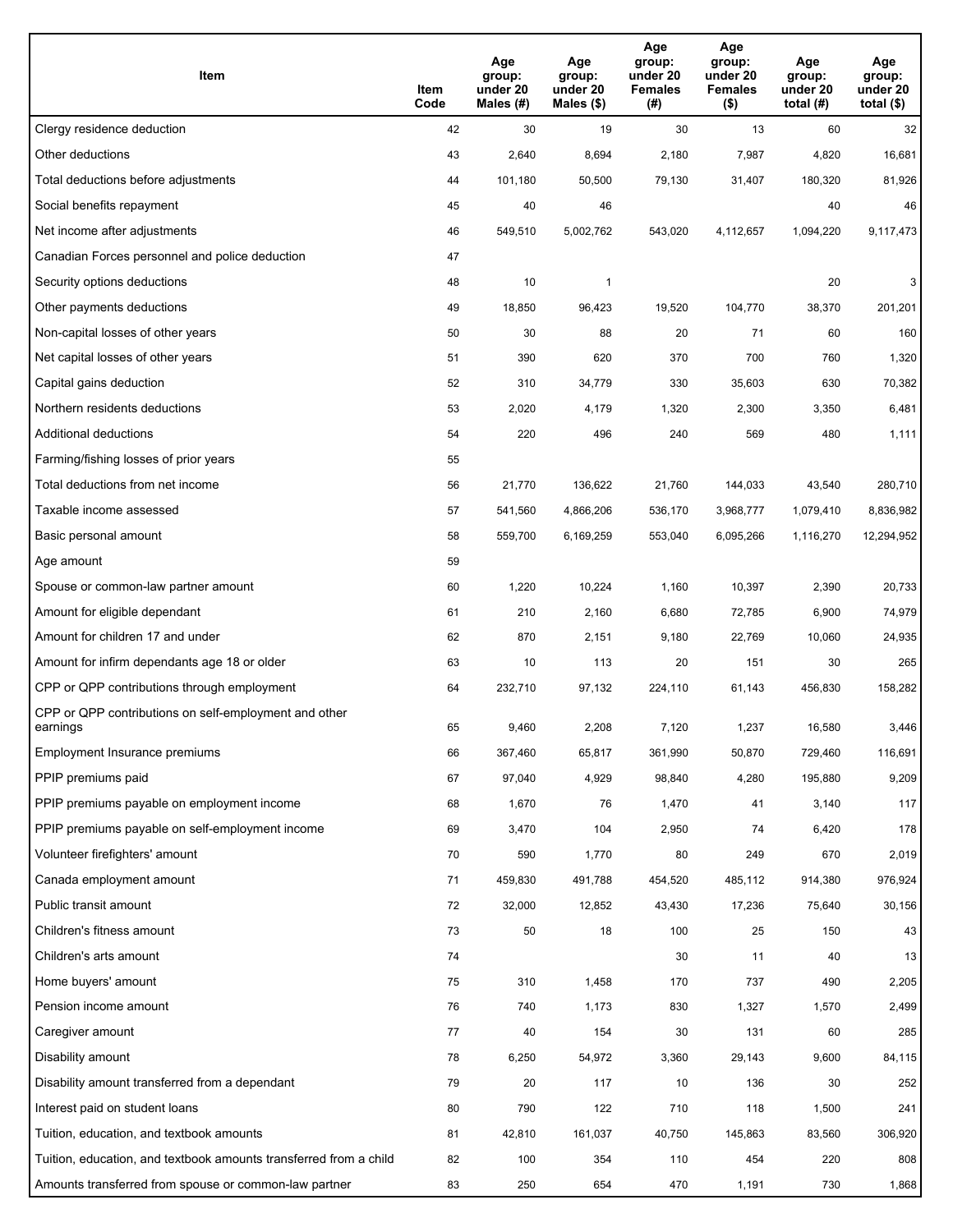| <b>Item</b>                                         | Item<br>Code | Age<br>group:<br>under 20<br>Males (#) | Age<br>group:<br>under 20<br>Males $(\$)$ | Age<br>group:<br>under 20<br><b>Females</b><br>(#) | Age<br>group:<br>under 20<br><b>Females</b><br>$($ \$) | Age<br>group:<br>under 20<br>total $(H)$ | Age<br>group:<br>under 20<br>total $($)$ |
|-----------------------------------------------------|--------------|----------------------------------------|-------------------------------------------|----------------------------------------------------|--------------------------------------------------------|------------------------------------------|------------------------------------------|
| Medical expenses                                    | 84           | 9,970                                  | 7,226                                     | 14,710                                             | 10,364                                                 | 24,720                                   | 17,629                                   |
| Total tax credits on personal amounts               | 85           | 559,750                                | 1,063,180                                 | 553,080                                            | 1,051,666                                              | 1,116,360                                | 2,119,464                                |
| Allowable charitable donations and government gifts | 86           | 9,770                                  | 4,007                                     | 8,900                                              | 3,472                                                  | 18,670                                   | 7,559                                    |
| Eligible cultural and ecological gifts              | 87           |                                        |                                           | 20                                                 | 3                                                      |                                          |                                          |
| Total tax credit on donations and gifts             | 88           | 9,040                                  | 1,175                                     | 8,210                                              | 1,010                                                  | 17,250                                   | 2,210                                    |
| Total federal non-refundable tax credits            | 89           | 559,750                                | 1,064,356                                 | 553,080                                            | 1,052,676                                              | 1,116,360                                | 2,121,674                                |
| Federal dividend tax credit                         | 90           | 11,690                                 | 34,706                                    | 10,760                                             | 34,496                                                 | 22,450                                   | 69,217                                   |
| Overseas employment tax credit                      | 91           |                                        |                                           |                                                    |                                                        |                                          |                                          |
| Minimum tax carryover                               | 92           | 210                                    | 535                                       | 180                                                | 507                                                    | 390                                      | 1,041                                    |
| Basic federal tax                                   | 93           | 91,990                                 | 146,646                                   | 49.640                                             | 56.102                                                 | 141.680                                  | 202,950                                  |
| Federal Foreign Tax Credit                          | 94           | 1,490                                  | 966                                       | 1,050                                              | 334                                                    | 2,540                                    | 1,300                                    |
| Federal Political contribution tax credit           | 95           | 20                                     | 3                                         |                                                    |                                                        | 30                                       | 5                                        |
| <b>Investment Tax Credit</b>                        | 96           | 10                                     | 8                                         |                                                    |                                                        | 20                                       | 10                                       |
| Labour-sponsored funds tax credit                   | 97           | 140                                    | 31                                        | 30                                                 | 4                                                      | 160                                      | 35                                       |
| Alternative minimum tax payable                     | 98           | 210                                    | 2,083                                     | 200                                                | 2,090                                                  | 400                                      | 4,173                                    |
| Net federal tax                                     | 99           | 91,620                                 | 145,681                                   | 49,310                                             | 55,793                                                 | 140,980                                  | 201,684                                  |
| CPP contributions on self-employment                | 100          | 7,730                                  | 3,765                                     | 5,660                                              | 2,047                                                  | 13,390                                   | 5,812                                    |
| Social Benefits repayment                           | 101          | 40                                     | 46                                        |                                                    |                                                        | 40                                       | 46                                       |
| <b>Net Provincial Tax</b>                           | 102          | 57,700                                 | 64,177                                    | 28,650                                             | 25,595                                                 | 86,400                                   | 89,862                                   |
| Total tax payable                                   | 103          | 102,400                                | 213,672                                   | 59,040                                             | 83,447                                                 | 161,490                                  | 297,421                                  |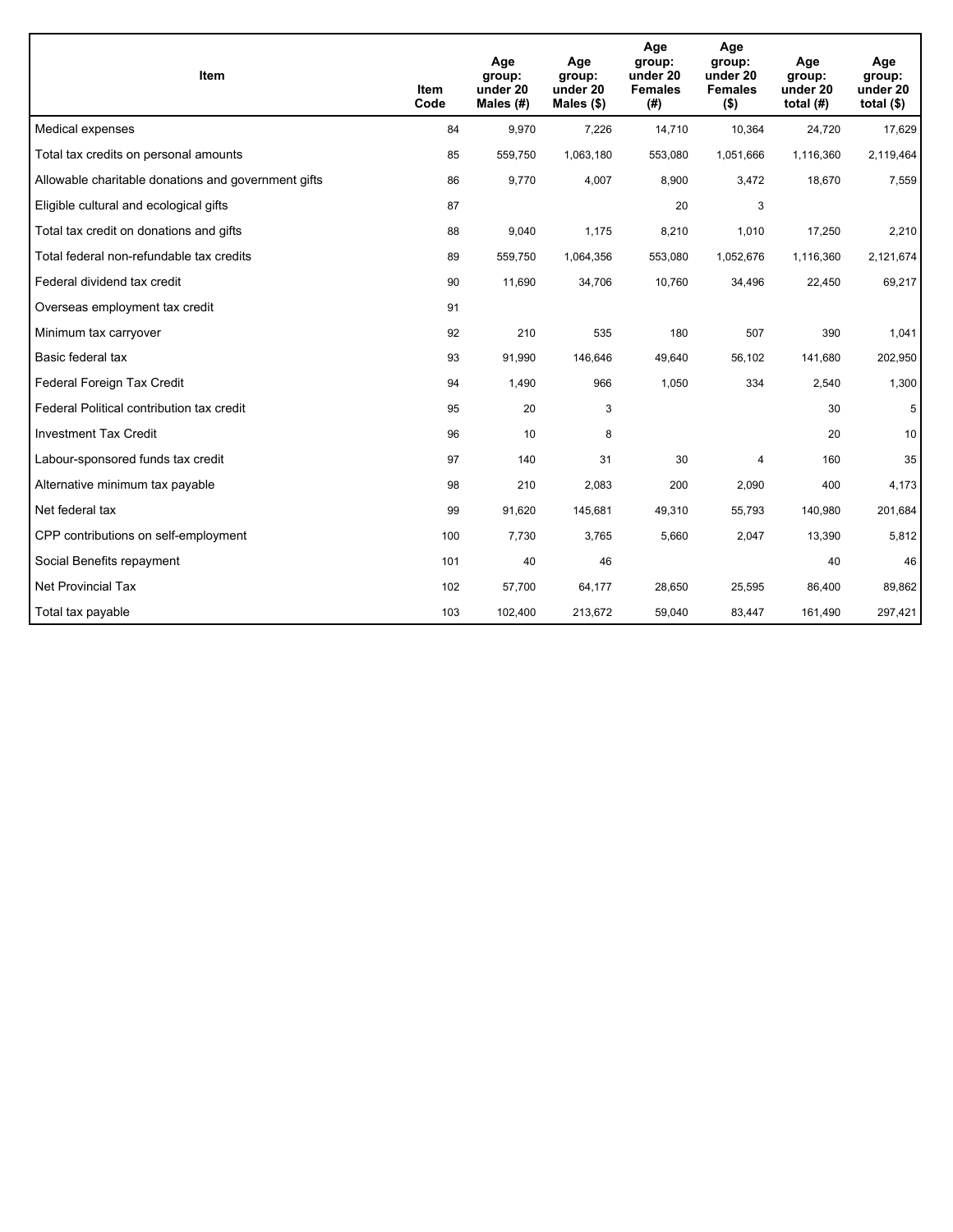| Item                                                                                           | Item<br>Code   | Age<br>group:<br>20 to 24<br>Males (#) | Age<br>group:<br>20 to 24<br>Males $(\$)$ | Age<br>group:<br>20 to 24<br><b>Females</b><br>(#) | Age<br>group:<br>20 to 24<br><b>Females</b><br>$($ \$) | Age<br>group:<br>20 to 24<br>total $(H)$ | Age<br>group:<br>20 to 24<br>total $($ \$) |
|------------------------------------------------------------------------------------------------|----------------|----------------------------------------|-------------------------------------------|----------------------------------------------------|--------------------------------------------------------|------------------------------------------|--------------------------------------------|
| Number of taxable returns                                                                      | $\mathbf{1}$   | 538,910                                |                                           | 375,730                                            |                                                        | 915,030                                  |                                            |
| Number of non-taxable returns                                                                  | $\overline{2}$ | 549,500                                |                                           | 698,260                                            |                                                        | 1,259,070                                |                                            |
| Total number of returns                                                                        | 3              | 1,088,410                              |                                           | 1,074,000                                          |                                                        | 2,174,100                                |                                            |
| Employment income                                                                              | 4              | 986,160                                | 21,163,870                                | 950,140                                            | 14,698,134                                             | 1,939,100                                | 35,867,064                                 |
| Commissions (from employment)                                                                  | 5              | 31,530                                 | 198,739                                   | 47,910                                             | 140,396                                                | 79,450                                   | 339,137                                    |
| Other employment income                                                                        | 6              | 66,320                                 | 180,129                                   | 58,440                                             | 149,009                                                | 124,820                                  | 329,621                                    |
| Old Age Security pension (OASP)                                                                | $\overline{7}$ |                                        |                                           |                                                    |                                                        |                                          |                                            |
| CPP or QPP benefits                                                                            | 8              | 15,510                                 | 38,417                                    | 21,800                                             | 54,927                                                 | 37,330                                   | 93,385                                     |
| Other pensions or superannuation                                                               | 9              | 840                                    | 3,001                                     | 1,000                                              | 4,051                                                  | 1,840                                    | 7,051                                      |
| Elected split-pension amount                                                                   | 10             |                                        |                                           | 40                                                 | 276                                                    |                                          |                                            |
| Universal Child Care Benefit (UCCB)                                                            | 11             | 5,070                                  | 6,658                                     | 101,490                                            | 143,091                                                | 106,730                                  | 150,030                                    |
| Employment Insurance and other benefits                                                        | 12             | 118,560                                | 654,334                                   | 75,090                                             | 437,235                                                | 193,650                                  | 1,091,572                                  |
| Taxable amount of dividends from taxable Canadian corporations                                 | 13             | 52,660                                 | 762,827                                   | 45,570                                             | 721,811                                                | 98,280                                   | 1,485,054                                  |
| Interest and other investment income                                                           | 14             | 90,160                                 | 44,984                                    | 87,210                                             | 40,902                                                 | 178,070                                  | 86,523                                     |
| Net partnership income (Limited or non-active partners only)                                   | 15             | 180                                    | 408                                       | 130                                                | 389                                                    | 400                                      | 679                                        |
| Net rental income                                                                              | 16             | 8,230                                  | 14,257                                    | 5,480                                              | 11,517                                                 | 13,780                                   | 26,182                                     |
| Taxable capital gains                                                                          | 17             | 24,430                                 | 68,895                                    | 19,140                                             | 55,401                                                 | 43,700                                   | 125,469                                    |
| Registered retirement savings plan income (RRSP)                                               | 18             | 15,560                                 | 33,158                                    | 8,320                                              | 12,973                                                 | 23,880                                   | 46,132                                     |
| Other income                                                                                   | 19             | 158,060                                | 461,673                                   | 150,220                                            | 468,756                                                | 308,390                                  | 932,255                                    |
| Net business income                                                                            | 20             | 51,760                                 | 422,303                                   | 44,580                                             | 240,832                                                | 96,530                                   | 666,736                                    |
| Net professional income                                                                        | 21             | 4,300                                  | 29,031                                    | 5,170                                              | 33,308                                                 | 9,470                                    | 62,624                                     |
| Net commission income                                                                          | 22             | 6,100                                  | 39,876                                    | 5,970                                              | 24,740                                                 | 12,080                                   | 64,628                                     |
| Net farming income                                                                             | 23             | 5,660                                  | 48,806                                    | 2,910                                              | 29,112                                                 | 8,870                                    | 81,034                                     |
| Net fishing income                                                                             | 24             | 1,050                                  | 14,691                                    | 180                                                | 1,655                                                  | 1,230                                    | 16,346                                     |
| Workers' compensation benefits                                                                 | 25             | 14,860                                 | 38,867                                    | 12,210                                             | 37,696                                                 | 27,070                                   | 76,569                                     |
| Social assistance payments                                                                     | 26             | 62,580                                 | 438,063                                   | 75,060                                             | 551,311                                                | 137,650                                  | 989,465                                    |
| Net federal supplements                                                                        | 27             |                                        |                                           |                                                    |                                                        | 10                                       | 33                                         |
| Total income assessed                                                                          | 28             | 1,075,480                              | 24,663,184                                | 1,063,420                                          | 17,858,756                                             | 2,143,110                                | 42,539,264                                 |
| Registered pension plan contributions (RPP)                                                    | 29             | 89,510                                 | 140,547                                   | 92,580                                             | 127,548                                                | 182,100                                  | 268,118                                    |
| RRSP deduction                                                                                 | 30             | 98,840                                 | 276,934                                   | 70,830                                             | 142,740                                                | 169,680                                  | 419,724                                    |
| Deduction for elected split-pension amount                                                     | 31             |                                        |                                           |                                                    |                                                        |                                          |                                            |
| Annual union, professional, or like dues                                                       | 32             | 218,990                                | 96,675                                    | 207,170                                            | 67,471                                                 | 426,170                                  | 164,160                                    |
| Child care expenses                                                                            | 33             | 1,800                                  | 4,494                                     | 19,770                                             | 48,071                                                 | 21,580                                   | 52,573                                     |
| <b>Business investment loss</b>                                                                | 34             |                                        |                                           |                                                    |                                                        |                                          |                                            |
| Moving expenses                                                                                | 35             | 9,830                                  | 10,395                                    | 9,570                                              | 8,953                                                  | 19,400                                   | 19,348                                     |
| Support payments made                                                                          | 36             |                                        |                                           |                                                    |                                                        |                                          |                                            |
| Carrying charges and interest expenses                                                         | 37             | 13,890                                 | 7,085                                     | 10,940                                             | 4,866                                                  | 24,850                                   | 11,970                                     |
| Deductions for CPP/QPP contributions on self-employment and other<br>earnings                  | 38             | 46,650                                 | 19,938                                    | 38,930                                             | 12,435                                                 | 85,620                                   | 32,391                                     |
| Deductions for provincial parental insurance plan (PPIP) premiums on<br>self-employment income | 39             | 11,310                                 | 383                                       | 11,140                                             | 323                                                    | 22,450                                   | 706                                        |
| Exploration and development expenses                                                           | 40             |                                        |                                           |                                                    |                                                        |                                          |                                            |
| Other employment expenses                                                                      | 41             | 22,210                                 | 61,114                                    | 9,610                                              | 18,028                                                 | 31,830                                   | 79,187                                     |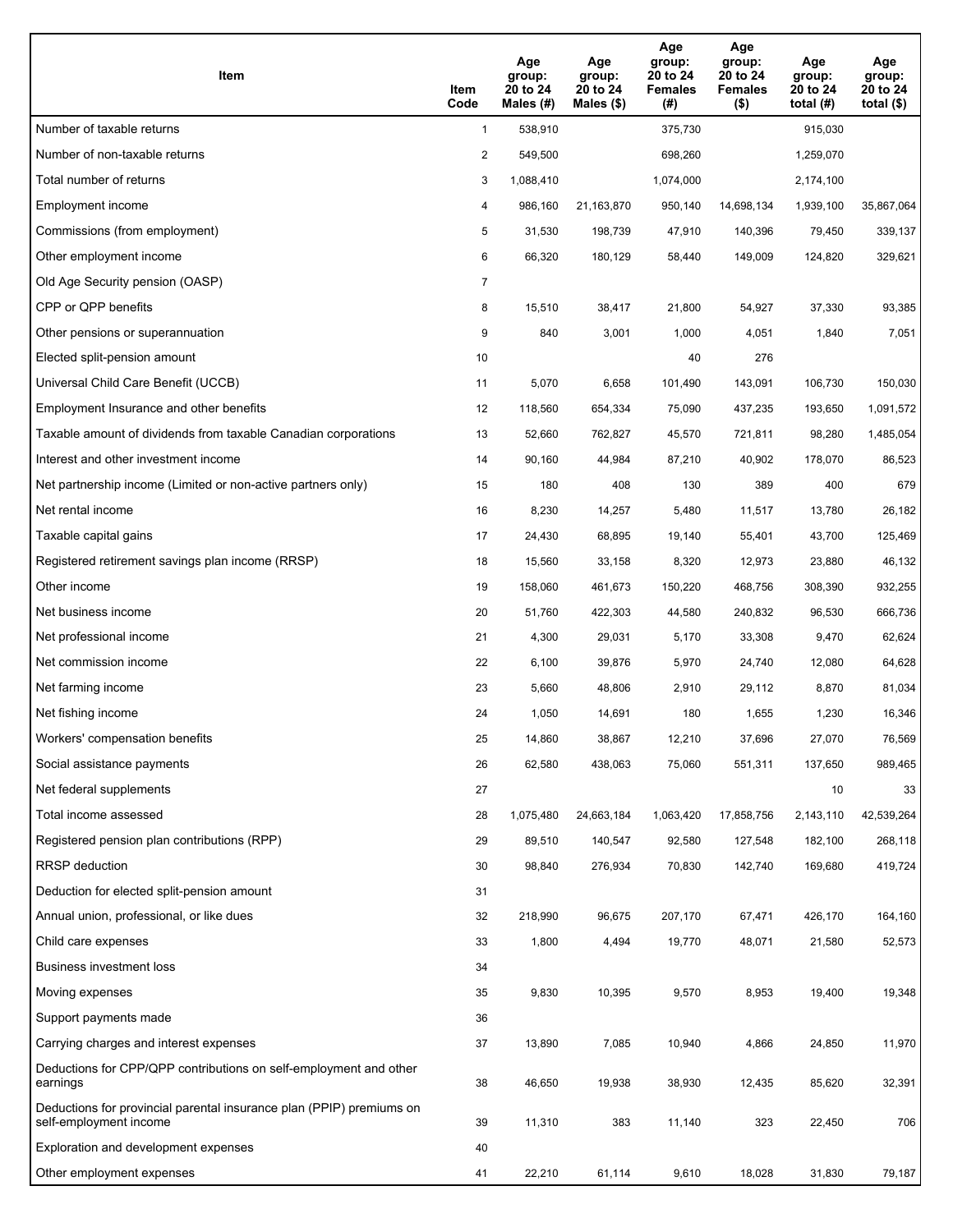| Item                                                              | Item<br>Code | Age<br>group:<br>20 to 24<br>Males (#) | Age<br>group:<br>20 to 24<br>Males (\$) | Age<br>group:<br>20 to 24<br><b>Females</b><br>(#) | Age<br>group:<br>20 to 24<br><b>Females</b><br>$($ \$) | Age<br>group:<br>20 to 24<br>total $(H)$ | Age<br>group:<br>20 to 24<br>total (\$) |
|-------------------------------------------------------------------|--------------|----------------------------------------|-----------------------------------------|----------------------------------------------------|--------------------------------------------------------|------------------------------------------|-----------------------------------------|
| Clergy residence deduction                                        | 42           | 240                                    | 1,150                                   | 100                                                | 365                                                    | 350                                      | 1,515                                   |
| Other deductions                                                  | 43           | 16,310                                 | 12,757                                  | 12,750                                             | 6,493                                                  | 29,090                                   | 19,428                                  |
| Total deductions before adjustments                               | 44           | 382,670                                | 632,069                                 | 343,220                                            | 438,537                                                | 726,090                                  | 1,071,122                               |
| Social benefits repayment                                         | 45           | 5,840                                  | 7,033                                   | 250                                                | 280                                                    | 6,090                                    | 7,313                                   |
| Net income after adjustments                                      | 46           | 1,074,110                              | 24,034,288                              | 1,061,920                                          | 17,444,302                                             | 2,140,170                                | 41,495,786                              |
| Canadian Forces personnel and police deduction                    | 47           | 200                                    | 4,326                                   | 40                                                 | 282                                                    | 240                                      | 4,608                                   |
| Security options deductions                                       | 48           | 200                                    | 549                                     | 230                                                | 317                                                    | 430                                      | 866                                     |
| Other payments deductions                                         | 49           | 76,780                                 | 477,066                                 | 86,670                                             | 589,050                                                | 163,470                                  | 1,066,213                               |
| Non-capital losses of other years                                 | 50           | 230                                    | 810                                     | 200                                                | 549                                                    | 430                                      | 1,383                                   |
| Net capital losses of other years                                 | 51           | 2,020                                  | 1,918                                   | 1,450                                              | 1,640                                                  | 3,470                                    | 3,566                                   |
| Capital gains deduction                                           | 52           | 490                                    | 33,422                                  | 390                                                | 28,865                                                 | 880                                      | 62,288                                  |
| Northern residents deductions                                     | 53           | 10,240                                 | 27,200                                  | 6,610                                              | 15,220                                                 | 16,850                                   | 42,420                                  |
| Additional deductions                                             | 54           | 790                                    | 5,936                                   | 730                                                | 4,414                                                  | 1,680                                    | 11,496                                  |
| Farming/fishing losses of prior years                             | 55           |                                        |                                         |                                                    |                                                        |                                          |                                         |
| Total deductions from net income                                  | 56           | 90,420                                 | 551,615                                 | 95,800                                             | 642,553                                                | 186,390                                  | 1,195,445                               |
| Taxable income assessed                                           | 57           | 1,045,920                              | 23,483,135                              | 1,040,110                                          | 16,803,060                                             | 2,090,010                                | 40,302,309                              |
| Basic personal amount                                             | 58           | 1,087,630                              | 11,963,692                              | 1,073,450                                          | 11,803,758                                             | 2,172,430                                | 23,883,006                              |
| Age amount                                                        | 59           |                                        |                                         |                                                    |                                                        |                                          |                                         |
| Spouse or common-law partner amount                               | 60           | 26,780                                 | 205,850                                 | 14,960                                             | 122,232                                                | 41,990                                   | 330,388                                 |
| Amount for eligible dependant                                     | 61           | 2,730                                  | 27,816                                  | 50,350                                             | 541,760                                                | 53,080                                   | 569,628                                 |
| Amount for children 17 and under                                  | 62           | 21,540                                 | 64,674                                  | 72,890                                             | 216,222                                                | 94,550                                   | 281,207                                 |
| Amount for infirm dependants age 18 or older                      | 63           | 60                                     | 321                                     | 40                                                 | 282                                                    | 90                                       | 603                                     |
| CPP or QPP contributions through employment                       | 64           | 843,250                                | 817,485                                 | 798,020                                            | 567,326                                                | 1,641,400                                | 1,384,908                               |
| CPP or QPP contributions on self-employment and other<br>earnings | 65           | 46,650                                 | 19,938                                  | 38,930                                             | 12,435                                                 | 85,620                                   | 32,391                                  |
| Employment Insurance premiums                                     | 66           | 862,250                                | 338,361                                 | 829,930                                            | 253,486                                                | 1,692,330                                | 591,894                                 |
| PPIP premiums paid                                                | 67           | 199,930                                | 23,283                                  | 197,240                                            | 18,443                                                 | 397,170                                  | 41,727                                  |
| PPIP premiums payable on employment income                        | 68           | 7,170                                  | 656                                     | 5,920                                              | 382                                                    | 13,080                                   | 1,039                                   |
| PPIP premiums payable on self-employment income                   | 69           | 11,750                                 | 498                                     | 11,450                                             | 419                                                    | 23,200                                   | 916                                     |
| Volunteer firefighters' amount                                    | 70           | 3,000                                  | 8,985                                   | 340                                                | 1,008                                                  | 3,330                                    | 9,993                                   |
| Canada employment amount                                          | 71           | 927,630                                | 1,018,128                               | 898,630                                            | 983,044                                                | 1,826,490                                | 2,001,398                               |
| Public transit amount                                             | 72           | 115,140                                | 63,295                                  | 154,770                                            | 83,558                                                 | 270,490                                  | 147,071                                 |
| Children's fitness amount                                         | 73           | 1,320                                  | 321                                     | 3,880                                              | 946                                                    | 5,210                                    | 1,269                                   |
| Children's arts amount                                            | 74           | 190                                    | 62                                      | 660                                                | 189                                                    | 850                                      | 251                                     |
| Home buyers' amount                                               | 75           | 14,900                                 | 68,511                                  | 9,190                                              | 38,186                                                 | 24,100                                   | 106,772                                 |
| Pension income amount                                             | 76           | 830                                    | 1,139                                   | 1,010                                              | 1,487                                                  | 1,840                                    | 2,626                                   |
| Caregiver amount                                                  | 77           | 540                                    | 2,629                                   | 370                                                | 1,805                                                  | 920                                      | 4,443                                   |
| Disability amount                                                 | 78           | 12,240                                 | 93,512                                  | 7,630                                              | 58,341                                                 | 19,870                                   | 151,852                                 |
| Disability amount transferred from a dependant                    | 79           | 390                                    | 3,592                                   | 610                                                | 6,616                                                  | 1,000                                    | 10,209                                  |
| Interest paid on student loans                                    | 80           | 34,850                                 | 13,493                                  | 46,890                                             | 20,249                                                 | 81,730                                   | 33,745                                  |
| Tuition, education, and textbook amounts                          | 81           | 266,880                                | 1,530,982                               | 304,220                                            | 1,722,832                                              | 571,150                                  | 3,254,287                               |
| Tuition, education, and textbook amounts transferred from a child | 82           | 210                                    | 825                                     | 290                                                | 1,264                                                  | 510                                      | 2,113                                   |
| Amounts transferred from spouse or common-law partner             | 83           | 7,420                                  | 25,966                                  | 6,070                                              | 19,476                                                 | 13,610                                   | 45,755                                  |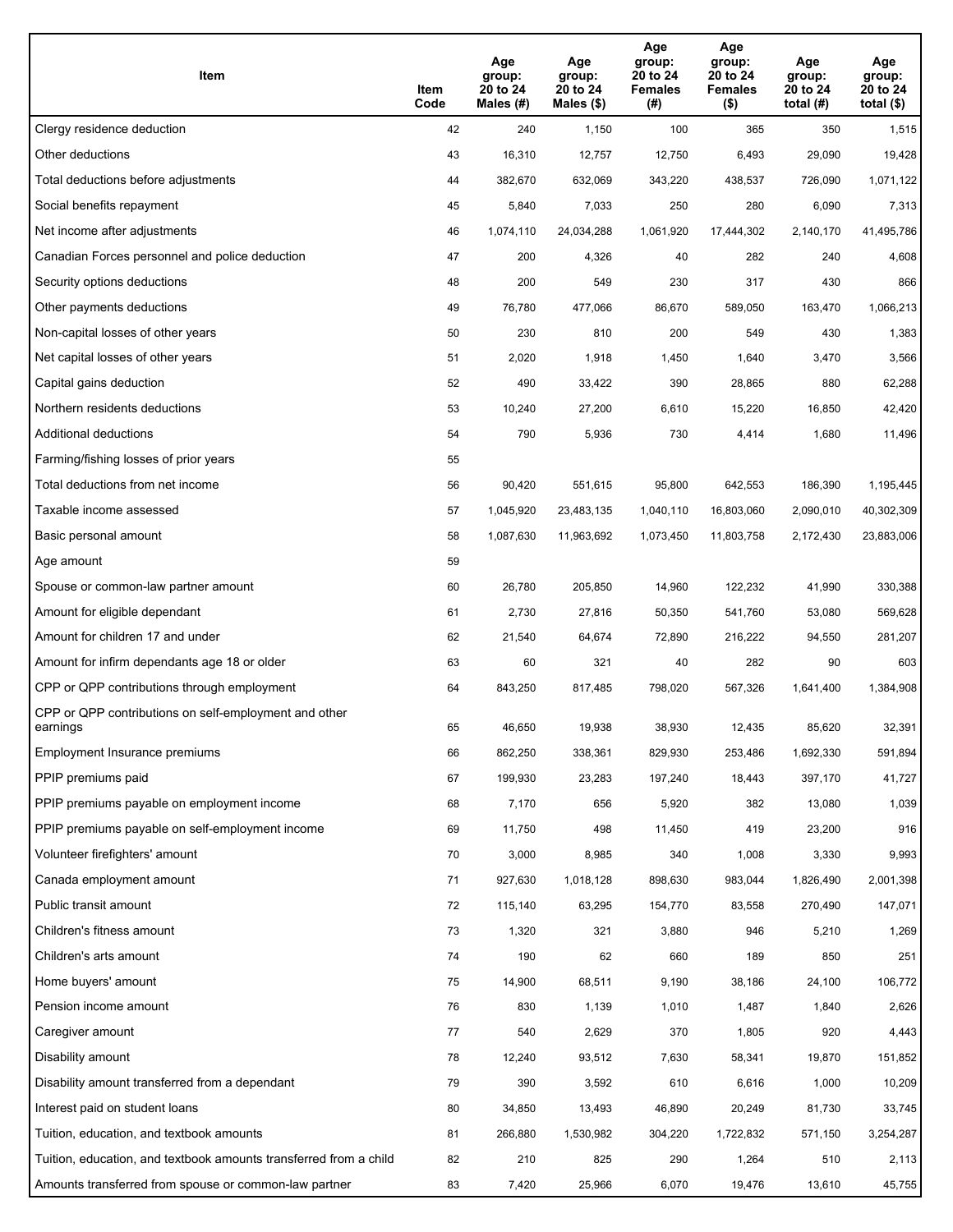| Item                                                | Item<br>Code | Age<br>group:<br>20 to 24<br>Males $(H)$ | Age<br>group:<br>20 to 24<br>Males $(\$)$ | Age<br>group:<br>20 to 24<br><b>Females</b><br>(#) | Age<br>group:<br>20 to 24<br><b>Females</b><br>$($ \$) | Age<br>group:<br>20 to 24<br>total $(H)$ | Age<br>group:<br>20 to 24<br>total $($)$ |
|-----------------------------------------------------|--------------|------------------------------------------|-------------------------------------------|----------------------------------------------------|--------------------------------------------------------|------------------------------------------|------------------------------------------|
| Medical expenses                                    | 84           | 45,340                                   | 40,993                                    | 79,080                                             | 68,512                                                 | 124,630                                  | 109,862                                  |
| Total tax credits on personal amounts               | 85           | 1,088,050                                | 2,450,254                                 | 1,073,680                                          | 2,481,644                                              | 2,173,110                                | 4,949,911                                |
| Allowable charitable donations and government gifts | 86           | 66,500                                   | 34,104                                    | 67,660                                             | 25,626                                                 | 134,250                                  | 59,809                                   |
| Eligible cultural and ecological gifts              | 87           | 80                                       | 18                                        | 110                                                | 53                                                     | 190                                      | 72                                       |
| Total tax credit on donations and gifts             | 88           | 63,620                                   | 9,305                                     | 64,520                                             | 6,867                                                  | 128,220                                  | 16,195                                   |
| Total federal non-refundable tax credits            | 89           | 1,088,050                                | 2,459,559                                 | 1,073,690                                          | 2,488,511                                              | 2,173,120                                | 4,966,105                                |
| Federal dividend tax credit                         | 90           | 43,090                                   | 90,180                                    | 34,770                                             | 83,590                                                 | 77,890                                   | 173,820                                  |
| Overseas employment tax credit                      | 91           | 80                                       | 379                                       | 20                                                 | 50                                                     | 100                                      | 429                                      |
| Minimum tax carryover                               | 92           | 360                                      | 913                                       | 320                                                | 607                                                    | 670                                      | 1,520                                    |
| Basic federal tax                                   | 93           | 488,970                                  | 1,694,326                                 | 321,140                                            | 671,856                                                | 810,470                                  | 2,367,751                                |
| Federal Foreign Tax Credit                          | 94           | 8,590                                    | 9,837                                     | 4,310                                              | 1,882                                                  | 12,910                                   | 11,730                                   |
| Federal Political contribution tax credit           | 95           | 350                                      | 44                                        |                                                    |                                                        | 500                                      | 66                                       |
| <b>Investment Tax Credit</b>                        | 96           | 120                                      | 85                                        |                                                    |                                                        | 160                                      | 98                                       |
| Labour-sponsored funds tax credit                   | 97           | 3,360                                    | 1,238                                     | 1,590                                              | 464                                                    | 4,940                                    | 1,702                                    |
| Alternative minimum tax payable                     | 98           | 260                                      | 1,944                                     | 220                                                | 1,720                                                  | 480                                      | 3,664                                    |
| Net federal tax                                     | 99           | 487,710                                  | 1,683,513                                 | 319,730                                            | 669,625                                                | 807,800                                  | 2,354,798                                |
| CPP contributions on self-employment                | 100          | 37,010                                   | 33,224                                    | 29,410                                             | 19,251                                                 | 66,450                                   | 52,510                                   |
| Social Benefits repayment                           | 101          | 5,840                                    | 7,033                                     | 250                                                | 280                                                    | 6,090                                    | 7,313                                    |
| Net Provincial Tax                                  | 102          | 369,080                                  | 727,302                                   | 238,580                                            | 284,485                                                | 607,940                                  | 1,012,448                                |
| Total tax payable                                   | 103          | 538,910                                  | 2,451,249                                 | 375,730                                            | 973,730                                                | 915,030                                  | 3,427,335                                |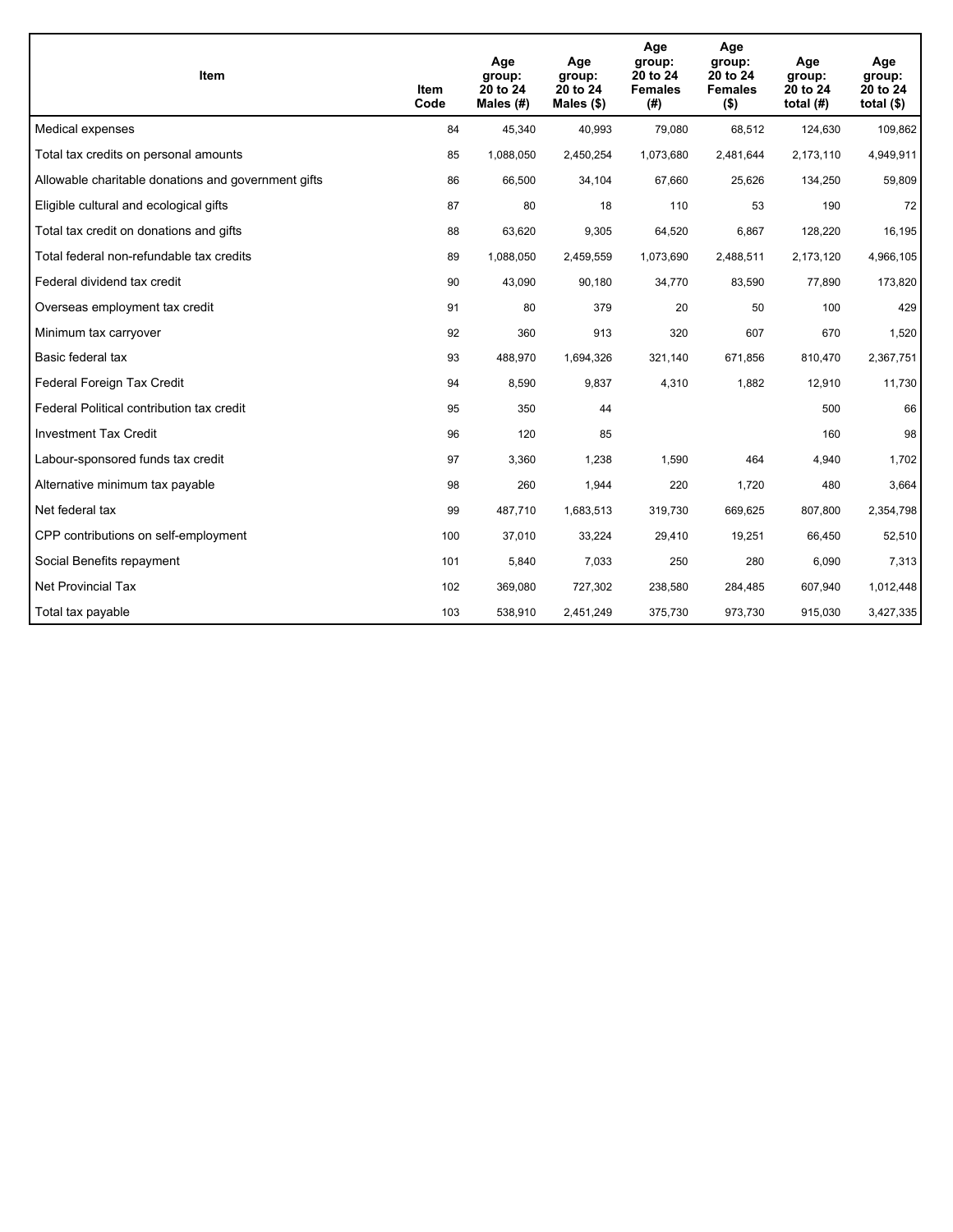| Item                                                                                           | Item<br>Code   | Age<br>group:<br>25 to 29<br>Males (#) | Age<br>group:<br>25 to 29<br>Males $(\$)$ | Age<br>group:<br>25 to 29<br><b>Females</b><br>(# ) | Age<br>group:<br>25 to 29<br><b>Females</b><br>$($ \$) | Age<br>group:<br>25 to 29<br>total $(H)$ | Age<br>group:<br>25 to 29<br>total $($)$ |
|------------------------------------------------------------------------------------------------|----------------|----------------------------------------|-------------------------------------------|-----------------------------------------------------|--------------------------------------------------------|------------------------------------------|------------------------------------------|
| Number of taxable returns                                                                      | $\mathbf{1}$   | 810,470                                |                                           | 688,120                                             |                                                        | 1,499,390                                |                                          |
| Number of non-taxable returns                                                                  | 2              | 282,220                                |                                           | 420,920                                             |                                                        | 707,730                                  |                                          |
| Total number of returns                                                                        | 3              | 1,092,690                              |                                           | 1,109,030                                           |                                                        | 2,207,120                                |                                          |
| Employment income                                                                              | 4              | 980,630                                | 39,009,300                                | 938,050                                             | 27,321,025                                             | 1,920,710                                | 66,345,113                               |
| Commissions (from employment)                                                                  | 5              | 37,890                                 | 598,589                                   | 39,110                                              | 303,125                                                | 77,000                                   | 901,756                                  |
| Other employment income                                                                        | 6              | 100,700                                | 314,375                                   | 75,550                                              | 251,978                                                | 176,350                                  | 568,670                                  |
| Old Age Security pension (OASP)                                                                | $\overline{7}$ |                                        |                                           |                                                     |                                                        |                                          |                                          |
| CPP or QPP benefits                                                                            | 8              | 2,710                                  | 11,346                                    | 3,460                                               | 12,103                                                 | 6,170                                    | 23,455                                   |
| Other pensions or superannuation                                                               | 9              | 550                                    | 2,660                                     | 520                                                 | 2,762                                                  | 1,070                                    | 5,485                                    |
| Elected split-pension amount                                                                   | 10             | 50                                     | 478                                       | 160                                                 | 1,298                                                  | 220                                      | 1,776                                    |
| Universal Child Care Benefit (UCCB)                                                            | 11             | 25,630                                 | 35,004                                    | 266,470                                             | 415,443                                                | 292,600                                  | 451,324                                  |
| Employment Insurance and other benefits                                                        | 12             | 157,240                                | 934,658                                   | 190,250                                             | 1,550,125                                              | 347,500                                  | 2,484,783                                |
| Taxable amount of dividends from taxable Canadian corporations                                 | 13             | 81,850                                 | 910,652                                   | 64,410                                              | 594,076                                                | 146,300                                  | 1,505,497                                |
| Interest and other investment income                                                           | 14             | 131,440                                | 72,738                                    | 127,130                                             | 65,626                                                 | 258,890                                  | 138,753                                  |
| Net partnership income (Limited or non-active partners only)                                   | 15             | 520                                    | 508                                       | 300                                                 | 594                                                    | 1,000                                    | 913                                      |
| Net rental income                                                                              | 16             | 30,890                                 | 41,737                                    | 24,640                                              | 35,909                                                 | 55,580                                   | 77,766                                   |
| Taxable capital gains                                                                          | 17             | 40,890                                 | 129,687                                   | 31,090                                              | 79,649                                                 | 72,180                                   | 213,404                                  |
| Registered retirement savings plan income (RRSP)                                               | 18             | 53,040                                 | 138,034                                   | 38,470                                              | 75,250                                                 | 91,510                                   | 213,304                                  |
| Other income                                                                                   | 19             | 113,580                                | 327,843                                   | 90,520                                              | 274,665                                                | 204,190                                  | 603,357                                  |
| Net business income                                                                            | 20             | 81,190                                 | 1,000,394                                 | 73,180                                              | 620,967                                                | 154,730                                  | 1,629,296                                |
| Net professional income                                                                        | 21             | 9,520                                  | 189,389                                   | 13,450                                              | 305,298                                                | 23,010                                   | 495,411                                  |
| Net commission income                                                                          | 22             | 8,880                                  | 120,129                                   | 10,010                                              | 70,019                                                 | 18,890                                   | 190,206                                  |
| Net farming income                                                                             | 23             | 7,890                                  | 58,483                                    | 3,780                                               | 25,641                                                 | 12,100                                   | 88,424                                   |
| Net fishing income                                                                             | 24             | 1,150                                  | 20,801                                    | 240                                                 | 2,531                                                  | 1,390                                    | 23,309                                   |
| Workers' compensation benefits                                                                 | 25             | 17,780                                 | 78,316                                    | 20,450                                              | 100,987                                                | 38,230                                   | 179,304                                  |
| Social assistance payments                                                                     | 26             | 63,250                                 | 461,902                                   | 76,660                                              | 614,585                                                | 139,930                                  | 1,076,620                                |
| Net federal supplements                                                                        | 27             |                                        |                                           |                                                     |                                                        |                                          |                                          |
| Total income assessed                                                                          | 28             | 1,085,780                              | 44,457,300                                | 1,103,610                                           | 32,730,710                                             | 2,192,970                                | 77,225,254                               |
| Registered pension plan contributions (RPP)                                                    | 29             | 189,160                                | 537,200                                   | 240,640                                             | 650,753                                                | 429,840                                  | 1,188,080                                |
| RRSP deduction                                                                                 | 30             | 249,970                                | 1,027,338                                 | 231,100                                             | 698,376                                                | 481,080                                  | 1,725,747                                |
| Deduction for elected split-pension amount                                                     | 31             | 30                                     | 99                                        |                                                     |                                                        | 60                                       | 182                                      |
| Annual union, professional, or like dues                                                       | 32             | 271,810                                | 197,984                                   | 302,320                                             | 179,487                                                | 574,150                                  | 377,490                                  |
| Child care expenses                                                                            | 33             | 13,930                                 | 46,024                                    | 97,570                                              | 304,879                                                | 111,510                                  | 350,920                                  |
| <b>Business investment loss</b>                                                                | 34             | 220                                    | 2,011                                     | 90                                                  | 903                                                    | 310                                      | 2,913                                    |
| Moving expenses                                                                                | 35             | 11,400                                 | 25,852                                    | 9,770                                               | 17,877                                                 | 21,170                                   | 43,730                                   |
| Support payments made                                                                          | 36             | 550                                    | 1,305                                     | 40                                                  | 15                                                     | 590                                      | 1,320                                    |
| Carrying charges and interest expenses                                                         | 37             | 27,930                                 | 20,088                                    | 20,630                                              | 12,459                                                 | 48,570                                   | 32,679                                   |
| Deductions for CPP/QPP contributions on self-employment and other<br>earnings                  | 38             | 72,460                                 | 48,912                                    | 64,310                                              | 34,729                                                 | 136,840                                  | 83,696                                   |
| Deductions for provincial parental insurance plan (PPIP) premiums on<br>self-employment income | 39             | 16,000                                 | 902                                       | 18,230                                              | 981                                                    | 34,230                                   | 1,883                                    |
| Exploration and development expenses                                                           | 40             | 160                                    | 1,976                                     | 70                                                  | 397                                                    | 390                                      | 2,716                                    |
| Other employment expenses                                                                      | 41             | 44,480                                 | 179,762                                   | 23,860                                              | 64,280                                                 | 68,340                                   | 244,108                                  |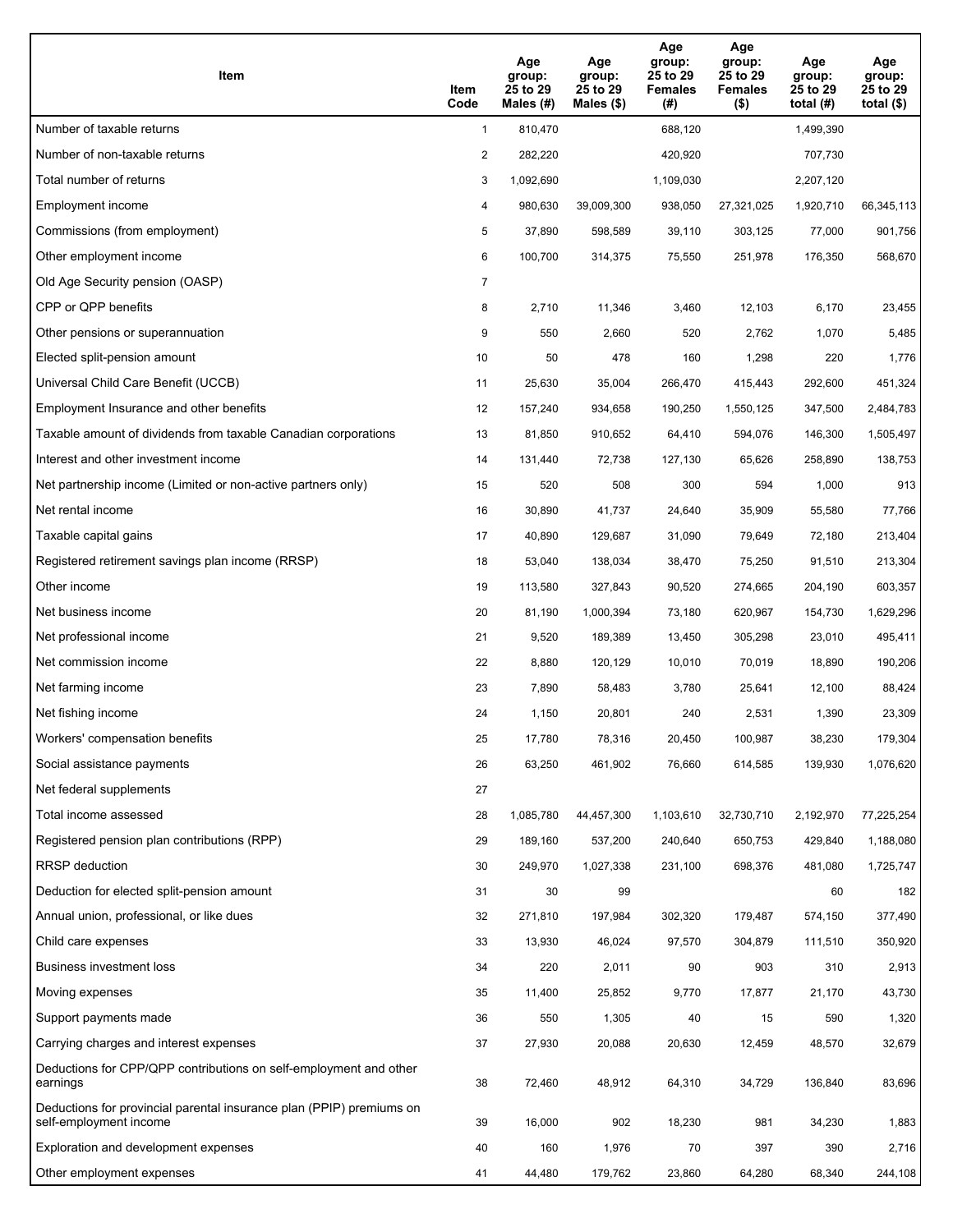| Item                                                              | Item<br>Code | Age<br>group:<br>25 to 29<br>Males (#) | Age<br>group:<br>25 to 29<br>Males (\$) | Age<br>group:<br>25 to 29<br><b>Females</b><br>(# ) | Age<br>group:<br>25 to 29<br><b>Females</b><br>$($ \$) | Age<br>group:<br>25 to 29<br>total $(#)$ | Age<br>group:<br>25 to 29<br>total $($)$ |
|-------------------------------------------------------------------|--------------|----------------------------------------|-----------------------------------------|-----------------------------------------------------|--------------------------------------------------------|------------------------------------------|------------------------------------------|
| Clergy residence deduction                                        | 42           | 980                                    | 9,099                                   | 360                                                 | 2,355                                                  | 1,340                                    | 11,460                                   |
| Other deductions                                                  | 43           | 28,160                                 | 30,074                                  | 27,610                                              | 17,161                                                 | 55,840                                   | 48,115                                   |
| Total deductions before adjustments                               | 44           | 586,130                                | 2,128,872                               | 598,120                                             | 1,987,043                                              | 1,184,660                                | 4,117,601                                |
| Social benefits repayment                                         | 45           | 14,860                                 | 17,660                                  | 1,050                                               | 1,068                                                  | 15,910                                   | 18,727                                   |
| Net income after adjustments                                      | 46           | 1,083,350                              | 42,337,131                              | 1,100,520                                           | 30,761,114                                             | 2,187,320                                | 73,134,265                               |
| Canadian Forces personnel and police deduction                    | 47           | 500                                    | 12,222                                  | 80                                                  | 1,444                                                  | 580                                      | 13,666                                   |
| Security options deductions                                       | 48           | 1,130                                  | 5,599                                   | 840                                                 | 3,407                                                  | 1,970                                    | 9,006                                    |
| Other payments deductions                                         | 49           | 80,190                                 | 540,290                                 | 96,530                                              | 715,644                                                | 176,740                                  | 1,256,200                                |
| Non-capital losses of other years                                 | 50           | 780                                    | 4,023                                   | 630                                                 | 2,343                                                  | 1,420                                    | 6,411                                    |
| Net capital losses of other years                                 | 51           | 5,810                                  | 8,181                                   | 3,580                                               | 4,526                                                  | 9,400                                    | 12,711                                   |
| Capital gains deduction                                           | 52           | 980                                    | 49,053                                  | 660                                                 | 33,702                                                 | 1,640                                    | 82,790                                   |
| Northern residents deductions                                     | 53           | 17,510                                 | 56,249                                  | 11,130                                              | 32,398                                                 | 28,640                                   | 88,647                                   |
| Additional deductions                                             | 54           | 1,690                                  | 32,549                                  | 1,140                                               | 11,110                                                 | 3,230                                    | 47,697                                   |
| Farming/fishing losses of prior years                             | 55           | 160                                    | 1,481                                   | 20                                                  | 61                                                     | 190                                      | 1,561                                    |
| Total deductions from net income                                  | 56           | 107,730                                | 709,656                                 | 113,820                                             | 804,637                                                | 221,990                                  | 1,518,699                                |
| Taxable income assessed                                           | 57           | 1,054,100                              | 41,628,480                              | 1,078,560                                           | 29,957,299                                             | 2,135,700                                | 71,617,992                               |
| Basic personal amount                                             | 58           | 1,090,530                              | 11,955,084                              | 1,107,550                                           | 12,134,920                                             | 2,202,520                                | 24,134,995                               |
| Age amount                                                        | 59           |                                        |                                         |                                                     |                                                        |                                          |                                          |
| Spouse or common-law partner amount                               | 60           | 94,590                                 | 737,529                                 | 39,860                                              | 314,390                                                | 134,990                                  | 1,056,953                                |
| Amount for eligible dependant                                     | 61           | 8,260                                  | 85,710                                  | 88,410                                              | 946,472                                                | 96,690                                   | 1,032,337                                |
| Amount for children 17 and under                                  | 62           | 114,190                                | 405,554                                 | 167,630                                             | 590,463                                                | 282,240                                  | 997,745                                  |
| Amount for infirm dependants age 18 or older                      | 63           | 130                                    | 636                                     | 90                                                  | 474                                                    | 220                                      | 1,110                                    |
| CPP or QPP contributions through employment                       | 64           | 903,660                                | 1,404,655                               | 836,550                                             | 1,082,577                                              | 1,740,380                                | 2,487,367                                |
| CPP or QPP contributions on self-employment and other<br>earnings | 65           | 72,460                                 | 48,912                                  | 64,310                                              | 34,729                                                 | 136,840                                  | 83,696                                   |
| Employment Insurance premiums                                     | 66           | 895,430                                | 532,141                                 | 846,880                                             | 428,314                                                | 1,742,490                                | 960,518                                  |
| PPIP premiums paid                                                | 67           | 194,550                                | 37,565                                  | 185,150                                             | 29,473                                                 | 379,710                                  | 67,038                                   |
| PPIP premiums payable on employment income                        | 68           | 7,380                                  | 1,179                                   | 5,820                                               | 838                                                    | 13,210                                   | 2,017                                    |
| PPIP premiums payable on self-employment income                   | 69           | 16,440                                 | 1,166                                   | 18,600                                              | 1,266                                                  | 35,040                                   | 2,432                                    |
| Volunteer firefighters' amount                                    | 70           | 3,960                                  | 11,892                                  | 460                                                 | 1,383                                                  | 4,430                                    | 13,278                                   |
| Canada employment amount                                          | 71           | 948,570                                | 1,048,372                               | 903,410                                             | 991,858                                                | 1,852,260                                | 2,040,504                                |
| Public transit amount                                             | 72           | 109,160                                | 87,563                                  | 126,950                                             | 101,424                                                | 236,270                                  | 189,077                                  |
| Children's fitness amount                                         | 73           | 20,340                                 | 6,109                                   | 33,740                                              | 10,351                                                 | 54,080                                   | 16,461                                   |
| Children's arts amount                                            | 74           | 3,970                                  | 1,308                                   | 6,870                                               | 2,223                                                  | 10,840                                   | 3,532                                    |
| Home buyers' amount                                               | 75           | 34,980                                 | 158,462                                 | 23,920                                              | 102,197                                                | 58,910                                   | 260,694                                  |
| Pension income amount                                             | 76           | 560                                    | 701                                     | 650                                                 | 921                                                    | 1,210                                    | 1,624                                    |
| Caregiver amount                                                  | 77           | 2,250                                  | 11,175                                  | 1,780                                               | 8,914                                                  | 4,040                                    | 20,104                                   |
| Disability amount                                                 | 78           | 10,270                                 | 78,613                                  | 7,280                                               | 55,811                                                 | 17,550                                   | 134,424                                  |
| Disability amount transferred from a dependant                    | 79           | 2,430                                  | 26,335                                  | 3,450                                               | 39,666                                                 | 5,880                                    | 66,016                                   |
| Interest paid on student loans                                    | 80           | 73,900                                 | 41,344                                  | 114,710                                             | 68,671                                                 | 188,610                                  | 110,021                                  |
| Tuition, education, and textbook amounts                          | 81           | 187,680                                | 1,373,304                               | 231,430                                             | 1,616,037                                              | 419,160                                  | 2,989,837                                |
| Tuition, education, and textbook amounts transferred from a child | 82           | 220                                    | 768                                     | 240                                                 | 662                                                    | 460                                      | 1,433                                    |
| Amounts transferred from spouse or common-law partner             | 83           | 24,160                                 | 90,727                                  | 20,290                                              | 76,439                                                 | 44,760                                   | 168,237                                  |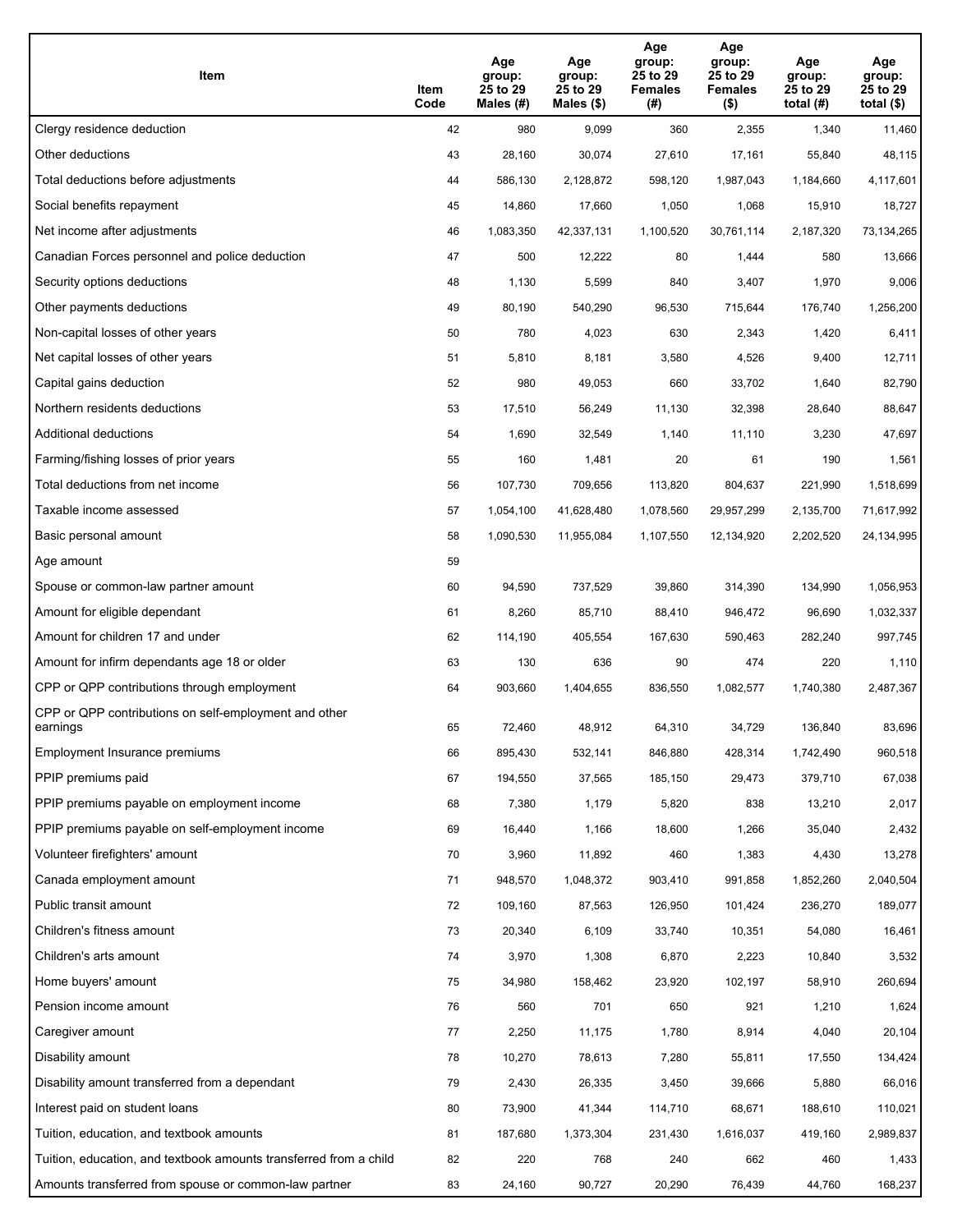| Item                                                | Item<br>Code | Age<br>group:<br>25 to 29<br>Males $(H)$ | Age<br>group:<br>25 to 29<br>Males $(\$)$ | Age<br>group:<br>25 to 29<br><b>Females</b><br>(# ) | Age<br>group:<br>25 to 29<br><b>Females</b><br>$($ \$) | Age<br>group:<br>25 to 29<br>total $(H)$ | Age<br>group:<br>25 to 29<br>total $($)$ |
|-----------------------------------------------------|--------------|------------------------------------------|-------------------------------------------|-----------------------------------------------------|--------------------------------------------------------|------------------------------------------|------------------------------------------|
| Medical expenses                                    | 84           | 66,190                                   | 76,140                                    | 123,900                                             | 146,352                                                | 190,320                                  | 223,283                                  |
| Total tax credits on personal amounts               | 85           | 1,091,530                                | 2,733,481                                 | 1,108,110                                           | 2,818,082                                              | 2,204,150                                | 5,559,807                                |
| Allowable charitable donations and government gifts | 86           | 143,910                                  | 111,389                                   | 148,980                                             | 77,895                                                 | 293,060                                  | 189,571                                  |
| Eligible cultural and ecological gifts              | 87           | 110                                      | 32                                        | 160                                                 | 40                                                     | 270                                      | 72                                       |
| Total tax credit on donations and gifts             | 88           | 141,310                                  | 30,338                                    | 146,290                                             | 20,584                                                 | 287,760                                  | 51,001                                   |
| Total federal non-refundable tax credits            | 89           | 1,091,550                                | 2,763,819                                 | 1,108,120                                           | 2,838,665                                              | 2,204,170                                | 5,610,808                                |
| Federal dividend tax credit                         | 90           | 77,040                                   | 114,948                                   | 58,600                                              | 74,096                                                 | 135,670                                  | 189,134                                  |
| Overseas employment tax credit                      | 91           | 460                                      | 3,143                                     | 70                                                  | 301                                                    | 530                                      | 3,444                                    |
| Minimum tax carryover                               | 92           | 560                                      | 1,653                                     | 380                                                 | 1,097                                                  | 940                                      | 2,749                                    |
| Basic federal tax                                   | 93           | 762,000                                  | 4,523,302                                 | 630.470                                             | 2,445,834                                              | 1,393,200                                | 6,972,823                                |
| Federal Foreign Tax Credit                          | 94           | 21,260                                   | 23,090                                    | 13,910                                              | 9,632                                                  | 35,190                                   | 32,786                                   |
| Federal Political contribution tax credit           | 95           | 1,700                                    | 247                                       | 840                                                 | 107                                                    | 2,530                                    | 354                                      |
| <b>Investment Tax Credit</b>                        | 96           | 320                                      | 276                                       | 130                                                 | 78                                                     | 450                                      | 354                                      |
| Labour-sponsored funds tax credit                   | 97           | 8,800                                    | 3,571                                     | 6,330                                               | 1,944                                                  | 15,130                                   | 5,515                                    |
| Alternative minimum tax payable                     | 98           | 580                                      | 2,559                                     | 310                                                 | 1,897                                                  | 890                                      | 4,462                                    |
| Net federal tax                                     | 99           | 760,620                                  | 4,497,136                                 | 628,940                                             | 2,434,497                                              | 1,390,290                                | 6,935,649                                |
| CPP contributions on self-employment                | 100          | 58,360                                   | 81,563                                    | 48,380                                              | 52,262                                                 | 106,800                                  | 133,931                                  |
| Social Benefits repayment                           | 101          | 14,860                                   | 17,660                                    | 1,050                                               | 1,068                                                  | 15,910                                   | 18,727                                   |
| <b>Net Provincial Tax</b>                           | 102          | 595,800                                  | 1,912,765                                 | 485,880                                             | 996.884                                                | 1,082,230                                | 2,910,700                                |
| Total tax payable                                   | 103          | 810,470                                  | 6,509,462                                 | 688,120                                             | 3,485,148                                              | 1,499,390                                | 9,999,784                                |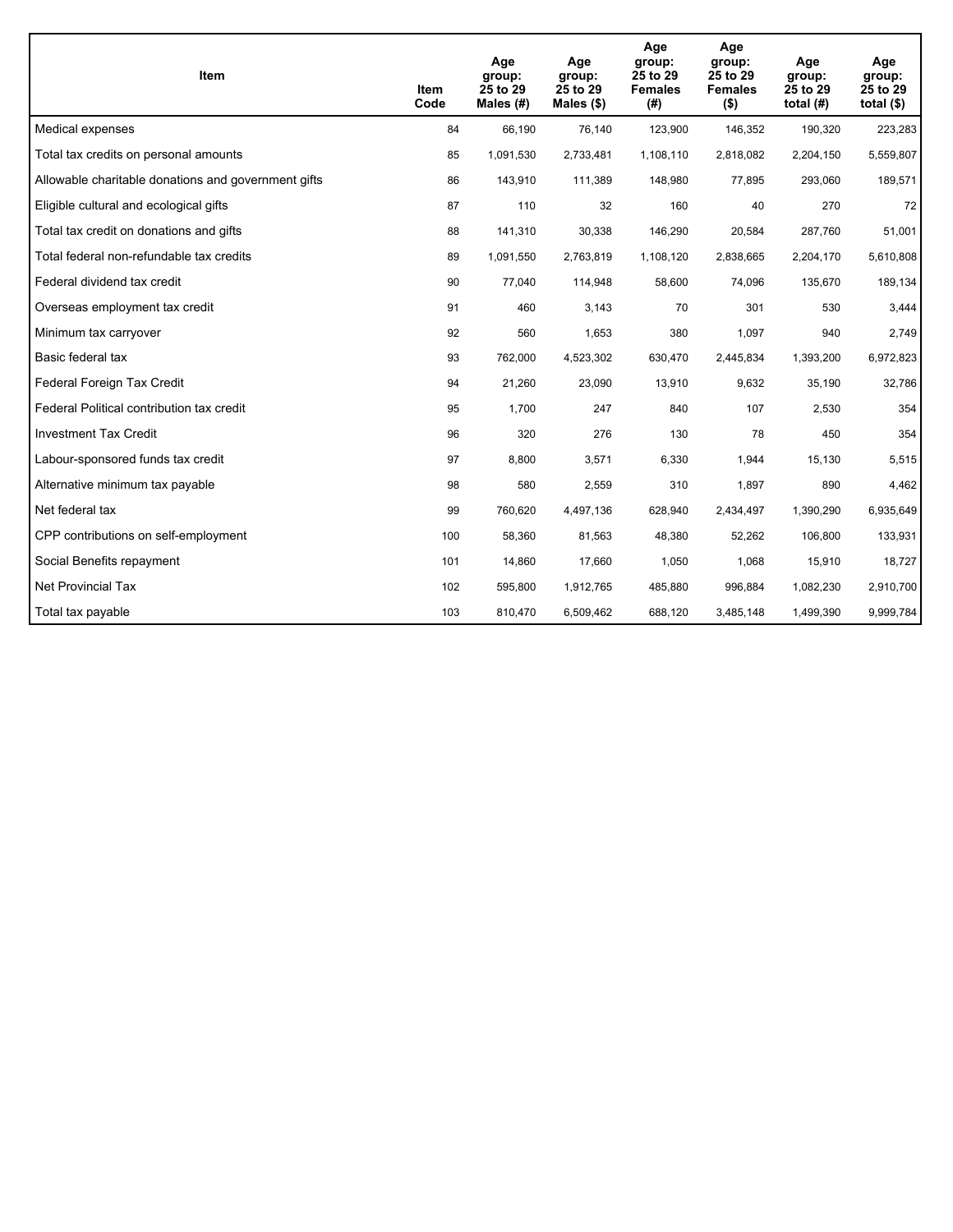| Item                                                                                           | Item<br>Code   | Age<br>group:<br>30 to 34<br>Males (#) | Age<br>group:<br>30 to 34<br>Males $(\$)$ | Age<br>group:<br>30 to 34<br><b>Females</b><br>(#) | Age<br>group:<br>30 to 34<br><b>Females</b><br>$($ \$) | Age<br>group:<br>30 to 34<br>total $(H)$ | Age<br>group:<br>30 to 34<br>total $($ \$) |
|------------------------------------------------------------------------------------------------|----------------|----------------------------------------|-------------------------------------------|----------------------------------------------------|--------------------------------------------------------|------------------------------------------|--------------------------------------------|
| Number of taxable returns                                                                      | $\mathbf{1}$   | 900,510                                |                                           | 767,040                                            |                                                        | 1,668,520                                |                                            |
| Number of non-taxable returns                                                                  | 2              | 198,080                                |                                           | 378,260                                            |                                                        | 579,570                                  |                                            |
| Total number of returns                                                                        | 3              | 1,098,590                              |                                           | 1,145,300                                          |                                                        | 2,248,090                                |                                            |
| Employment income                                                                              | 4              | 964,120                                | 49,975,378                                | 921,010                                            | 32,312,031                                             | 1,886,760                                | 82,309,070                                 |
| Commissions (from employment)                                                                  | 5              | 38,150                                 | 1,078,440                                 | 29,050                                             | 371,778                                                | 67,200                                   | 1,450,219                                  |
| Other employment income                                                                        | 6              | 109,980                                | 470,270                                   | 74,480                                             | 282,905                                                | 184,560                                  | 756,304                                    |
| Old Age Security pension (OASP)                                                                | $\overline{7}$ |                                        |                                           |                                                    |                                                        |                                          |                                            |
| CPP or QPP benefits                                                                            | 8              | 3,350                                  | 25,099                                    | 4,780                                              | 31,432                                                 | 8,140                                    | 56,537                                     |
| Other pensions or superannuation                                                               | 9              | 770                                    | 6,729                                     | 740                                                | 5,754                                                  | 1,520                                    | 12,508                                     |
| Elected split-pension amount                                                                   | 10             | 150                                    | 1,215                                     | 650                                                | 5,241                                                  | 790                                      | 6,456                                      |
| Universal Child Care Benefit (UCCB)                                                            | 11             | 74,170                                 | 111,126                                   | 435,740                                            | 701,252                                                | 510,440                                  | 813,323                                    |
| Employment Insurance and other benefits                                                        | 12             | 163,150                                | 987,891                                   | 249,820                                            | 2,417,158                                              | 412,970                                  | 3,405,050                                  |
| Taxable amount of dividends from taxable Canadian corporations                                 | 13             | 106,590                                | 1,742,909                                 | 83,990                                             | 1,090,807                                              | 190,600                                  | 2,834,829                                  |
| Interest and other investment income                                                           | 14             | 153,030                                | 105,840                                   | 153,310                                            | 90,412                                                 | 306,520                                  | 196,493                                    |
| Net partnership income (Limited or non-active partners only)                                   | 15             | 1,090                                  | 1,839                                     | 600                                                | 1,225                                                  | 2,100                                    | 2,781                                      |
| Net rental income                                                                              | 16             | 55,660                                 | 73,745                                    | 49,800                                             | 70,509                                                 | 105,490                                  | 144,334                                    |
| Taxable capital gains                                                                          | 17             | 51,460                                 | 248,252                                   | 40,910                                             | 134,314                                                | 92,700                                   | 386,561                                    |
| Registered retirement savings plan income (RRSP)                                               | 18             | 106,120                                | 289,464                                   | 88,880                                             | 187,621                                                | 195,010                                  | 477,101                                    |
| Other income                                                                                   | 19             | 110,070                                | 439,508                                   | 94,230                                             | 353,739                                                | 204,400                                  | 794,099                                    |
| Net business income                                                                            | 20             | 100,710                                | 1,228,296                                 | 93,210                                             | 885,492                                                | 194,410                                  | 2,123,532                                  |
| Net professional income                                                                        | 21             | 13,310                                 | 504,673                                   | 17,930                                             | 643,030                                                | 31,270                                   | 1,149,378                                  |
| Net commission income                                                                          | 22             | 10,480                                 | 206,961                                   | 11,980                                             | 106,991                                                | 22,480                                   | 314,053                                    |
| Net farming income                                                                             | 23             | 10,510                                 | 69,435                                    | 5,150                                              | 23,378                                                 | 16,100                                   | 99,485                                     |
| Net fishing income                                                                             | 24             | 1,310                                  | 24,531                                    | 370                                                | 4,521                                                  | 1,680                                    | 29,052                                     |
| Workers' compensation benefits                                                                 | 25             | 20,230                                 | 120,333                                   | 21,120                                             | 120,581                                                | 41,360                                   | 240,914                                    |
| Social assistance payments                                                                     | 26             | 60,480                                 | 465,074                                   | 73,200                                             | 625,452                                                | 133,710                                  | 1,090,814                                  |
| Net federal supplements                                                                        | 27             |                                        |                                           |                                                    |                                                        | 10                                       | 76                                         |
| Total income assessed                                                                          | 28             | 1,094,030                              | 58,177,497                                | 1,140,780                                          | 40,486,666                                             | 2,238,270                                | 98,714,422                                 |
| Registered pension plan contributions (RPP)                                                    | 29             | 247,060                                | 918,817                                   | 313,430                                            | 1,044,957                                              | 560,560                                  | 1,963,944                                  |
| RRSP deduction                                                                                 | 30             | 341,960                                | 1,655,721                                 | 312,690                                            | 1,040,511                                              | 654,670                                  | 2,696,365                                  |
| Deduction for elected split-pension amount                                                     | 31             | 160                                    | 623                                       | 100                                                | 270                                                    | 270                                      | 894                                        |
| Annual union, professional, or like dues                                                       | 32             | 292,600                                | 247,497                                   | 329,800                                            | 220,827                                                | 622,430                                  | 468,340                                    |
| Child care expenses                                                                            | 33             | 54,580                                 | 227,395                                   | 233,210                                            | 913,907                                                | 287,810                                  | 1,141,340                                  |
| Business investment loss                                                                       | 34             | 450                                    | 6,218                                     | 210                                                | 2,582                                                  | 650                                      | 8,800                                      |
| Moving expenses                                                                                | 35             | 8,910                                  | 42,190                                    | 5,810                                              | 20,729                                                 | 14,720                                   | 62,922                                     |
| Support payments made                                                                          | 36             | 1,570                                  | 7,448                                     | 120                                                | 256                                                    | 1,700                                    | 7,704                                      |
| Carrying charges and interest expenses                                                         | 37             | 44,370                                 | 51,277                                    | 31,350                                             | 29,018                                                 | 75,740                                   | 80,335                                     |
| Deductions for CPP/QPP contributions on self-employment and other<br>earnings                  | 38             | 86,590                                 | 72,845                                    | 78,110                                             | 51,277                                                 | 164,780                                  | 124,172                                    |
| Deductions for provincial parental insurance plan (PPIP) premiums on<br>self-employment income | 39             | 20,800                                 | 1,507                                     | 23,720                                             | 1,589                                                  | 44,520                                   | 3,095                                      |
| Exploration and development expenses                                                           | 40             | 400                                    | 5,954                                     | 150                                                | 1,451                                                  | 840                                      | 7,970                                      |
| Other employment expenses                                                                      | 41             | 58,150                                 | 289,829                                   | 28,940                                             | 94,690                                                 | 87,090                                   | 384,541                                    |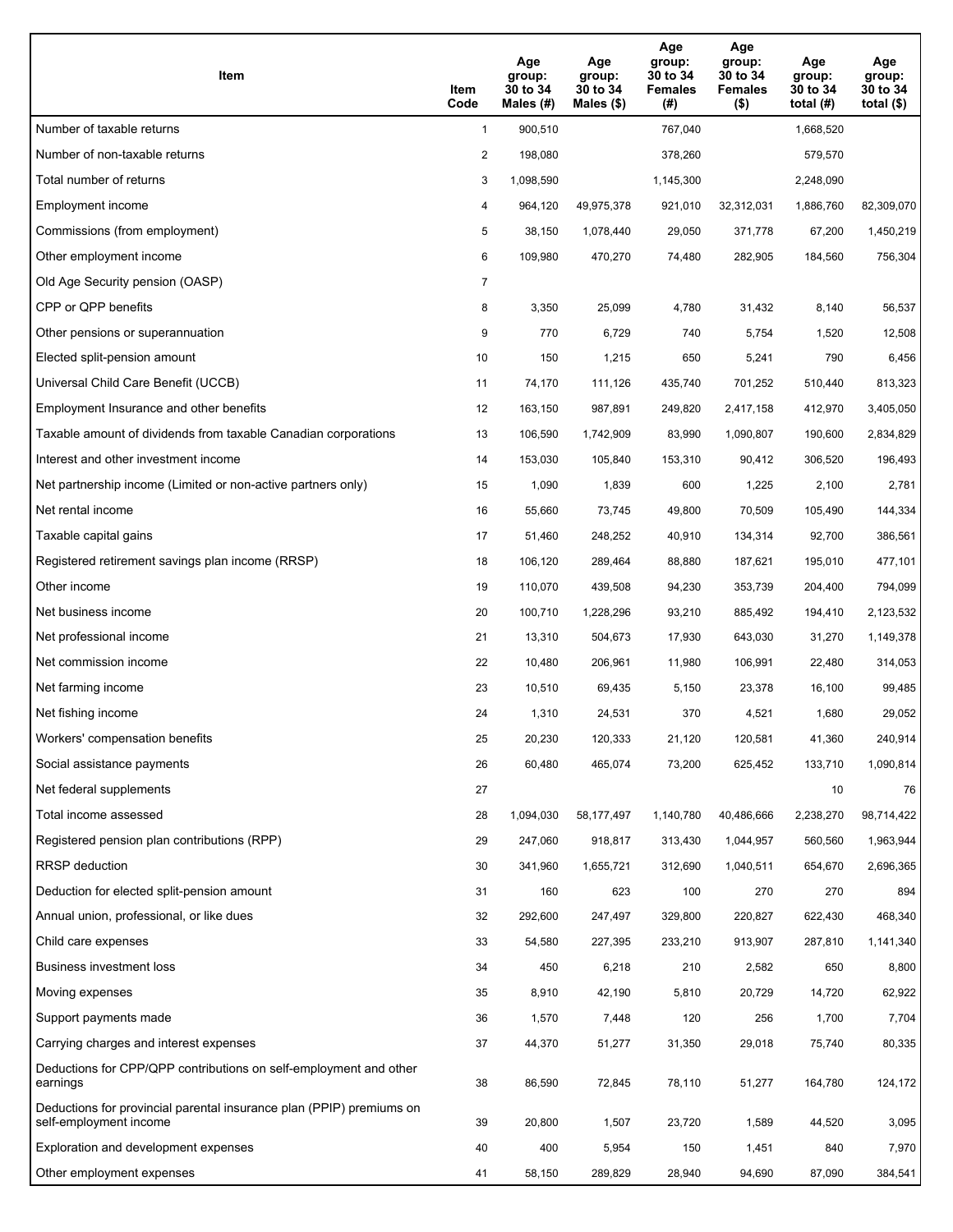| Item                                                              | Item<br>Code | Age<br>group:<br>30 to 34<br>Males (#) | Age<br>group:<br>30 to 34<br>Males (\$) | Age<br>group:<br>30 to 34<br><b>Females</b><br>(# ) | Age<br>group:<br>30 to 34<br>Females<br>$($ \$) | Age<br>group:<br>30 to 34<br>total (#) | Age<br>group:<br>30 to 34<br>total $($)$ |
|-------------------------------------------------------------------|--------------|----------------------------------------|-----------------------------------------|-----------------------------------------------------|-------------------------------------------------|----------------------------------------|------------------------------------------|
| Clergy residence deduction                                        | 42           | 1,740                                  | 21,690                                  | 450                                                 | 3,576                                           | 2,200                                  | 25,288                                   |
| Other deductions                                                  | 43           | 32,090                                 | 43,035                                  | 33,340                                              | 29,045                                          | 65,490                                 | 72,933                                   |
| Total deductions before adjustments                               | 44           | 696,730                                | 3,592,464                               | 715,720                                             | 3,457,793                                       | 1,413,010                              | 7,052,181                                |
| Social benefits repayment                                         | 45           | 16,640                                 | 19,459                                  | 1,460                                               | 1,462                                           | 18,100                                 | 20,921                                   |
| Net income after adjustments                                      | 46           | 1,090,880                              | 54,884,167                              | 1,135,740                                           | 37,066,616                                      | 2,229,850                              | 91,999,770                               |
| Canadian Forces personnel and police deduction                    | 47           | 510                                    | 12,716                                  | 90                                                  | 1,965                                           | 600                                    | 14,681                                   |
| Security options deductions                                       | 48           | 2,670                                  | 32,430                                  | 1,330                                               | 9,541                                           | 4,000                                  | 41,971                                   |
| Other payments deductions                                         | 49           | 79,800                                 | 585,510                                 | 93,690                                              | 746,303                                         | 173,530                                | 1,332,102                                |
| Non-capital losses of other years                                 | 50           | 1,220                                  | 9,136                                   | 1,100                                               | 4,959                                           | 2,340                                  | 14,160                                   |
| Net capital losses of other years                                 | 51           | 9,800                                  | 15,954                                  | 5,640                                               | 8,072                                           | 15,450                                 | 24,026                                   |
| Capital gains deduction                                           | 52           | 1,520                                  | 82,484                                  | 920                                                 | 42,565                                          | 2,450                                  | 125,399                                  |
| Northern residents deductions                                     | 53           | 18,770                                 | 67,576                                  | 10,790                                              | 35,070                                          | 29,560                                 | 102,647                                  |
| Additional deductions                                             | 54           | 2,370                                  | 40,076                                  | 1,110                                               | 16,367                                          | 4,040                                  | 62,816                                   |
| Farming/fishing losses of prior years                             | 55           | 320                                    | 3,337                                   | 110                                                 | 960                                             | 440                                    | 4,449                                    |
| Total deductions from net income                                  | 56           | 115,510                                | 849,236                                 | 113,880                                             | 865,853                                         | 230,020                                | 1,722,320                                |
| Taxable income assessed                                           | 57           | 1,060,780                              | 54,036,925                              | 1,109,980                                           | 36,203,174                                      | 2,173,420                              | 90,282,523                               |
| Basic personal amount                                             | 58           | 1,095,780                              | 11,992,952                              | 1,143,560                                           | 12,524,272                                      | 2,242,190                              | 24,545,560                               |
| Age amount                                                        | 59           |                                        |                                         |                                                     |                                                 |                                        |                                          |
| Spouse or common-law partner amount                               | 60           | 164,630                                | 1,292,242                               | 56,490                                              | 443,751                                         | 221,530                                | 1,739,636                                |
| Amount for eligible dependant                                     | 61           | 16,040                                 | 170,550                                 | 123,180                                             | 1,320,697                                       | 139,250                                | 1,491,548                                |
| Amount for children 17 and under                                  | 62           | 301,340                                | 1,218,608                               | 296,450                                             | 1,187,146                                       | 598,290                                | 2,408,840                                |
| Amount for infirm dependants age 18 or older                      | 63           | 210                                    | 1,012                                   | 170                                                 | 831                                             | 380                                    | 1,844                                    |
| CPP or QPP contributions through employment                       | 64           | 911,240                                | 1,634,140                               | 831,120                                             | 1,213,944                                       | 1,742,480                              | 2,848,191                                |
| CPP or QPP contributions on self-employment and other<br>earnings | 65           | 86,590                                 | 72,845                                  | 78,110                                              | 51,277                                          | 164,780                                | 124,172                                  |
| Employment Insurance premiums                                     | 66           | 881,650                                | 591,271                                 | 827,540                                             | 458,071                                         | 1,709,320                              | 1,049,392                                |
| PPIP premiums paid                                                | 67           | 216,250                                | 50,356                                  | 198,120                                             | 36,733                                          | 414,380                                | 87,090                                   |
| PPIP premiums payable on employment income                        | 68           | 7,800                                  | 1,647                                   | 5,810                                               | 1,161                                           | 13,610                                 | 2,808                                    |
| PPIP premiums payable on self-employment income                   | 69           | 21,210                                 | 1,945                                   | 24,040                                              | 2,049                                           | 45,250                                 | 3,994                                    |
| Volunteer firefighters' amount                                    | 70           | 4,310                                  | 12,923                                  | 410                                                 | 1,236                                           | 4,720                                  | 14,159                                   |
| Canada employment amount                                          | 71           | 944,580                                | 1,045,643                               | 890,200                                             | 977,701                                         | 1,835,020                              | 2,023,599                                |
| Public transit amount                                             | 72           | 103,390                                | 96,599                                  | 99,920                                              | 90,220                                          | 203,380                                | 186,864                                  |
| Children's fitness amount                                         | 73           | 103,400                                | 41,653                                  | 117,220                                             | 48,249                                          | 220,630                                | 89,907                                   |
| Children's arts amount                                            | 74           | 27,100                                 | 10,553                                  | 31,460                                              | 12,007                                          | 58,570                                 | 22,565                                   |
| Home buyers' amount                                               | 75           | 24,970                                 | 113,835                                 | 15,740                                              | 69,382                                          | 40,720                                 | 183,232                                  |
| Pension income amount                                             | 76           | 840                                    | 1,301                                   | 1,300                                               | 2,186                                           | 2,150                                  | 3,493                                    |
| Caregiver amount                                                  | 77           | 5,320                                  | 28,264                                  | 4,020                                               | 21,177                                          | 9,340                                  | 49,486                                   |
| Disability amount                                                 | 78           | 9,910                                  | 76,019                                  | 8,220                                               | 63,026                                          | 18,130                                 | 139,068                                  |
| Disability amount transferred from a dependant                    | 79           | 7,830                                  | 91,928                                  | 9,300                                               | 111,698                                         | 17,140                                 | 203,675                                  |
| Interest paid on student loans                                    | 80           | 65,770                                 | 34,251                                  | 96,980                                              | 52,783                                          | 162,750                                | 87,038                                   |
| Tuition, education, and textbook amounts                          | 81           | 96,590                                 | 600,095                                 | 120,380                                             | 630,940                                         | 216,990                                | 1,231,167                                |
| Tuition, education, and textbook amounts transferred from a child | 82           | 660                                    | 1,487                                   | 540                                                 | 1,034                                           | 1,200                                  | 2,527                                    |
| Amounts transferred from spouse or common-law partner             | 83           | 35,210                                 | 136,869                                 | 32,900                                              | 135,653                                         | 68,430                                 | 273,932                                  |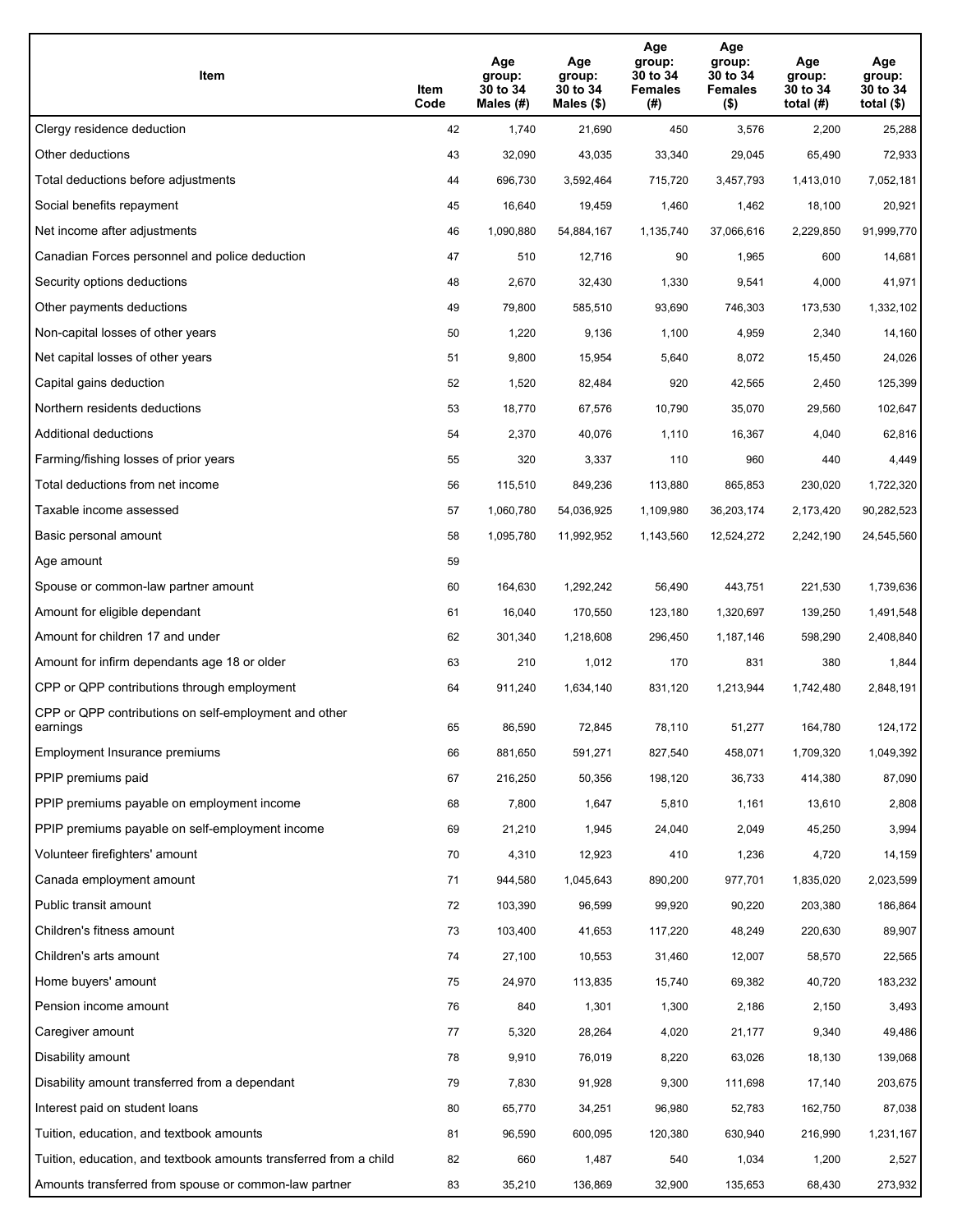| Item                                                | Item<br>Code | Age<br>group:<br>30 to 34<br>Males $(H)$ | Age<br>group:<br>30 to 34<br>Males $(\$)$ | Age<br>group:<br>30 to 34<br><b>Females</b><br>(#) | Age<br>group:<br>30 to 34<br><b>Females</b><br>$($ \$) | Age<br>group:<br>30 to 34<br>total $(H)$ | Age<br>group:<br>30 to 34<br>total $($)$ |
|-----------------------------------------------------|--------------|------------------------------------------|-------------------------------------------|----------------------------------------------------|--------------------------------------------------------|------------------------------------------|------------------------------------------|
| Medical expenses                                    | 84           | 85,240                                   | 126,774                                   | 154,730                                            | 225,046                                                | 240,180                                  | 352,307                                  |
| Total tax credits on personal amounts               | 85           | 1,096,970                                | 2,917,047                                 | 1,144,010                                          | 2,952,532                                              | 2,243,860                                | 5,875,288                                |
| Allowable charitable donations and government gifts | 86           | 206,120                                  | 206,589                                   | 183,570                                            | 113,342                                                | 389,890                                  | 320,411                                  |
| Eligible cultural and ecological gifts              | 87           | 170                                      | 132                                       | 180                                                | 97                                                     | 350                                      | 229                                      |
| Total tax credit on donations and gifts             | 88           | 204,020                                  | 56,546                                    | 181,620                                            | 29,926                                                 | 385,840                                  | 86,607                                   |
| Total federal non-refundable tax credits            | 89           | 1,096,980                                | 2,973,593                                 | 1,144,020                                          | 2,982,458                                              | 2,243,900                                | 5,961,895                                |
| Federal dividend tax credit                         | 90           | 103,920                                  | 227,539                                   | 78,900                                             | 142,698                                                | 182,840                                  | 370,379                                  |
| Overseas employment tax credit                      | 91           | 790                                      | 6,826                                     | 110                                                | 583                                                    | 900                                      | 7,427                                    |
| Minimum tax carryover                               | 92           | 960                                      | 2,341                                     | 510                                                | 1,154                                                  | 1,470                                    | 3,497                                    |
| Basic federal tax                                   | 93           | 860,630                                  | 6,763,390                                 | 717.530                                            | 3,502,261                                              | 1,579,020                                | 10,271,443                               |
| Federal Foreign Tax Credit                          | 94           | 29,140                                   | 47,928                                    | 20,180                                             | 14,690                                                 | 49,330                                   | 62,673                                   |
| Federal Political contribution tax credit           | 95           | 3,080                                    | 495                                       | 1,320                                              | 195                                                    | 4,410                                    | 690                                      |
| <b>Investment Tax Credit</b>                        | 96           | 620                                      | 727                                       | 210                                                | 228                                                    | 840                                      | 956                                      |
| Labour-sponsored funds tax credit                   | 97           | 15,060                                   | 6,001                                     | 11,190                                             | 3,321                                                  | 26,240                                   | 9,322                                    |
| Alternative minimum tax payable                     | 98           | 1,310                                    | 3,842                                     | 670                                                | 2,200                                                  | 1,980                                    | 6,042                                    |
| Net federal tax                                     | 99           | 859,160                                  | 6,710,361                                 | 716,070                                            | 3,484,804                                              | 1,576,090                                | 10,201,713                               |
| CPP contributions on self-employment                | 100          | 68,310                                   | 118,420                                   | 57,390                                             | 74,190                                                 | 125,770                                  | 192,706                                  |
| Social Benefits repayment                           | 101          | 16,640                                   | 19,459                                    | 1,460                                              | 1,462                                                  | 18,100                                   | 20,921                                   |
| <b>Net Provincial Tax</b>                           | 102          | 652,400                                  | 2,815,890                                 | 535,420                                            | 1,426,201                                              | 1,188,410                                | 4,244,193                                |
| Total tax payable                                   | 103          | 900,510                                  | 9,664,640                                 | 767,040                                            | 4,987,517                                              | 1,668,520                                | 14,660,903                               |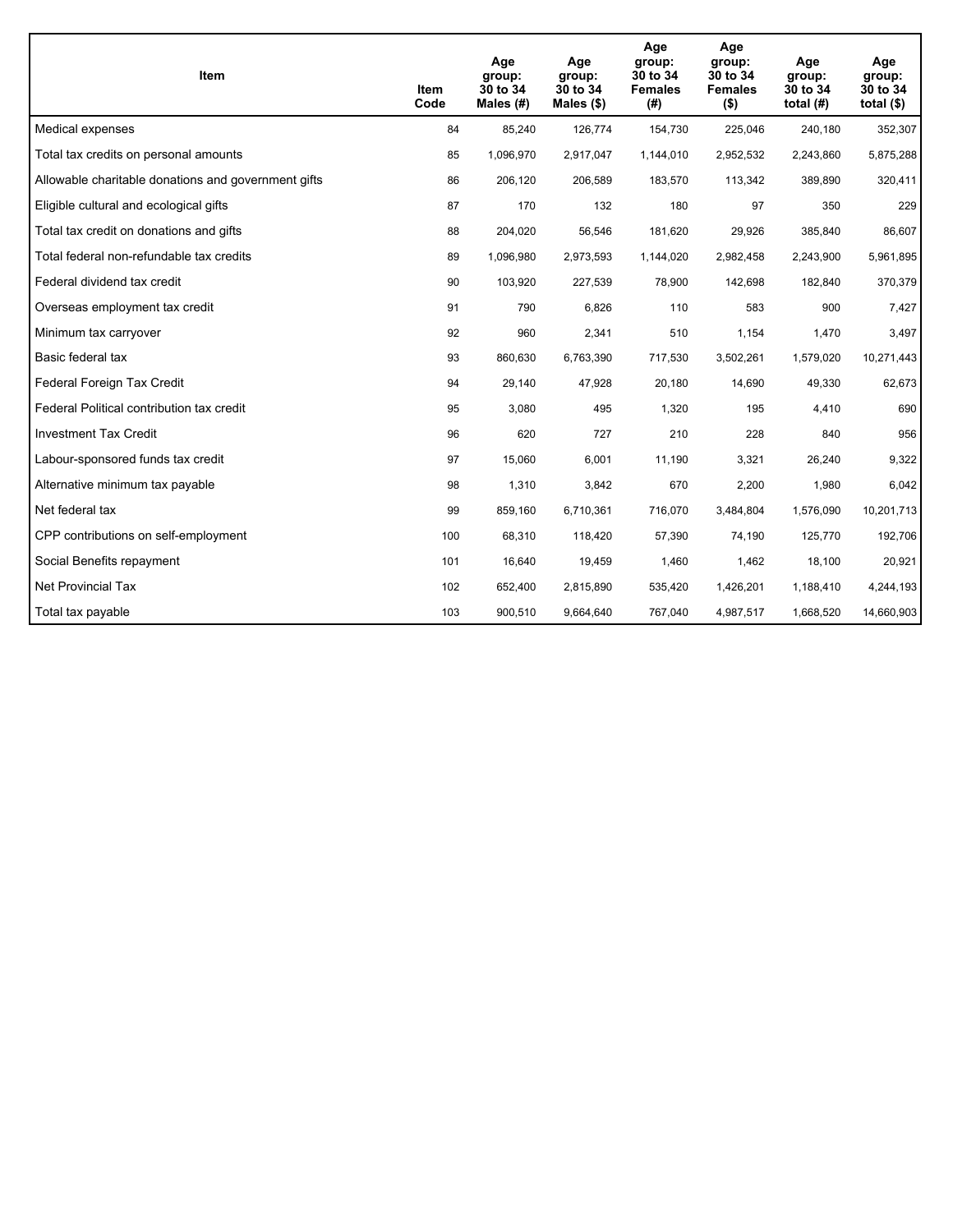| Item                                                                                           | Item<br>Code   | Age<br>group:<br>35 to 39<br>Males (#) | Age<br>group:<br>35 to 39<br>Males $(\$)$ | Age<br>group:<br>35 to 39<br><b>Females</b><br>(# ) | Age<br>group:<br>35 to 39<br><b>Females</b><br>$($ \$) | Age<br>group:<br>35 to 39<br>total $(H)$ | Age<br>group:<br>35 to 39<br>total $($)$ |
|------------------------------------------------------------------------------------------------|----------------|----------------------------------------|-------------------------------------------|-----------------------------------------------------|--------------------------------------------------------|------------------------------------------|------------------------------------------|
| Number of taxable returns                                                                      | $\mathbf{1}$   | 886,420                                |                                           | 760,720                                             |                                                        | 1.648.440                                |                                          |
| Number of non-taxable returns                                                                  | 2              | 174,950                                |                                           | 350,280                                             |                                                        | 528,050                                  |                                          |
| Total number of returns                                                                        | 3              | 1,061,370                              |                                           | 1,111,010                                           |                                                        | 2,176,490                                |                                          |
| Employment income                                                                              | 4              | 911,580                                | 55,357,717                                | 885,890                                             | 35,647,104                                             | 1,798,960                                | 91,028,455                               |
| Commissions (from employment)                                                                  | 5              | 35,410                                 | 1,424,226                                 | 23,250                                              | 386,876                                                | 58,660                                   | 1,811,101                                |
| Other employment income                                                                        | 6              | 106,940                                | 554,979                                   | 71,110                                              | 311,461                                                | 178,140                                  | 869,818                                  |
| Old Age Security pension (OASP)                                                                | $\overline{7}$ |                                        |                                           |                                                     |                                                        |                                          |                                          |
| CPP or QPP benefits                                                                            | 8              | 6,220                                  | 47,806                                    | 10,640                                              | 72,822                                                 | 16,870                                   | 120,662                                  |
| Other pensions or superannuation                                                               | 9              | 1,260                                  | 15,018                                    | 1,300                                               | 13,440                                                 | 2,570                                    | 28,493                                   |
| Elected split-pension amount                                                                   | 10             | 320                                    | 1,767                                     | 1,840                                               | 17,321                                                 | 2,170                                    | 19,139                                   |
| Universal Child Care Benefit (UCCB)                                                            | 11             | 99,010                                 | 149,386                                   | 367,530                                             | 557,191                                                | 466,950                                  | 707,271                                  |
| Employment Insurance and other benefits                                                        | 12             | 135,120                                | 857,580                                   | 176,580                                             | 1,551,316                                              | 311,710                                  | 2,408,896                                |
| Taxable amount of dividends from taxable Canadian corporations                                 | 13             | 126,530                                | 2,843,041                                 | 102,130                                             | 1,772,026                                              | 228,710                                  | 4,616,391                                |
| Interest and other investment income                                                           | 14             | 161,290                                | 158,721                                   | 167,650                                             | 142,186                                                | 329,140                                  | 301,085                                  |
| Net partnership income (Limited or non-active partners only)                                   | 15             | 2,050                                  | 5,535                                     | 1,080                                               | 5,207                                                  | 3,810                                    | 10,769                                   |
| Net rental income                                                                              | 16             | 67,560                                 | 107,476                                   | 62,290                                              | 107,098                                                | 129,900                                  | 214,802                                  |
| Taxable capital gains                                                                          | 17             | 59,410                                 | 440,467                                   | 50,010                                              | 210,635                                                | 109,910                                  | 657,262                                  |
| Registered retirement savings plan income (RRSP)                                               | 18             | 147,940                                | 439,219                                   | 130,450                                             | 319,240                                                | 278,400                                  | 758,519                                  |
| Other income                                                                                   | 19             | 109,420                                | 510,893                                   | 97,090                                              | 401,398                                                | 206,590                                  | 912,835                                  |
| Net business income                                                                            | 20             | 107,620                                | 1,777,598                                 | 102,020                                             | 1,093,091                                              | 210,290                                  | 2,882,242                                |
| Net professional income                                                                        | 21             | 14,940                                 | 871,157                                   | 18,840                                              | 795,258                                                | 33,880                                   | 1,668,033                                |
| Net commission income                                                                          | 22             | 11,200                                 | 246,688                                   | 12,680                                              | 136,860                                                | 23,890                                   | 383,582                                  |
| Net farming income                                                                             | 23             | 12,420                                 | 69,881                                    | 6,180                                               | 22,146                                                 | 18,990                                   | 98,750                                   |
| Net fishing income                                                                             | 24             | 1,720                                  | 34,375                                    | 440                                                 | 5,011                                                  | 2,160                                    | 39,417                                   |
| Workers' compensation benefits                                                                 | 25             | 21,990                                 | 167,091                                   | 16,850                                              | 101,771                                                | 38,830                                   | 268,887                                  |
| Social assistance payments                                                                     | 26             | 57,470                                 | 465,719                                   | 66,960                                              | 602,548                                                | 124,450                                  | 1,068,562                                |
| Net federal supplements                                                                        | 27             |                                        |                                           |                                                     |                                                        |                                          |                                          |
| Total income assessed                                                                          | 28             | 1,057,650                              | 66,547,387                                | 1,105,860                                           | 44,321,199                                             | 2,167,180                                | 110,925,234                              |
| Registered pension plan contributions (RPP)                                                    | 29             | 265,710                                | 1,158,847                                 | 330,740                                             | 1,306,467                                              | 596,530                                  | 2,465,582                                |
| RRSP deduction                                                                                 | 30             | 373,790                                | 2,137,299                                 | 327,780                                             | 1,258,652                                              | 701,600                                  | 3,396,030                                |
| Deduction for elected split-pension amount                                                     | 31             | 380                                    | 1,885                                     | 240                                                 | 860                                                    | 620                                      | 2,744                                    |
| Annual union, professional, or like dues                                                       | 32             | 288,990                                | 258,452                                   | 330,730                                             | 240,210                                                | 619,740                                  | 498,669                                  |
| Child care expenses                                                                            | 33             | 93,590                                 | 423,879                                   | 275,320                                             | 1,135,965                                              | 368,920                                  | 1,559,874                                |
| <b>Business investment loss</b>                                                                | 34             | 640                                    | 11,537                                    | 300                                                 | 3,802                                                  | 930                                      | 15,338                                   |
| Moving expenses                                                                                | 35             | 6,400                                  | 44,818                                    | 3,430                                               | 18,279                                                 | 9,820                                    | 63,097                                   |
| Support payments made                                                                          | 36             | 3,450                                  | 27,190                                    | 210                                                 | 1,206                                                  | 3,660                                    | 28,396                                   |
| Carrying charges and interest expenses                                                         | 37             | 61,210                                 | 100,596                                   | 42,350                                              | 59,443                                                 | 103,590                                  | 160,063                                  |
| Deductions for CPP/QPP contributions on self-employment and other<br>earnings                  | 38             | 91,010                                 | 84,111                                    | 86,160                                              | 60,419                                                 | 177,230                                  | 144,574                                  |
| Deductions for provincial parental insurance plan (PPIP) premiums on<br>self-employment income | 39             | 22,310                                 | 1,860                                     | 25,420                                              | 1,912                                                  | 47,720                                   | 3,771                                    |
| Exploration and development expenses                                                           | 40             | 920                                    | 14,079                                    | 360                                                 | 3,250                                                  | 1,720                                    | 18,277                                   |
| Other employment expenses                                                                      | 41             | 64,640                                 | 364,034                                   | 31,010                                              | 112,495                                                | 95,660                                   | 476,577                                  |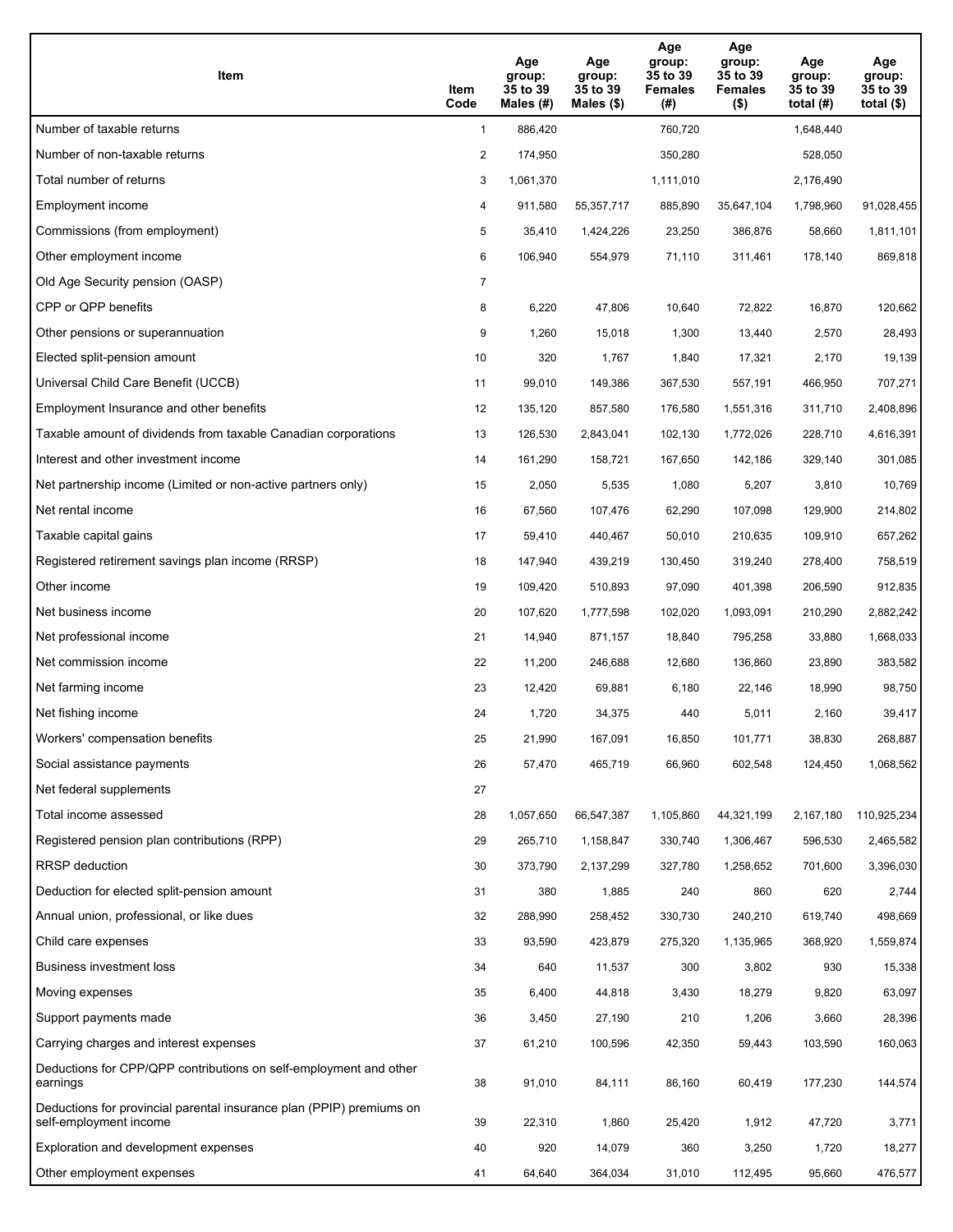| Item                                                              | Item<br>Code | Age<br>group:<br>35 to 39<br>Males (#) | Age<br>group:<br>35 to 39<br>Males (\$) | Age<br>group:<br>35 to 39<br><b>Females</b><br>(#) | Age<br>group:<br>35 to 39<br><b>Females</b><br>$($ \$) | Age<br>group:<br>35 to 39<br>total $(H)$ | Age<br>group:<br>35 to 39<br>total $($)$ |
|-------------------------------------------------------------------|--------------|----------------------------------------|-----------------------------------------|----------------------------------------------------|--------------------------------------------------------|------------------------------------------|------------------------------------------|
| Clergy residence deduction                                        | 42           | 2,060                                  | 28,816                                  | 480                                                | 4,981                                                  | 2,540                                    | 33,798                                   |
| Other deductions                                                  | 43           | 30,730                                 | 49,259                                  | 31,060                                             | 29,892                                                 | 61,870                                   | 80,473                                   |
| Total deductions before adjustments                               | 44           | 725,890                                | 4,707,145                               | 727,560                                            | 4,240,325                                              | 1,454,180                                | 8,950,251                                |
| Social benefits repayment                                         | 45           | 14,890                                 | 17,881                                  | 1,800                                              | 1,826                                                  | 16,680                                   | 19,707                                   |
| Net income after adjustments                                      | 46           | 1,054,030                              | 61,865,586                              | 1,099,580                                          | 40,113,321                                             | 2,156,920                                | 102,033,865                              |
| Canadian Forces personnel and police deduction                    | 47           | 390                                    | 10,514                                  | 80                                                 | 1,809                                                  | 470                                      | 12,323                                   |
| Security options deductions                                       | 48           | 4,410                                  | 91,343                                  | 1,760                                              | 22,568                                                 | 6,160                                    | 113,912                                  |
| Other payments deductions                                         | 49           | 78,550                                 | 632,823                                 | 83,210                                             | 704,420                                                | 161,780                                  | 1,337,564                                |
| Non-capital losses of other years                                 | 50           | 1,460                                  | 14,046                                  | 1,640                                              | 9,107                                                  | 3,110                                    | 23,165                                   |
| Net capital losses of other years                                 | 51           | 13,970                                 | 28,935                                  | 8,210                                              | 12,831                                                 | 22,180                                   | 41,769                                   |
| Capital gains deduction                                           | 52           | 2,030                                  | 137,928                                 | 1,270                                              | 64,886                                                 | 3,310                                    | 203,141                                  |
| Northern residents deductions                                     | 53           | 16,870                                 | 64,452                                  | 9,740                                              | 33,448                                                 | 26,610                                   | 97,903                                   |
| <b>Additional deductions</b>                                      | 54           | 2,580                                  | 39,135                                  | 1,020                                              | 17,436                                                 | 4,360                                    | 64,845                                   |
| Farming/fishing losses of prior years                             | 55           | 460                                    | 4,717                                   | 200                                                | 1,280                                                  | 670                                      | 6,040                                    |
| Total deductions from net income                                  | 56           | 118,750                                | 1,024,110                               | 106,140                                            | 867,919                                                | 225,700                                  | 1,901,012                                |
| Taxable income assessed                                           | 57           | 1,022,750                              | 60,844,020                              | 1,070,520                                          | 39,247,453                                             | 2,095,830                                | 100,138,686                              |
| Basic personal amount                                             | 58           | 1,058,850                              | 11,597,088                              | 1,109,460                                          | 12,166,977                                             | 2,170,390                                | 23,784,728                               |
| Age amount                                                        | 59           |                                        |                                         |                                                    |                                                        |                                          |                                          |
| Spouse or common-law partner amount                               | 60           | 190,970                                | 1,523,275                               | 59,620                                             | 469,530                                                | 250,840                                  | 1,994,901                                |
| Amount for eligible dependant                                     | 61           | 26,000                                 | 278,053                                 | 150,790                                            | 1,612,654                                              | 176,820                                  | 1,890,930                                |
| Amount for children 17 and under                                  | 62           | 431,250                                | 1,937,338                               | 364,900                                            | 1,532,791                                              | 796,610                                  | 3,473,901                                |
| Amount for infirm dependants age 18 or older                      | 63           | 260                                    | 1,357                                   | 300                                                | 1,643                                                  | 560                                      | 2,999                                    |
| CPP or QPP contributions through employment                       | 64           | 867,230                                | 1,640,838                               | 800,960                                            | 1,261,809                                              | 1,668,280                                | 2,902,737                                |
| CPP or QPP contributions on self-employment and other<br>earnings | 65           | 91,010                                 | 84,111                                  | 86,160                                             | 60,419                                                 | 177,230                                  | 144,574                                  |
| Employment Insurance premiums                                     | 66           | 821,040                                | 576,557                                 | 784,730                                            | 464,673                                                | 1,605,880                                | 1,041,274                                |
| PPIP premiums paid                                                | 67           | 210,140                                | 53,055                                  | 194,170                                            | 40,961                                                 | 404,320                                  | 94,016                                   |
| PPIP premiums payable on employment income                        | 68           | 7,460                                  | 1,804                                   | 5,500                                              | 1,310                                                  | 12,960                                   | 3,114                                    |
| PPIP premiums payable on self-employment income                   | 69           | 22,620                                 | 2,397                                   | 25,670                                             | 2,465                                                  | 48,300                                   | 4,862                                    |
| Volunteer firefighters' amount                                    | 70           | 4,710                                  | 14,119                                  | 440                                                | 1,317                                                  | 5,150                                    | 15,436                                   |
| Canada employment amount                                          | 71           | 896,670                                | 993,116                                 | 850,640                                            | 935,172                                                | 1,747,530                                | 1,928,521                                |
| Public transit amount                                             | 72           | 89,850                                 | 90,719                                  | 82,920                                             | 80,075                                                 | 172,800                                  | 170,810                                  |
| Children's fitness amount                                         | 73           | 213,170                                | 119,001                                 | 193,770                                            | 104,631                                                | 406,960                                  | 223,639                                  |
| Children's arts amount                                            | 74           | 74,020                                 | 36,207                                  | 66,970                                             | 31,536                                                 | 141,000                                  | 67,744                                   |
| Home buyers' amount                                               | 75           | 14,250                                 | 65,615                                  | 8,510                                              | 37,807                                                 | 22,760                                   | 103,435                                  |
| Pension income amount                                             | 76           | 1,480                                  | 2,463                                   | 3,000                                              | 5,418                                                  | 4,490                                    | 7,892                                    |
| Caregiver amount                                                  | 77           | 10,920                                 | 61,682                                  | 8,320                                              | 45,809                                                 | 19,240                                   | 107,511                                  |
| Disability amount                                                 | 78           | 9,970                                  | 76,544                                  | 9,370                                              | 71,875                                                 | 19,340                                   | 148,427                                  |
| Disability amount transferred from a dependant                    | 79           | 15,400                                 | 187,972                                 | 15,600                                             | 186,412                                                | 31,020                                   | 374,514                                  |
| Interest paid on student loans                                    | 80           | 38,780                                 | 18,417                                  | 54,140                                             | 26,360                                                 | 92,910                                   | 44,777                                   |
| Tuition, education, and textbook amounts                          | 81           | 56,460                                 | 261,510                                 | 77,330                                             | 303,668                                                | 133,800                                  | 565,186                                  |
| Tuition, education, and textbook amounts transferred from a child | 82           | 3,820                                  | 12,098                                  | 5,710                                              | 19,751                                                 | 9,530                                    | 31,850                                   |
| Amounts transferred from spouse or common-law partner             | 83           | 37,150                                 | 149,871                                 | 36,700                                             | 165,388                                                | 74,100                                   | 316,579                                  |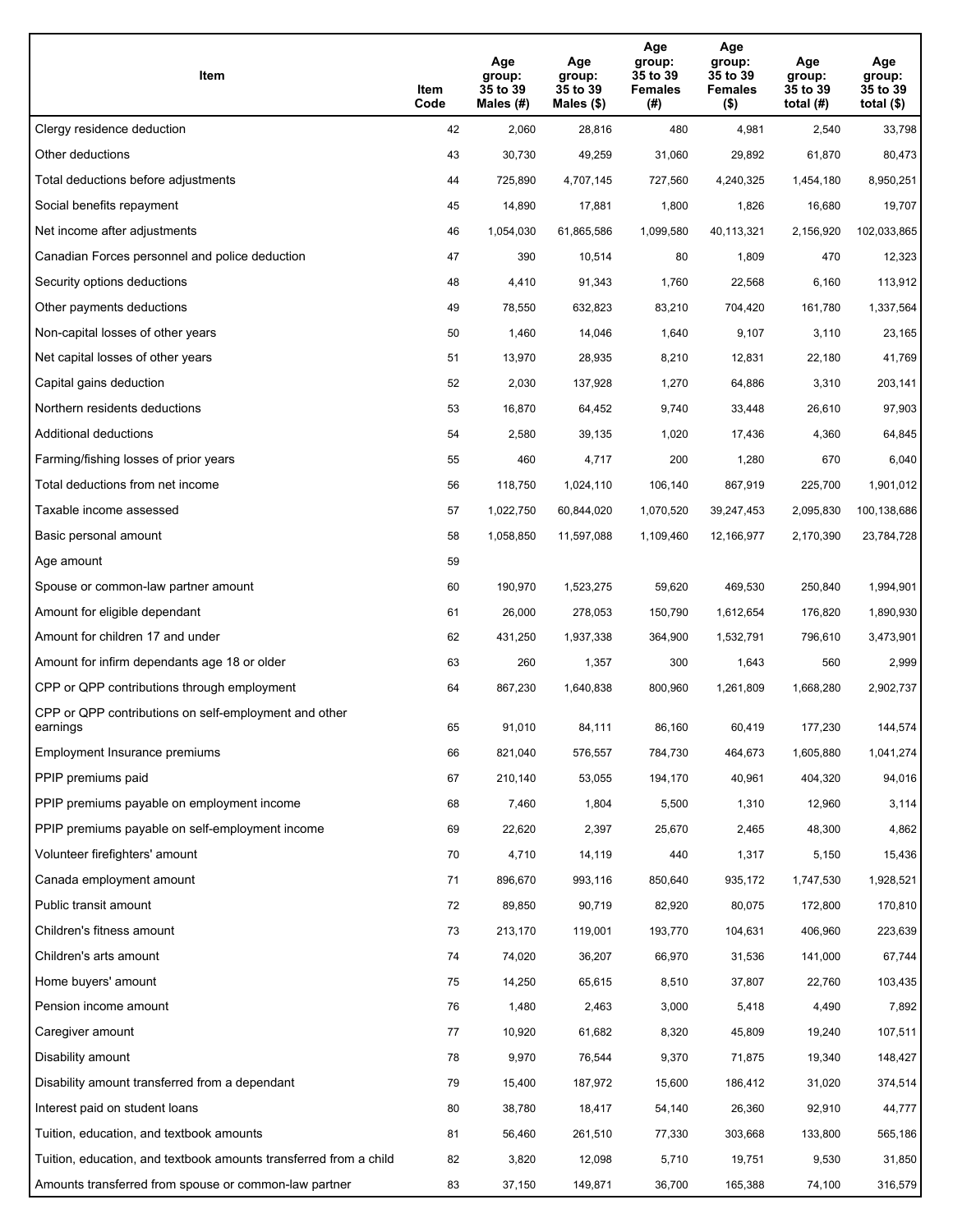| <b>Item</b>                                         | Item<br>Code | Age<br>group:<br>35 to 39<br>Males $(H)$ | Age<br>group:<br>35 to 39<br>Males $(\$)$ | Age<br>group:<br>35 to 39<br><b>Females</b><br>(#) | Age<br>group:<br>35 to 39<br><b>Females</b><br>$($ \$) | Age<br>group:<br>35 to 39<br>total $(H)$ | Age<br>group:<br>35 to 39<br>total $($)$ |
|-----------------------------------------------------|--------------|------------------------------------------|-------------------------------------------|----------------------------------------------------|--------------------------------------------------------|------------------------------------------|------------------------------------------|
| Medical expenses                                    | 84           | 101,130                                  | 177,293                                   | 173,890                                            | 297,849                                                | 275,200                                  | 475,657                                  |
| Total tax credits on personal amounts               | 85           | 1,059,780                                | 2,994,763                                 | 1,109,770                                          | 2,989,504                                              | 2,171,670                                | 5,988,650                                |
| Allowable charitable donations and government gifts | 86           | 246,030                                  | 307,545                                   | 200,230                                            | 156,363                                                | 446,480                                  | 464,410                                  |
| Eligible cultural and ecological gifts              | 87           | 190                                      | 499                                       | 180                                                | 220                                                    | 370                                      | 719                                      |
| Total tax credit on donations and gifts             | 88           | 244,200                                  | 84,856                                    | 198,650                                            | 41,874                                                 | 443,050                                  | 126,871                                  |
| Total federal non-refundable tax credits            | 89           | 1,059,810                                | 3,079,619                                 | 1,109,780                                          | 3,031,379                                              | 2,171,750                                | 6,115,521                                |
| Federal dividend tax credit                         | 90           | 123,750                                  | 376,640                                   | 94,980                                             | 234,035                                                | 218,780                                  | 610,843                                  |
| Overseas employment tax credit                      | 91           | 740                                      | 7,079                                     | 70                                                 | 461                                                    | 810                                      | 7,539                                    |
| Minimum tax carryover                               | 92           | 1,580                                    | 3,839                                     | 800                                                | 1,934                                                  | 2,380                                    | 5,776                                    |
| Basic federal tax                                   | 93           | 846,500                                  | 8,267,998                                 | 708,650                                            | 4,091,096                                              | 1,556,350                                | 12,365,606                               |
| Federal Foreign Tax Credit                          | 94           | 34,860                                   | 64,984                                    | 24,360                                             | 18,012                                                 | 59,240                                   | 83,109                                   |
| Federal Political contribution tax credit           | 95           | 3,330                                    | 579                                       | 1,510                                              | 239                                                    | 4,850                                    | 819                                      |
| <b>Investment Tax Credit</b>                        | 96           | 1,110                                    | 1,740                                     | 390                                                | 548                                                    | 1,520                                    | 2,288                                    |
| Labour-sponsored funds tax credit                   | 97           | 18,460                                   | 7,452                                     | 13,900                                             | 4,296                                                  | 32,350                                   | 11,748                                   |
| Alternative minimum tax payable                     | 98           | 1,950                                    | 6,493                                     | 1,040                                              | 3,416                                                  | 2,980                                    | 9,909                                    |
| Net federal tax                                     | 99           | 844,810                                  | 8,196,917                                 | 707,240                                            | 4,069,514                                              | 1,553,240                                | 12,273,910                               |
| CPP contributions on self-employment                | 100          | 71,350                                   | 134,652                                   | 63,570                                             | 86,313                                                 | 134,980                                  | 221,053                                  |
| Social Benefits repayment                           | 101          | 14,890                                   | 17,881                                    | 1,800                                              | 1,826                                                  | 16,680                                   | 19,707                                   |
| <b>Net Provincial Tax</b>                           | 102          | 641,400                                  | 3,499,456                                 | 530,550                                            | 1,697,209                                              | 1,172,620                                | 5.198,454                                |
| Total tax payable                                   | 103          | 886,420                                  | 11,849,260                                | 760,720                                            | 5,855,531                                              | 1,648,440                                | 17,714,148                               |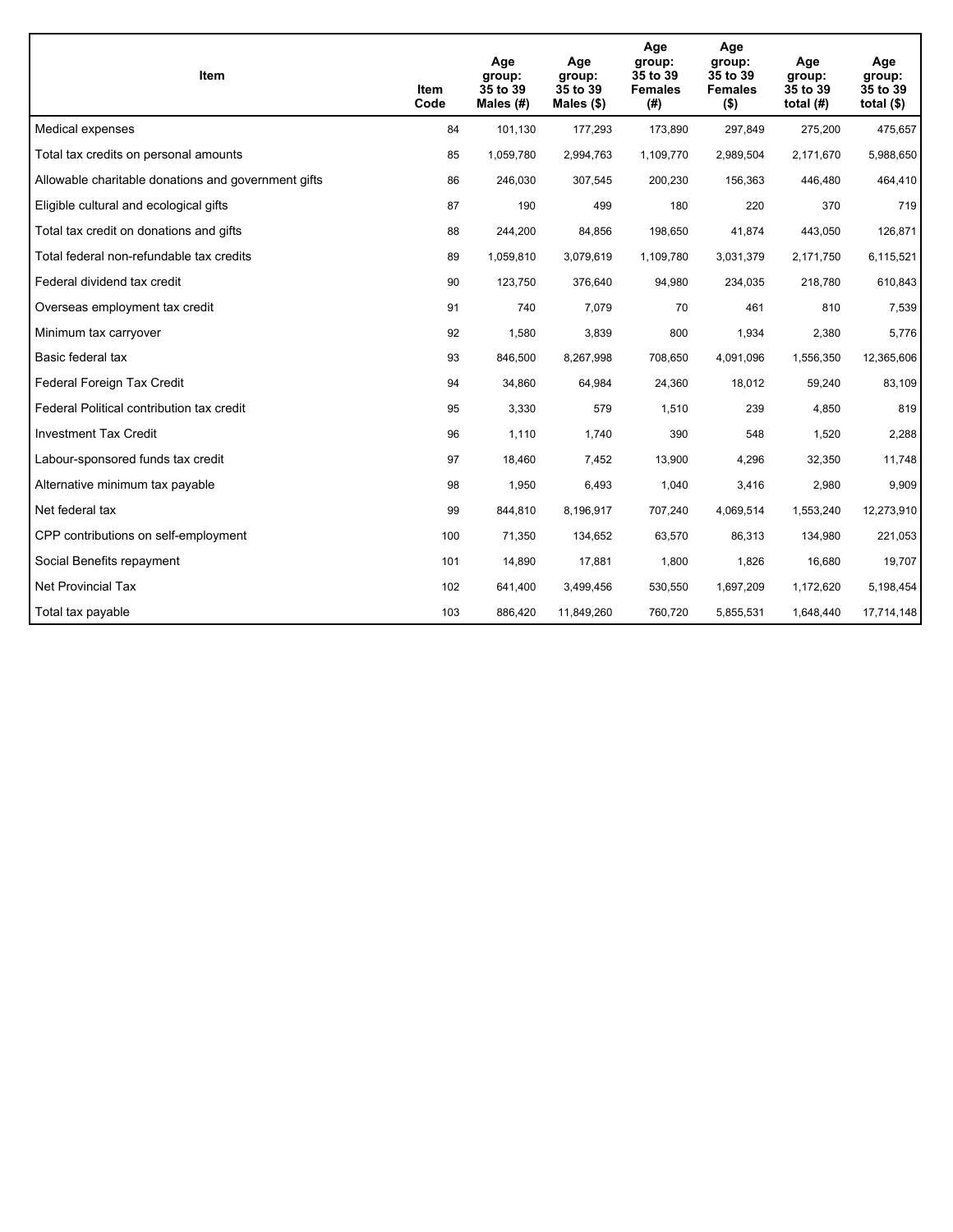| Item                                                                                           | Item<br>Code   | Age<br>group:<br>40 to 44<br>Males (#) | Age<br>group:<br>40 to 44<br>Males $(\$)$ | Age<br>group:<br>40 to 44<br><b>Females</b><br>(#) | Age<br>group:<br>40 to 44<br><b>Females</b><br>$($ \$) | Age<br>group:<br>40 to 44<br>total $(H)$ | Age<br>group:<br>40 to 44<br>total $($)$ |
|------------------------------------------------------------------------------------------------|----------------|----------------------------------------|-------------------------------------------|----------------------------------------------------|--------------------------------------------------------|------------------------------------------|------------------------------------------|
| Number of taxable returns                                                                      | $\mathbf{1}$   | 909.190                                |                                           | 802,650                                            |                                                        | 1,713,560                                |                                          |
| Number of non-taxable returns                                                                  | 2              | 180,760                                |                                           | 323,740                                            |                                                        | 507,330                                  |                                          |
| Total number of returns                                                                        | 3              | 1,089,950                              |                                           | 1,126,400                                          |                                                        | 2,220,890                                |                                          |
| Employment income                                                                              | 4              | 910,740                                | 60,967,722                                | 909,760                                            | 39,892,336                                             | 1,821,970                                | 100,884,890                              |
| Commissions (from employment)                                                                  | 5              | 34,630                                 | 1,740,166                                 | 22,200                                             | 478,472                                                | 56,830                                   | 2,218,664                                |
| Other employment income                                                                        | 6              | 114,190                                | 776,115                                   | 74,950                                             | 381,013                                                | 189,220                                  | 1,160,477                                |
| Old Age Security pension (OASP)                                                                | $\overline{7}$ |                                        |                                           |                                                    |                                                        |                                          |                                          |
| CPP or QPP benefits                                                                            | 8              | 11,870                                 | 92,813                                    | 20,430                                             | 142,746                                                | 32,310                                   | 235,600                                  |
| Other pensions or superannuation                                                               | 9              | 3,820                                  | 70,706                                    | 2,600                                              | 31,481                                                 | 6,430                                    | 102,280                                  |
| Elected split-pension amount                                                                   | 10             | 720                                    | 4,291                                     | 5,630                                              | 54,786                                                 | 6,350                                    | 59,112                                   |
| Universal Child Care Benefit (UCCB)                                                            | 11             | 71,330                                 | 98,732                                    | 169,850                                            | 224,687                                                | 241,380                                  | 323,736                                  |
| Employment Insurance and other benefits                                                        | 12             | 116,350                                | 781,756                                   | 116,850                                            | 755,902                                                | 233,200                                  | 1,537,658                                |
| Taxable amount of dividends from taxable Canadian corporations                                 | 13             | 150,590                                | 3,789,631                                 | 129,080                                            | 2,318,657                                              | 279,700                                  | 6,109,064                                |
| Interest and other investment income                                                           | 14             | 185,400                                | 273,212                                   | 200,900                                            | 250,237                                                | 386,510                                  | 523,961                                  |
| Net partnership income (Limited or non-active partners only)                                   | 15             | 3,590                                  | 9,865                                     | 2,010                                              | 7,730                                                  | 6,640                                    | 18,985                                   |
| Net rental income                                                                              | 16             | 78,890                                 | 162,454                                   | 73,020                                             | 156,512                                                | 151,960                                  | 319,350                                  |
| Taxable capital gains                                                                          | 17             | 72,050                                 | 673,766                                   | 65,930                                             | 339,894                                                | 138,830                                  | 1,032,010                                |
| Registered retirement savings plan income (RRSP)                                               | 18             | 163,260                                | 627,515                                   | 140,930                                            | 471,006                                                | 304,200                                  | 1,098,540                                |
| Other income                                                                                   | 19             | 120,370                                | 681,702                                   | 108,750                                            | 512,898                                                | 229,180                                  | 1,195,431                                |
| Net business income                                                                            | 20             | 119,920                                | 2,045,556                                 | 108,890                                            | 1,249,214                                              | 229,680                                  | 3,310,179                                |
| Net professional income                                                                        | 21             | 16,710                                 | 1,273,560                                 | 19,450                                             | 952,696                                                | 36,430                                   | 2,231,617                                |
| Net commission income                                                                          | 22             | 12,440                                 | 319,802                                   | 13,220                                             | 180,223                                                | 25,670                                   | 500,096                                  |
| Net farming income                                                                             | 23             | 14,360                                 | 81,711                                    | 7,730                                              | 28,370                                                 | 22,420                                   | 116,135                                  |
| Net fishing income                                                                             | 24             | 2,250                                  | 47,148                                    | 610                                                | 7,586                                                  | 2,870                                    | 54,734                                   |
| Workers' compensation benefits                                                                 | 25             | 26,250                                 | 240,798                                   | 16,670                                             | 110,806                                                | 42,930                                   | 351,631                                  |
| Social assistance payments                                                                     | 26             | 61,150                                 | 518,189                                   | 65,720                                             | 611,125                                                | 126,890                                  | 1,129,459                                |
| Net federal supplements                                                                        | 27             |                                        |                                           |                                                    |                                                        | 10                                       | 36                                       |
| Total income assessed                                                                          | 28             | 1,085,780                              | 75,279,470                                | 1,119,850                                          | 49,260,063                                             | 2,209,840                                | 124,617,559                              |
| Registered pension plan contributions (RPP)                                                    | 29             | 278,550                                | 1,333,720                                 | 341,050                                            | 1,461,105                                              | 619,680                                  | 2,795,073                                |
| RRSP deduction                                                                                 | 30             | 398,420                                | 2,626,444                                 | 346,630                                            | 1,604,312                                              | 745,060                                  | 4,230,933                                |
| Deduction for elected split-pension amount                                                     | 31             | 1,860                                  | 15,678                                    | 480                                                | 1,881                                                  | 2,340                                    | 17,570                                   |
| Annual union, professional, or like dues                                                       | 32             | 295,050                                | 272,414                                   | 335,130                                            | 254,877                                                | 630,200                                  | 527,319                                  |
| Child care expenses                                                                            | 33             | 92,110                                 | 377,582                                   | 200,520                                            | 690,330                                                | 292,640                                  | 1,067,963                                |
| <b>Business investment loss</b>                                                                | 34             | 820                                    | 23,851                                    | 400                                                | 8,762                                                  | 1,220                                    | 32,612                                   |
| Moving expenses                                                                                | 35             | 4,960                                  | 40,020                                    | 2,700                                              | 16,186                                                 | 7,670                                    | 56,206                                   |
| Support payments made                                                                          | 36             | 6,290                                  | 67,498                                    | 310                                                | 2,377                                                  | 6,600                                    | 69,875                                   |
| Carrying charges and interest expenses                                                         | 37             | 81,360                                 | 184,741                                   | 58,940                                             | 104,790                                                | 140,340                                  | 289,757                                  |
| Deductions for CPP/QPP contributions on self-employment and other<br>earnings                  | 38             | 102,170                                | 98,425                                    | 93,670                                             | 70,028                                                 | 195,900                                  | 168,497                                  |
| Deductions for provincial parental insurance plan (PPIP) premiums on<br>self-employment income | 39             | 23,570                                 | 2,141                                     | 25,110                                             | 2,063                                                  | 48,690                                   | 4,203                                    |
| Exploration and development expenses                                                           | 40             | 1,900                                  | 31,430                                    | 710                                                | 7,308                                                  | 3,320                                    | 40,628                                   |
| Other employment expenses                                                                      | 41             | 71,750                                 | 433,486                                   | 35,470                                             | 143,289                                                | 107,220                                  | 576,778                                  |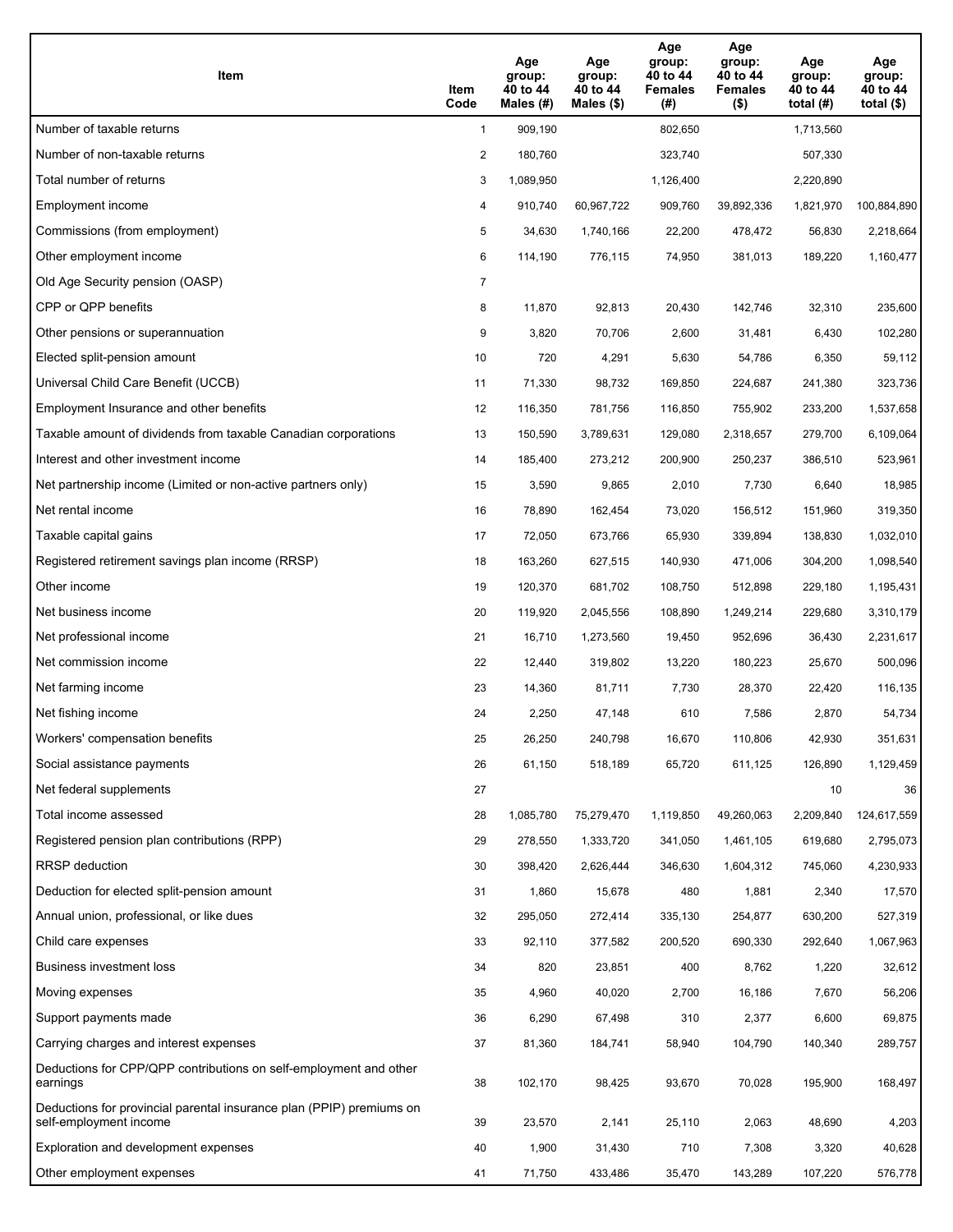| Item                                                              | Item<br>Code | Age<br>group:<br>40 to 44<br>Males (#) | Age<br>group:<br>40 to 44<br>Males (\$) | Age<br>group:<br>40 to 44<br><b>Females</b><br>(#) | Age<br>group:<br>40 to 44<br><b>Females</b><br>$($ \$) | Age<br>group:<br>40 to 44<br>total $(H)$ | Age<br>group:<br>40 to 44<br>total $($)$ |
|-------------------------------------------------------------------|--------------|----------------------------------------|-----------------------------------------|----------------------------------------------------|--------------------------------------------------------|------------------------------------------|------------------------------------------|
| Clergy residence deduction                                        | 42           | 2,390                                  | 35,089                                  | 540                                                | 6,614                                                  | 2,940                                    | 41,738                                   |
| Other deductions                                                  | 43           | 30,610                                 | 64,730                                  | 29,620                                             | 33,187                                                 | 60,310                                   | 99,932                                   |
| Total deductions before adjustments                               | 44           | 760,220                                | 5,607,671                               | 735,070                                            | 4,408,588                                              | 1,496,280                                | 10,020,993                               |
| Social benefits repayment                                         | 45           | 15,460                                 | 19,306                                  | 2,300                                              | 2,350                                                  | 17,760                                   | 21,656                                   |
| Net income after adjustments                                      | 46           | 1,081,050                              | 69,715,421                              | 1,112,530                                          | 44,917,318                                             | 2,197,300                                | 114,708,203                              |
| Canadian Forces personnel and police deduction                    | 47           | 330                                    | 9,993                                   | 70                                                 | 1,808                                                  | 400                                      | 11,801                                   |
| Security options deductions                                       | 48           | 5,720                                  | 172,479                                 | 2,120                                              | 49,154                                                 | 7,850                                    | 221,672                                  |
| Other payments deductions                                         | 49           | 86,320                                 | 759,033                                 | 81,770                                             | 722,138                                                | 168,110                                  | 1,481,344                                |
| Non-capital losses of other years                                 | 50           | 1,890                                  | 19,073                                  | 2,140                                              | 13,430                                                 | 4,060                                    | 32,622                                   |
| Net capital losses of other years                                 | 51           | 19,070                                 | 53,307                                  | 12,710                                             | 24,844                                                 | 31,790                                   | 78,164                                   |
| Capital gains deduction                                           | 52           | 2,440                                  | 177,732                                 | 1,630                                              | 99,984                                                 | 4,080                                    | 278,788                                  |
| Northern residents deductions                                     | 53           | 16,300                                 | 63,600                                  | 9,770                                              | 34,383                                                 | 26,080                                   | 97,982                                   |
| Additional deductions                                             | 54           | 2,450                                  | 46,217                                  | 970                                                | 17,318                                                 | 4,460                                    | 78,073                                   |
| Farming/fishing losses of prior years                             | 55           | 630                                    | 7,527                                   | 290                                                | 2,313                                                  | 940                                      | 10,078                                   |
| Total deductions from net income                                  | 56           | 132,520                                | 1,309,238                               | 110,250                                            | 965,509                                                | 243,890                                  | 2,290,940                                |
| Taxable income assessed                                           | 57           | 1,045,050                              | 68,410,554                              | 1,078,090                                          | 43,954,380                                             | 2,125,840                                | 112,426,855                              |
| Basic personal amount                                             | 58           | 1,087,230                              | 11,924,603                              | 1,125,070                                          | 12,357,843                                             | 2,213,940                                | 24,299,032                               |
| Age amount                                                        | 59           |                                        |                                         |                                                    |                                                        |                                          |                                          |
| Spouse or common-law partner amount                               | 60           | 194,080                                | 1,580,495                               | 62,050                                             | 493,311                                                | 256,320                                  | 2,075,351                                |
| Amount for eligible dependant                                     | 61           | 33,330                                 | 350,842                                 | 154,950                                            | 1,637,616                                              | 188,320                                  | 1,988,845                                |
| Amount for children 17 and under                                  | 62           | 469,000                                | 2,114,120                               | 358,060                                            | 1,402,760                                              | 827,440                                  | 3,520,125                                |
| Amount for infirm dependants age 18 or older                      | 63           | 470                                    | 2,422                                   | 530                                                | 2,751                                                  | 1,000                                    | 5,174                                    |
| CPP or QPP contributions through employment                       | 64           | 865,300                                | 1,672,847                               | 821,140                                            | 1,349,895                                              | 1,686,540                                | 3,022,867                                |
| CPP or QPP contributions on self-employment and other<br>earnings | 65           | 102,170                                | 98,425                                  | 93,670                                             | 70,028                                                 | 195,900                                  | 168,497                                  |
| Employment Insurance premiums                                     | 66           | 803,370                                | 577,743                                 | 794,530                                            | 493,273                                                | 1,598,000                                | 1,071,065                                |
| PPIP premiums paid                                                | 67           | 194,830                                | 50,772                                  | 182,620                                            | 40,724                                                 | 377,450                                  | 91,496                                   |
| PPIP premiums payable on employment income                        | 68           | 7,090                                  | 1,808                                   | 5,080                                              | 1,308                                                  | 12,170                                   | 3,116                                    |
| PPIP premiums payable on self-employment income                   | 69           | 23,780                                 | 2,760                                   | 25,320                                             | 2,658                                                  | 49,100                                   | 5,418                                    |
| Volunteer firefighters' amount                                    | 70           | 5,020                                  | 15,045                                  | 430                                                | 1,275                                                  | 5,440                                    | 16,320                                   |
| Canada employment amount                                          | 71           | 896,810                                | 993,341                                 | 866,190                                            | 954,259                                                | 1,763,210                                | 1,947,829                                |
| Public transit amount                                             | 72           | 84,180                                 | 86,733                                  | 83,800                                             | 84,184                                                 | 168,000                                  | 170,937                                  |
| Children's fitness amount                                         | 73           | 255,290                                | 165,448                                 | 198,670                                            | 118,984                                                | 453,990                                  | 284,449                                  |
| Children's arts amount                                            | 74           | 102,740                                | 58,682                                  | 79,300                                             | 42,593                                                 | 182,050                                  | 101,281                                  |
| Home buyers' amount                                               | 75           | 9,390                                  | 43,249                                  | 5,750                                              | 25,241                                                 | 15,140                                   | 68,490                                   |
| Pension income amount                                             | 76           | 4,320                                  | 7,984                                   | 7,950                                              | 15,015                                                 | 12,280                                   | 23,016                                   |
| Caregiver amount                                                  | 77           | 19,080                                 | 111,868                                 | 14,400                                             | 81,114                                                 | 33,490                                   | 193,031                                  |
| Disability amount                                                 | 78           | 12,130                                 | 93,078                                  | 12,450                                             | 95,419                                                 | 24,580                                   | 188,520                                  |
| Disability amount transferred from a dependant                    | 79           | 21,120                                 | 253,380                                 | 18,520                                             | 211,768                                                | 39,640                                   | 465,180                                  |
| Interest paid on student loans                                    | 80           | 19,350                                 | 9,537                                   | 26,050                                             | 12,937                                                 | 45,390                                   | 22,474                                   |
| Tuition, education, and textbook amounts                          | 81           | 39,740                                 | 153,154                                 | 61,890                                             | 218,832                                                | 101,630                                  | 372,015                                  |
| Tuition, education, and textbook amounts transferred from a child | 82           | 22,720                                 | 92,180                                  | 31,420                                             | 133,117                                                | 54,140                                   | 225,299                                  |
| Amounts transferred from spouse or common-law partner             | 83           | 35,140                                 | 146,452                                 | 34,620                                             | 151,227                                                | 69,910                                   | 298,491                                  |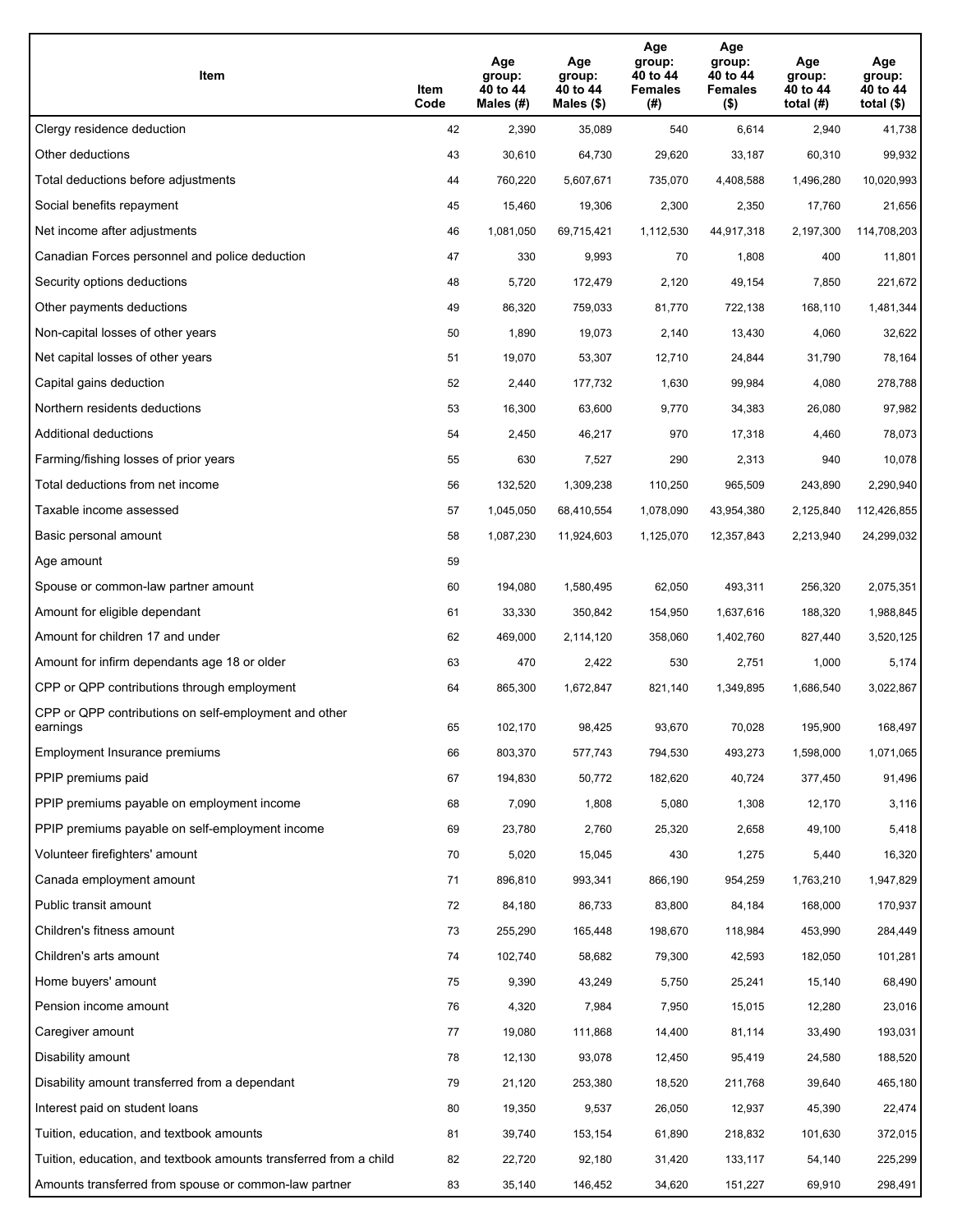| Item                                                | Item<br>Code | Age<br>group:<br>40 to 44<br>Males $(H)$ | Age<br>group:<br>40 to 44<br>Males $(\$)$ | Age<br>group:<br>40 to 44<br><b>Females</b><br>(#) | Age<br>group:<br>40 to 44<br><b>Females</b><br>$($ \$) | Age<br>group:<br>40 to 44<br>total $(H)$ | Age<br>group:<br>40 to 44<br>total $($)$ |
|-----------------------------------------------------|--------------|------------------------------------------|-------------------------------------------|----------------------------------------------------|--------------------------------------------------------|------------------------------------------|------------------------------------------|
| Medical expenses                                    | 84           | 119,310                                  | 236,448                                   | 192,270                                            | 365,049                                                | 311,740                                  | 601,955                                  |
| Total tax credits on personal amounts               | 85           | 1,088,190                                | 3,126,840                                 | 1,125,290                                          | 3,054,687                                              | 2,215,170                                | 6,185,078                                |
| Allowable charitable donations and government gifts | 86           | 278,590                                  | 411,100                                   | 225,010                                            | 204,546                                                | 503,900                                  | 616,059                                  |
| Eligible cultural and ecological gifts              | 87           | 220                                      | 368                                       | 210                                                | 194                                                    | 440                                      | 573                                      |
| Total tax credit on donations and gifts             | 88           | 277,100                                  | 113,938                                   | 223,570                                            | 55,159                                                 | 500,910                                  | 169,215                                  |
| Total federal non-refundable tax credits            | 89           | 1,088,220                                | 3,240,777                                 | 1,125,300                                          | 3,109,845                                              | 2,215,300                                | 6,354,293                                |
| Federal dividend tax credit                         | 90           | 146,010                                  | 506,402                                   | 118,290                                            | 307,918                                                | 264,330                                  | 814,421                                  |
| Overseas employment tax credit                      | 91           | 690                                      | 6,865                                     | 50                                                 | 307                                                    | 740                                      | 7,173                                    |
| Minimum tax carryover                               | 92           | 2,030                                    | 5,499                                     | 1,290                                              | 2,923                                                  | 3,330                                    | 8,429                                    |
| Basic federal tax                                   | 93           | 864,960                                  | 9,894,157                                 | 749.860                                            | 4,910,737                                              | 1,616,460                                | 14,815,005                               |
| Federal Foreign Tax Credit                          | 94           | 44,000                                   | 102,668                                   | 32,940                                             | 23,580                                                 | 76,970                                   | 126,411                                  |
| Federal Political contribution tax credit           | 95           | 4,160                                    | 740                                       | 1,930                                              | 296                                                    | 6,080                                    | 1,037                                    |
| <b>Investment Tax Credit</b>                        | 96           | 1,880                                    | 3,491                                     | 630                                                | 815                                                    | 2,520                                    | 4,305                                    |
| Labour-sponsored funds tax credit                   | 97           | 19,070                                   | 8,273                                     | 14,970                                             | 5,153                                                  | 34,030                                   | 13,426                                   |
| Alternative minimum tax payable                     | 98           | 2,410                                    | 7,841                                     | 1,500                                              | 5,351                                                  | 3,910                                    | 13,198                                   |
| Net federal tax                                     | 99           | 862,830                                  | 9,786,856                                 | 748,270                                            | 4,883,461                                              | 1,612,720                                | 14,682,267                               |
| CPP contributions on self-employment                | 100          | 80,770                                   | 158,216                                   | 70,830                                             | 102,484                                                | 151,660                                  | 260,786                                  |
| Social Benefits repayment                           | 101          | 15,460                                   | 19,306                                    | 2,300                                              | 2,350                                                  | 17,760                                   | 21,656                                   |
| <b>Net Provincial Tax</b>                           | 102          | 671,650                                  | 4,315,312                                 | 577,520                                            | 2,105,287                                              | 1,249,970                                | 6,422,922                                |
| Total tax payable                                   | 103          | 909,190                                  | 14,280,269                                | 802,650                                            | 7,094,134                                              | 1,713,560                                | 21,388,763                               |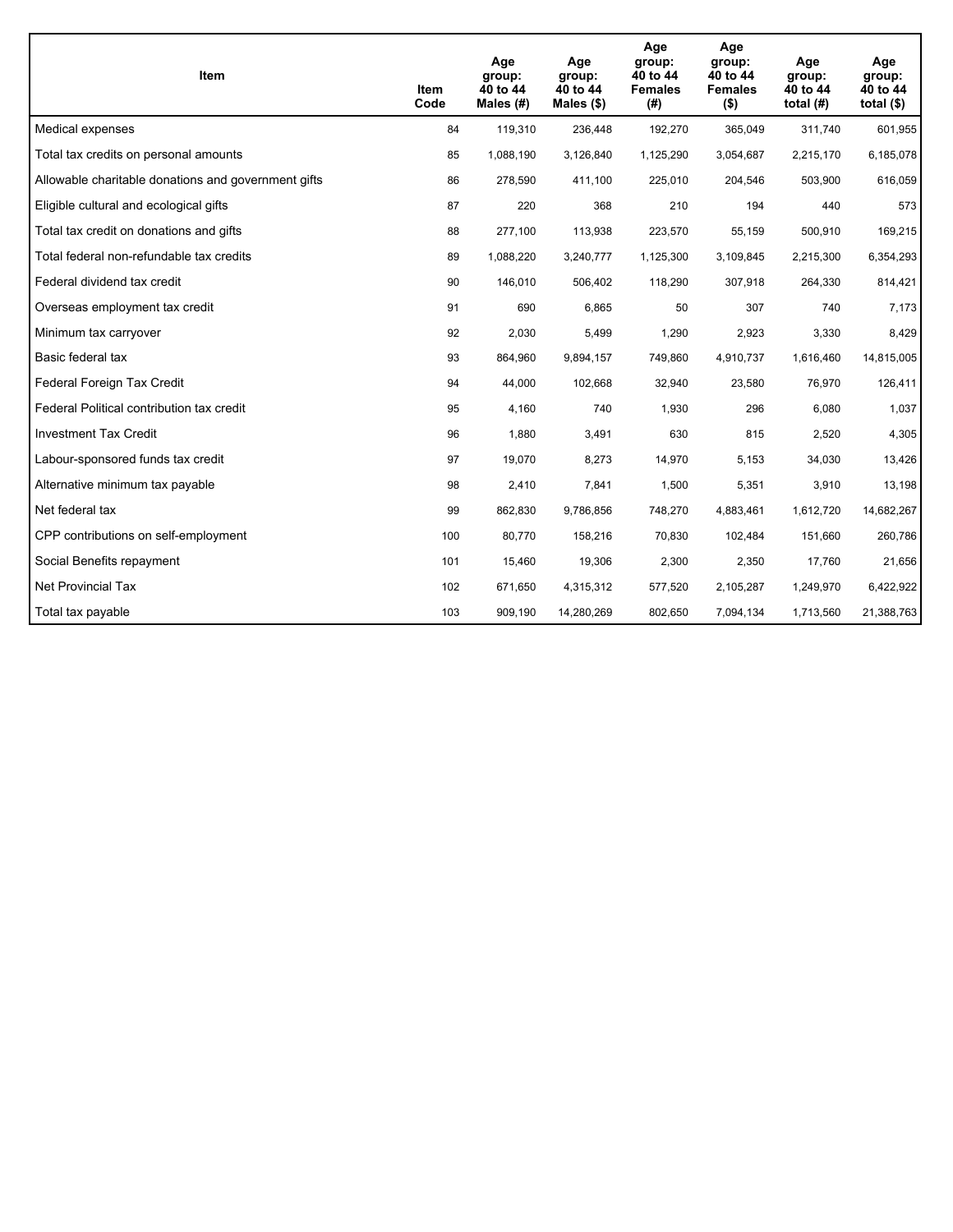| Item                                                                                           | Item<br>Code   | Age<br>group:<br>45 to 49<br>Males (#) | Age<br>group:<br>45 to 49<br>Males $(\$)$ | Age<br>group:<br>45 to 49<br><b>Females</b><br>(# ) | Age<br>group:<br>45 to 49<br><b>Females</b><br>$($ \$) | Age<br>group:<br>45 to 49<br>total $(H)$ | Age<br>group:<br>45 to 49<br>total $($)$ |
|------------------------------------------------------------------------------------------------|----------------|----------------------------------------|-------------------------------------------|-----------------------------------------------------|--------------------------------------------------------|------------------------------------------|------------------------------------------|
| Number of taxable returns                                                                      | $\mathbf{1}$   | 971,040                                |                                           | 890,740                                             |                                                        | 1,863,510                                |                                          |
| Number of non-taxable returns                                                                  | 2              | 199,550                                |                                           | 309,680                                             |                                                        | 512,360                                  |                                          |
| Total number of returns                                                                        | 3              | 1,170,590                              |                                           | 1,200,420                                           |                                                        | 2,375,870                                |                                          |
| Employment income                                                                              | 4              | 947,660                                | 65,984,534                                | 975,680                                             | 43,845,291                                             | 1,924,680                                | 109,858,054                              |
| Commissions (from employment)                                                                  | 5              | 32,790                                 | 1,735,065                                 | 22,630                                              | 526,349                                                | 55,420                                   | 2,261,539                                |
| Other employment income                                                                        | 6              | 127,530                                | 951,416                                   | 83,630                                              | 463,350                                                | 211,260                                  | 1,418,189                                |
| Old Age Security pension (OASP)                                                                | $\overline{7}$ |                                        |                                           |                                                     |                                                        |                                          |                                          |
| CPP or QPP benefits                                                                            | 8              | 23,410                                 | 191,781                                   | 39,770                                              | 296,821                                                | 63,190                                   | 488,678                                  |
| Other pensions or superannuation                                                               | 9              | 9,270                                  | 204,791                                   | 5,630                                               | 80,895                                                 | 14,900                                   | 285,804                                  |
| Elected split-pension amount                                                                   | 10             | 2,220                                  | 13,245                                    | 15,660                                              | 158,096                                                | 17,880                                   | 171,377                                  |
| Universal Child Care Benefit (UCCB)                                                            | 11             | 30,710                                 | 39,862                                    | 37,240                                              | 43,466                                                 | 68,000                                   | 83,389                                   |
| Employment Insurance and other benefits                                                        | 12             | 117,590                                | 806,577                                   | 111,770                                             | 601,462                                                | 229,360                                  | 1,408,039                                |
| Taxable amount of dividends from taxable Canadian corporations                                 | 13             | 183,340                                | 4,671,111                                 | 168,760                                             | 2,646,463                                              | 352,140                                  | 7,318,134                                |
| Interest and other investment income                                                           | 14             | 229,340                                | 466,099                                   | 256,980                                             | 401,342                                                | 486,530                                  | 868,101                                  |
| Net partnership income (Limited or non-active partners only)                                   | 15             | 5,220                                  | 26,899                                    | 3,020                                               | 9,441                                                  | 9,870                                    | 44,140                                   |
| Net rental income                                                                              | 16             | 92,060                                 | 241,429                                   | 85,990                                              | 201,409                                                | 178,110                                  | 443,144                                  |
| Taxable capital gains                                                                          | 17             | 89,480                                 | 974,510                                   | 91,060                                              | 513,013                                                | 182,020                                  | 1,523,964                                |
| Registered retirement savings plan income (RRSP)                                               | 18             | 143,770                                | 775,946                                   | 126,540                                             | 616,898                                                | 270,330                                  | 1,392,909                                |
| Other income                                                                                   | 19             | 143,220                                | 1,024,711                                 | 134,610                                             | 696,928                                                | 277,900                                  | 1,722,169                                |
| Net business income                                                                            | 20             | 133,770                                | 2,351,025                                 | 114,550                                             | 1,382,126                                              | 249,200                                  | 3,750,019                                |
| Net professional income                                                                        | 21             | 17,850                                 | 1,498,164                                 | 19,480                                              | 948,152                                                | 37,580                                   | 2,451,410                                |
| Net commission income                                                                          | 22             | 13,480                                 | 377,854                                   | 13,360                                              | 219,067                                                | 26,840                                   | 596,933                                  |
| Net farming income                                                                             | 23             | 20,070                                 | 136,615                                   | 10,710                                              | 45,728                                                 | 31,110                                   | 188,487                                  |
| Net fishing income                                                                             | 24             | 2,930                                  | 59,503                                    | 750                                                 | 9,778                                                  | 3,680                                    | 69,281                                   |
| Workers' compensation benefits                                                                 | 25             | 35,820                                 | 374,408                                   | 21,390                                              | 155,220                                                | 57,210                                   | 529,641                                  |
| Social assistance payments                                                                     | 26             | 72,970                                 | 636,744                                   | 71,080                                              | 671,738                                                | 144,070                                  | 1,308,601                                |
| Net federal supplements                                                                        | 27             | 20                                     | 82                                        |                                                     |                                                        | 30                                       | 119                                      |
| Total income assessed                                                                          | 28             | 1,165,810                              | 83,545,320                                | 1,192,340                                           | 54,697,369                                             | 2,362,770                                | 138,349,400                              |
| Registered pension plan contributions (RPP)                                                    | 29             | 301,630                                | 1,501,047                                 | 374,530                                             | 1,619,334                                              | 676,270                                  | 3,120,736                                |
| RRSP deduction                                                                                 | 30             | 433,090                                | 3,134,637                                 | 390,070                                             | 2,041,396                                              | 823,180                                  | 5,176,130                                |
| Deduction for elected split-pension amount                                                     | 31             | 4,940                                  | 47,867                                    | 1,030                                               | 4,663                                                  | 5,970                                    | 52,530                                   |
| Annual union, professional, or like dues                                                       | 32             | 325,940                                | 303,399                                   | 360,670                                             | 277,089                                                | 686,620                                  | 580,502                                  |
| Child care expenses                                                                            | 33             | 58,190                                 | 191,702                                   | 94,070                                              | 242,112                                                | 152,270                                  | 433,844                                  |
| <b>Business investment loss</b>                                                                | 34             | 870                                    | 21,249                                    | 480                                                 | 11,358                                                 | 1,350                                    | 32,607                                   |
| Moving expenses                                                                                | 35             | 4,000                                  | 33,873                                    | 2,530                                               | 17,098                                                 | 6,530                                    | 50,971                                   |
| Support payments made                                                                          | 36             | 9,370                                  | 131,515                                   | 380                                                 | 4,523                                                  | 9,750                                    | 136,038                                  |
| Carrying charges and interest expenses                                                         | 37             | 102,400                                | 278,764                                   | 80,050                                              | 160,357                                                | 182,500                                  | 439,222                                  |
| Deductions for CPP/QPP contributions on self-employment and other<br>earnings                  | 38             | 116,710                                | 113,896                                   | 99,550                                              | 74,829                                                 | 216,310                                  | 188,766                                  |
| Deductions for provincial parental insurance plan (PPIP) premiums on<br>self-employment income | 39             | 26,540                                 | 2,508                                     | 26,700                                              | 2,176                                                  | 53,240                                   | 4,684                                    |
| Exploration and development expenses                                                           | 40             | 3,140                                  | 57,099                                    | 1,310                                               | 15,683                                                 | 5,730                                    | 76,413                                   |
| Other employment expenses                                                                      | 41             | 76,490                                 | 474,301                                   | 38,450                                              | 158,415                                                | 114,940                                  | 632,738                                  |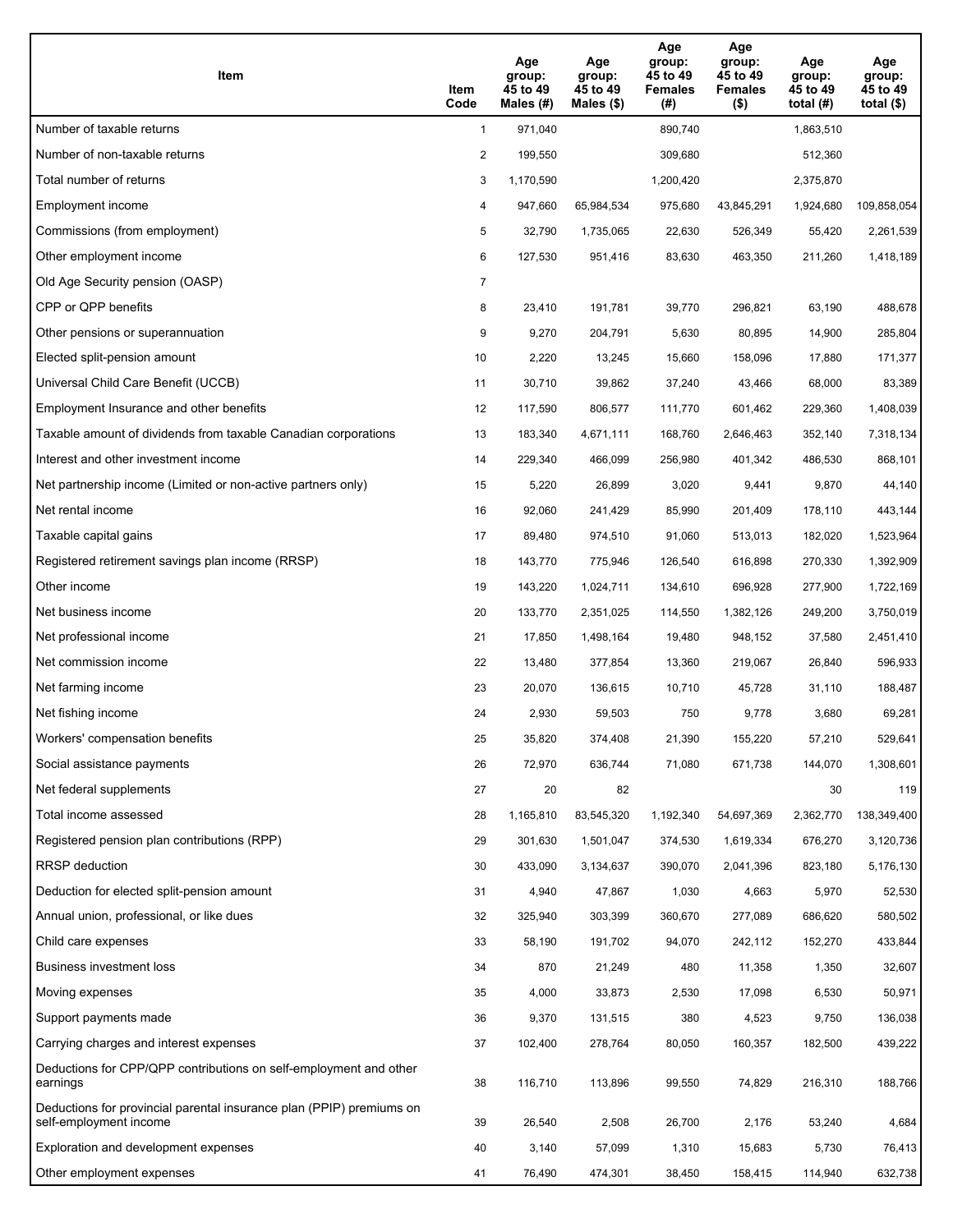| Item                                                              | Item<br>Code | Age<br>group:<br>45 to 49<br>Males (#) | Age<br>group:<br>45 to 49<br>Males (\$) | Age<br>group:<br>45 to 49<br><b>Females</b><br>(# ) | Age<br>group:<br>45 to 49<br><b>Females</b><br>$($ \$) | Age<br>group:<br>45 to 49<br>total $(#)$ | Age<br>group:<br>45 to 49<br>total $($)$ |
|-------------------------------------------------------------------|--------------|----------------------------------------|-----------------------------------------|-----------------------------------------------------|--------------------------------------------------------|------------------------------------------|------------------------------------------|
| Clergy residence deduction                                        | 42           | 2,550                                  | 37,353                                  | 610                                                 | 7,344                                                  | 3,160                                    | 44,709                                   |
| Other deductions                                                  | 43           | 32,860                                 | 75,520                                  | 32,610                                              | 42,138                                                 | 65,530                                   | 120,153                                  |
| Total deductions before adjustments                               | 44           | 814,980                                | 6,405,172                               | 777,360                                             | 4,679,219                                              | 1,593,910                                | 11,091,187                               |
| Social benefits repayment                                         | 45           | 17,070                                 | 21,566                                  | 2,600                                               | 2,931                                                  | 19,670                                   | 24,497                                   |
| Net income after adjustments                                      | 46           | 1,159,830                              | 77,213,429                              | 1,184,610                                           | 50,074,708                                             | 2,348,460                                | 127,391,227                              |
| Canadian Forces personnel and police deduction                    | 47           | 370                                    | 12,107                                  | 70                                                  | 1,355                                                  | 440                                      | 13,462                                   |
| Security options deductions                                       | 48           | 5,720                                  | 289,009                                 | 2,250                                               | 64,566                                                 | 7,980                                    | 353,664                                  |
| Other payments deductions                                         | 49           | 107,340                                | 1,011,374                               | 91,700                                              | 827,055                                                | 199,050                                  | 1,838,562                                |
| Non-capital losses of other years                                 | 50           | 2,260                                  | 32,495                                  | 2,560                                               | 18,739                                                 | 4,870                                    | 51,381                                   |
| Net capital losses of other years                                 | 51           | 24,930                                 | 80,085                                  | 19,360                                              | 43,477                                                 | 44,290                                   | 123,622                                  |
| Capital gains deduction                                           | 52           | 3,230                                  | 242,319                                 | 2,180                                               | 135,543                                                | 5,420                                    | 379,199                                  |
| Northern residents deductions                                     | 53           | 16,670                                 | 64,213                                  | 10,240                                              | 35,947                                                 | 26,910                                   | 100,162                                  |
| Additional deductions                                             | 54           | 2,010                                  | 46,163                                  | 1,050                                               | 18,618                                                 | 4,670                                    | 96,267                                   |
| Farming/fishing losses of prior years                             | 55           | 980                                    | 13,384                                  | 460                                                 | 3,961                                                  | 1,440                                    | 17,378                                   |
| Total deductions from net income                                  | 56           | 160,150                                | 1,791,692                               | 128,240                                             | 1,149,455                                              | 290,080                                  | 2,974,436                                |
| Taxable income assessed                                           | 57           | 1,112,560                              | 75,426,460                              | 1,141,330                                           | 48,928,899                                             | 2,256,320                                | 124,430,063                              |
| Basic personal amount                                             | 58           | 1,167,960                              | 12,833,308                              | 1,199,240                                           | 13,193,596                                             | 2,368,350                                | 26,038,871                               |
| Age amount                                                        | 59           |                                        |                                         |                                                     |                                                        |                                          |                                          |
| Spouse or common-law partner amount                               | 60           | 183,180                                | 1,509,380                               | 64,320                                              | 504,756                                                | 247,630                                  | 2,015,354                                |
| Amount for eligible dependant                                     | 61           | 31,380                                 | 319,423                                 | 122,080                                             | 1,254,786                                              | 153,480                                  | 1,574,394                                |
| Amount for children 17 and under                                  | 62           | 401,060                                | 1,629,070                               | 261,590                                             | 890,277                                                | 662,920                                  | 2,521,426                                |
| Amount for infirm dependants age 18 or older                      | 63           | 980                                    | 4,860                                   | 1,010                                               | 5,034                                                  | 2,000                                    | 9,905                                    |
| CPP or QPP contributions through employment                       | 64           | 898,850                                | 1,752,600                               | 881,850                                             | 1,473,067                                              | 1,780,760                                | 3,225,741                                |
| CPP or QPP contributions on self-employment and other<br>earnings | 65           | 116,710                                | 113,896                                 | 99,550                                              | 74,829                                                 | 216,310                                  | 188,766                                  |
| Employment Insurance premiums                                     | 66           | 824,000                                | 595,972                                 | 848,040                                             | 533,891                                                | 1,672,100                                | 1,129,893                                |
| PPIP premiums paid                                                | 67           | 211,230                                | 55,875                                  | 205,180                                             | 45,776                                                 | 416,400                                  | 101,651                                  |
| PPIP premiums payable on employment income                        | 68           | 7,230                                  | 1,902                                   | 5,440                                               | 1,443                                                  | 12,680                                   | 3,346                                    |
| PPIP premiums payable on self-employment income                   | 69           | 26,740                                 | 3,231                                   | 26,890                                              | 2,804                                                  | 53,630                                   | 6,035                                    |
| Volunteer firefighters' amount                                    | 70           | 4,600                                  | 13,783                                  | 390                                                 | 1,170                                                  | 4,990                                    | 14,953                                   |
| Canada employment amount                                          | 71           | 935,050                                | 1,035,460                               | 926,870                                             | 1,022,938                                              | 1,862,100                                | 2,058,592                                |
| Public transit amount                                             | 72           | 84,740                                 | 85,472                                  | 90,400                                              | 92,156                                                 | 175,160                                  | 177,639                                  |
| Children's fitness amount                                         | 73           | 197,850                                | 123,117                                 | 127,560                                             | 71,503                                                 | 325,420                                  | 194,622                                  |
| Children's arts amount                                            | 74           | 80,310                                 | 46,717                                  | 51,840                                              | 27,849                                                 | 132,150                                  | 74,568                                   |
| Home buyers' amount                                               | 75           | 6,340                                  | 29,053                                  | 4,080                                               | 18,007                                                 | 10,430                                   | 47,065                                   |
| Pension income amount                                             | 76           | 11,110                                 | 21,261                                  | 20,480                                              | 39,234                                                 | 31,610                                   | 60,515                                   |
| Caregiver amount                                                  | 77           | 23,690                                 | 132,977                                 | 18,180                                              | 96,340                                                 | 41,870                                   | 229,346                                  |
| Disability amount                                                 | 78           | 16,950                                 | 129,987                                 | 18,240                                              | 140,007                                                | 35,190                                   | 270,001                                  |
| Disability amount transferred from a dependant                    | 79           | 22,080                                 | 247,086                                 | 18,030                                              | 187,657                                                | 40,120                                   | 434,792                                  |
| Interest paid on student loans                                    | 80           | 9,490                                  | 4,768                                   | 14,400                                              | 6,999                                                  | 23,890                                   | 11,767                                   |
| Tuition, education, and textbook amounts                          | 81           | 29,140                                 | 100,235                                 | 49,850                                              | 159,091                                                | 78,990                                   | 259,346                                  |
| Tuition, education, and textbook amounts transferred from a child | 82           | 95,550                                 | 471,470                                 | 87,510                                              | 427,446                                                | 183,070                                  | 898,922                                  |
| Amounts transferred from spouse or common-law partner             | 83           | 29,550                                 | 126,826                                 | 26,850                                              | 113,086                                                | 56,490                                   | 240,354                                  |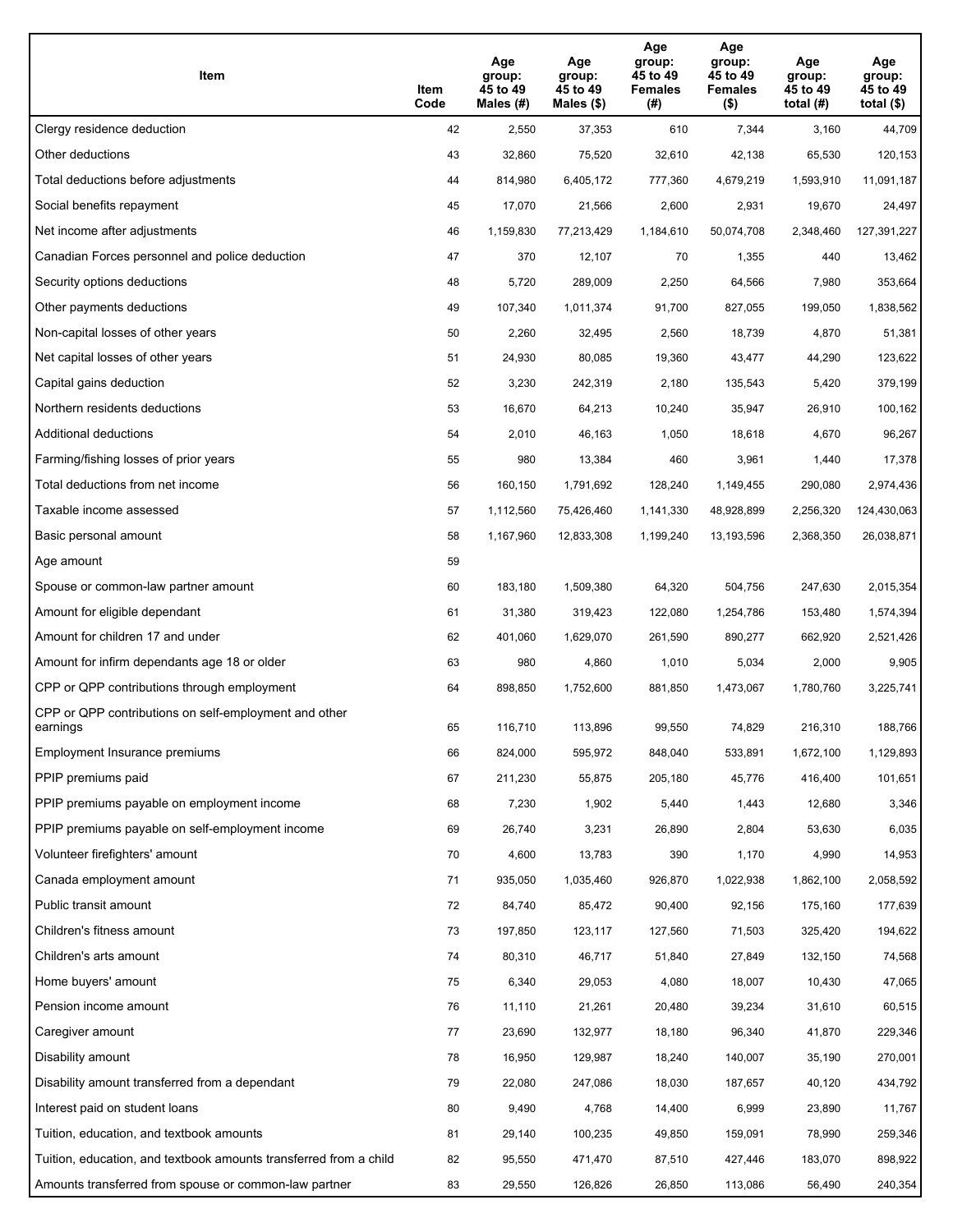| Item                                                | Item<br>Code | Age<br>group:<br>45 to 49<br>Males $(H)$ | Age<br>group:<br>45 to 49<br>Males $(\$)$ | Age<br>group:<br>45 to 49<br><b>Females</b><br>(#) | Age<br>group:<br>45 to 49<br><b>Females</b><br>$($ \$) | Age<br>group:<br>45 to 49<br>total $(H)$ | Age<br>group:<br>45 to 49<br>total $($)$ |
|-----------------------------------------------------|--------------|------------------------------------------|-------------------------------------------|----------------------------------------------------|--------------------------------------------------------|------------------------------------------|------------------------------------------|
| Medical expenses                                    | 84           | 143,550                                  | 316,816                                   | 222,430                                            | 422,855                                                | 366,130                                  | 740,092                                  |
| Total tax credits on personal amounts               | 85           | 1,168,710                                | 3,255,920                                 | 1,199,440                                          | 3,121,145                                              | 2,369,330                                | 6,379,588                                |
| Allowable charitable donations and government gifts | 86           | 311,320                                  | 529,442                                   | 260,240                                            | 277,766                                                | 571,850                                  | 807,653                                  |
| Eligible cultural and ecological gifts              | 87           |                                          |                                           | 240                                                | 314                                                    |                                          |                                          |
| Total tax credit on donations and gifts             | 88           | 309,880                                  | 149,613                                   | 258,820                                            | 75,572                                                 | 568,930                                  | 225,311                                  |
| Total federal non-refundable tax credits            | 89           | 1,168,750                                | 3,405,534                                 | 1,199,460                                          | 3,196,717                                              | 2,369,480                                | 6,604,899                                |
| Federal dividend tax credit                         | 90           | 176,500                                  | 629,754                                   | 154,210                                            | 352,987                                                | 330,750                                  | 982,808                                  |
| Overseas employment tax credit                      | 91           | 730                                      | 7,521                                     | 60                                                 | 466                                                    | 790                                      | 7,987                                    |
| Minimum tax carryover                               | 92           | 2,680                                    | 8,365                                     | 1.760                                              | 4,624                                                  | 4,450                                    | 12,994                                   |
| Basic federal tax                                   | 93           | 924,760                                  | 11,240,753                                | 842,390                                            | 5,665,326                                              | 1.768.840                                | 16,919,710                               |
| Federal Foreign Tax Credit                          | 94           | 54,980                                   | 121,258                                   | 46,200                                             | 31,455                                                 | 101,200                                  | 152,852                                  |
| Federal Political contribution tax credit           | 95           | 5,440                                    | 1,035                                     | 2,610                                              | 431                                                    | 8,050                                    | 1,466                                    |
| <b>Investment Tax Credit</b>                        | 96           | 2,640                                    | 5,075                                     | 970                                                | 1,414                                                  | 3,630                                    | 6,489                                    |
| Labour-sponsored funds tax credit                   | 97           | 24,500                                   | 11,421                                    | 20,360                                             | 7,822                                                  | 44,860                                   | 19,244                                   |
| Alternative minimum tax payable                     | 98           | 3,060                                    | 11,095                                    | 1,900                                              | 6,972                                                  | 4,960                                    | 18,089                                   |
| Net federal tax                                     | 99           | 922,150                                  | 11,111,874                                | 840,460                                            | 5,626,249                                              | 1,764,290                                | 16,754,713                               |
| CPP contributions on self-employment                | 100          | 92,520                                   | 182,440                                   | 75,130                                             | 110,120                                                | 167,690                                  | 292,639                                  |
| Social Benefits repayment                           | 101          | 17,070                                   | 21,566                                    | 2,600                                              | 2,931                                                  | 19,670                                   | 24,497                                   |
| <b>Net Provincial Tax</b>                           | 102          | 705,800                                  | 4,852,259                                 | 634,830                                            | 2,404,446                                              | 1,341,410                                | 7,259,555                                |
| Total tax payable                                   | 103          | 971,040                                  | 16,168,701                                | 890,740                                            | 8,144,264                                              | 1,863,510                                | 24,332,485                               |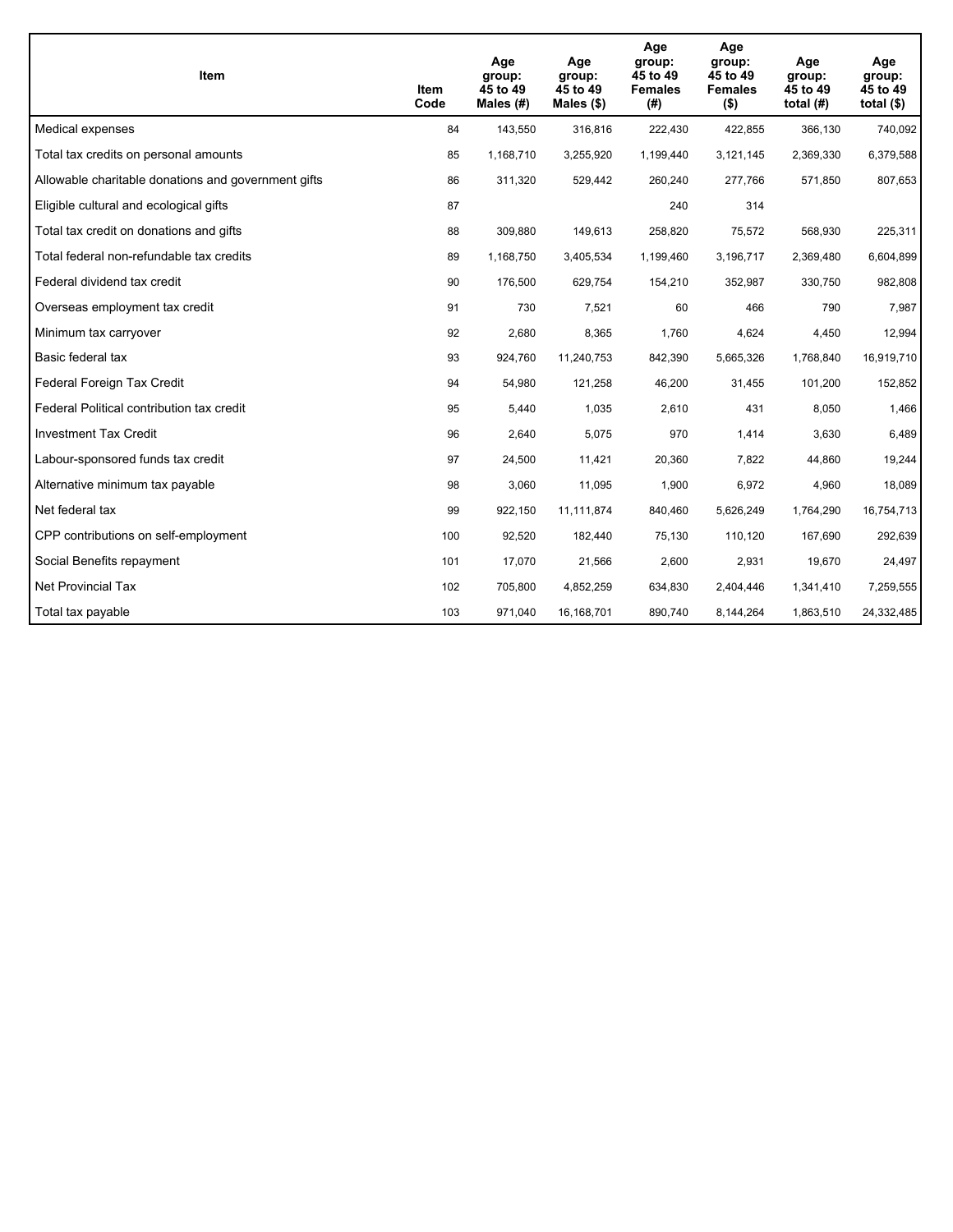| Item                                                                                           | Item<br>Code   | Age<br>group:<br>50 to 54<br>Males (#) | Age<br>group:<br>50 to 54<br>Males $(\$)$ | Age<br>group:<br>50 to 54<br><b>Females</b><br>(# ) | Age<br>group:<br>50 to 54<br><b>Females</b><br>$($ \$) | Age<br>group:<br>50 to 54<br>total $(H)$ | Age<br>group:<br>50 to 54<br>total $($)$ |
|------------------------------------------------------------------------------------------------|----------------|----------------------------------------|-------------------------------------------|-----------------------------------------------------|--------------------------------------------------------|------------------------------------------|------------------------------------------|
| Number of taxable returns                                                                      | $\mathbf{1}$   | 1,064,430                              |                                           | 985,870                                             |                                                        | 2,052,050                                |                                          |
| Number of non-taxable returns                                                                  | 2              | 221,650                                |                                           | 325,800                                             |                                                        | 550,520                                  |                                          |
| Total number of returns                                                                        | 3              | 1,286,080                              |                                           | 1,311,680                                           |                                                        | 2,602,570                                |                                          |
| Employment income                                                                              | 4              | 1,015,260                              | 71,824,452                                | 1,038,630                                           | 46,219,084                                             | 2,055,170                                | 118,084,019                              |
| Commissions (from employment)                                                                  | 5              | 31,840                                 | 1,662,115                                 | 22,140                                              | 523,650                                                | 53,970                                   | 2,185,765                                |
| Other employment income                                                                        | 6              | 147,120                                | 1,092,761                                 | 94,640                                              | 565,868                                                | 241,840                                  | 1,663,145                                |
| Old Age Security pension (OASP)                                                                | $\overline{7}$ |                                        |                                           |                                                     |                                                        |                                          |                                          |
| CPP or QPP benefits                                                                            | 8              | 43,700                                 | 379,293                                   | 74,800                                              | 580,081                                                | 118,520                                  | 959,474                                  |
| Other pensions or superannuation                                                               | 9              | 26,290                                 | 704,016                                   | 18,450                                              | 347,482                                                | 44,740                                   | 1,051,713                                |
| Elected split-pension amount                                                                   | 10             | 7,450                                  | 43,752                                    | 50,140                                              | 549,411                                                | 57,590                                   | 593,251                                  |
| Universal Child Care Benefit (UCCB)                                                            | 11             | 10,060                                 | 12,668                                    | 5,500                                               | 6,693                                                  | 15,580                                   | 19,386                                   |
| Employment Insurance and other benefits                                                        | 12             | 128,690                                | 892,789                                   | 122,680                                             | 643,678                                                | 251,370                                  | 1,536,469                                |
| Taxable amount of dividends from taxable Canadian corporations                                 | 13             | 236,220                                | 5,607,933                                 | 225,040                                             | 3,162,950                                              | 461,300                                  | 8,771,788                                |
| Interest and other investment income                                                           | 14             | 300.060                                | 736,883                                   | 338,250                                             | 619,673                                                | 638,490                                  | 1,357,180                                |
| Net partnership income (Limited or non-active partners only)                                   | 15             | 7,470                                  | 18,809                                    | 4,230                                               | 5,835                                                  | 13,550                                   | 24,900                                   |
| Net rental income                                                                              | 16             | 107,130                                | 343,268                                   | 97,770                                              | 269,400                                                | 204,940                                  | 612,846                                  |
| Taxable capital gains                                                                          | 17             | 118,010                                | 1,362,484                                 | 124,760                                             | 746,470                                                | 244,500                                  | 2,151,594                                |
| Registered retirement savings plan income (RRSP)                                               | 18             | 128,070                                | 990,726                                   | 121,830                                             | 861,038                                                | 249,910                                  | 1,851,996                                |
| Other income                                                                                   | 19             | 183,200                                | 1,650,777                                 | 176,680                                             | 1,023,119                                              | 359,930                                  | 2,675,961                                |
| Net business income                                                                            | 20             | 143,550                                | 2,545,248                                 | 119,700                                             | 1,404,840                                              | 264,030                                  | 3,965,815                                |
| Net professional income                                                                        | 21             | 20,240                                 | 1,730,166                                 | 19,880                                              | 924,507                                                | 40,370                                   | 2,662,666                                |
| Net commission income                                                                          | 22             | 14,400                                 | 430,135                                   | 13,240                                              | 248,136                                                | 27,640                                   | 678,301                                  |
| Net farming income                                                                             | 23             | 28,380                                 | 223,739                                   | 14,760                                              | 83,461                                                 | 43,390                                   | 311,790                                  |
| Net fishing income                                                                             | 24             | 3,220                                  | 65,929                                    | 860                                                 | 11,885                                                 | 4,070                                    | 77,814                                   |
| Workers' compensation benefits                                                                 | 25             | 49,000                                 | 552,131                                   | 27,780                                              | 219,657                                                | 76,780                                   | 771,795                                  |
| Social assistance payments                                                                     | 26             | 83,660                                 | 746,497                                   | 78,820                                              | 746,301                                                | 162,490                                  | 1,492,861                                |
| Net federal supplements                                                                        | 27             | 10                                     | 36                                        |                                                     |                                                        | 20                                       | 51                                       |
| Total income assessed                                                                          | 28             | 1,280,690                              | 93,621,656                                | 1,302,700                                           | 60,008,364                                             | 2,588,080                                | 153,750,833                              |
| Registered pension plan contributions (RPP)                                                    | 29             | 337,910                                | 1,694,712                                 | 412,520                                             | 1,775,331                                              | 750,540                                  | 3,470,509                                |
| RRSP deduction                                                                                 | 30             | 491,830                                | 3,966,796                                 | 448,990                                             | 2,616,915                                              | 940,830                                  | 6,583,864                                |
| Deduction for elected split-pension amount                                                     | 31             | 14,360                                 | 157,919                                   | 4,200                                               | 23,230                                                 | 18,550                                   | 181,150                                  |
| Annual union, professional, or like dues                                                       | 32             | 372,850                                | 346,478                                   | 391,070                                             | 296,838                                                | 763,930                                  | 643,332                                  |
| Child care expenses                                                                            | 33             | 25,800                                 | 71,685                                    | 27,420                                              | 59,105                                                 | 53,220                                   | 130,803                                  |
| <b>Business investment loss</b>                                                                | 34             | 980                                    | 32,220                                    | 570                                                 | 16,784                                                 | 1,550                                    | 49,004                                   |
| Moving expenses                                                                                | 35             | 3,450                                  | 28,805                                    | 2,530                                               | 16,598                                                 | 5,980                                    | 45,403                                   |
| Support payments made                                                                          | 36             | 12,020                                 | 217,815                                   | 410                                                 | 6,571                                                  | 12,430                                   | 224,386                                  |
| Carrying charges and interest expenses                                                         | 37             | 134,060                                | 385,351                                   | 110,450                                             | 229,049                                                | 244,560                                  | 614,576                                  |
| Deductions for CPP/QPP contributions on self-employment and other<br>earnings                  | 38             | 128,910                                | 127,416                                   | 104,060                                             | 78,134                                                 | 233,000                                  | 205,570                                  |
| Deductions for provincial parental insurance plan (PPIP) premiums on<br>self-employment income | 39             | 29,970                                 | 2,967                                     | 26,720                                              | 2,145                                                  | 56,680                                   | 5,112                                    |
| Exploration and development expenses                                                           | 40             | 4,900                                  | 83,146                                    | 2,110                                               | 19,672                                                 | 8,440                                    | 107,657                                  |
| Other employment expenses                                                                      | 41             | 79,410                                 | 479,582                                   | 38,310                                              | 158,941                                                | 117,730                                  | 638,580                                  |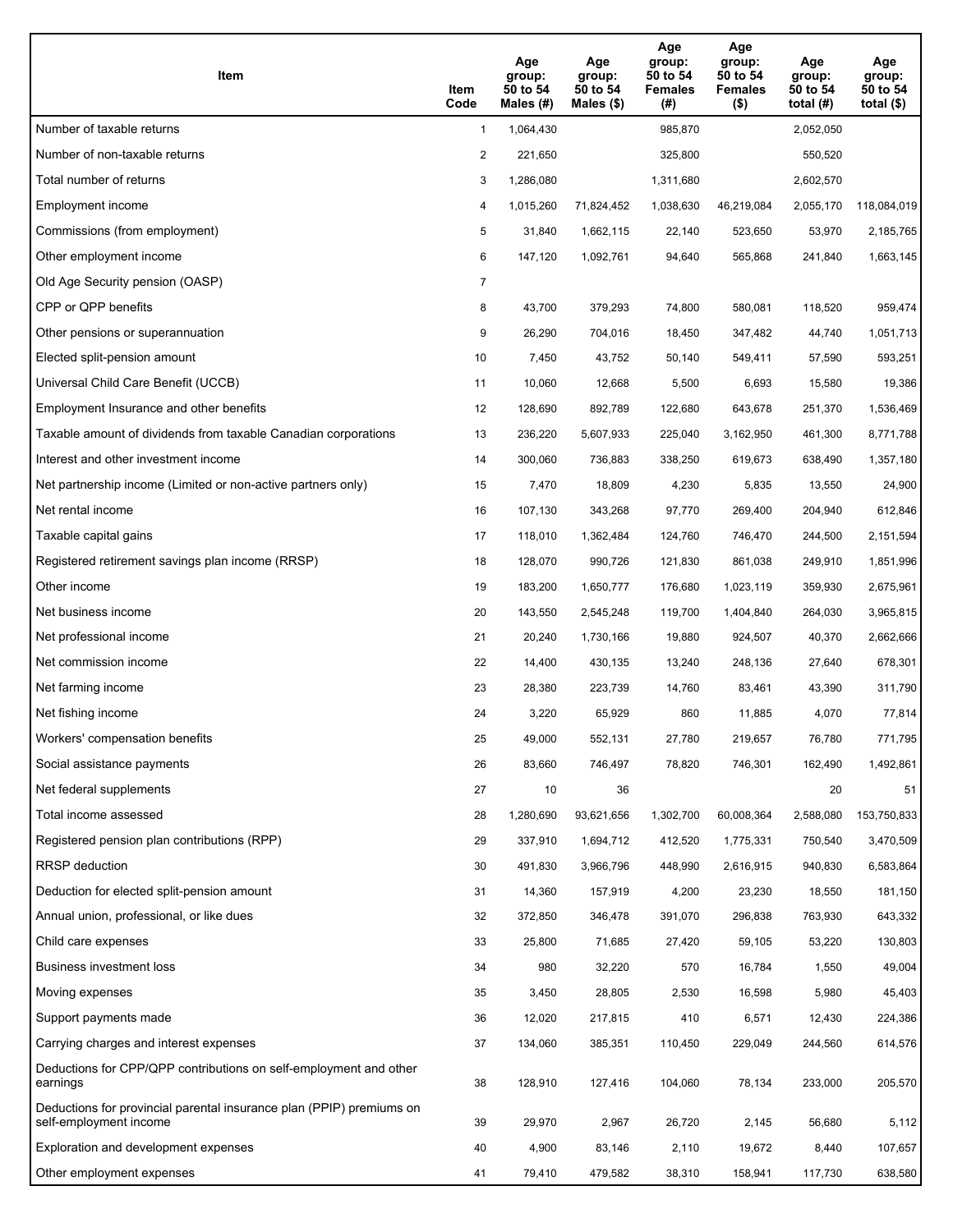| Item                                                              | Item<br>Code | Age<br>group:<br>50 to 54<br>Males (#) | Age<br>group:<br>50 to 54<br>Males (\$) | Age<br>group:<br>50 to 54<br><b>Females</b><br>(# ) | Age<br>group:<br>50 to 54<br><b>Females</b><br>$($ \$) | Age<br>group:<br>50 to 54<br>total $(H)$ | Age<br>group:<br>50 to 54<br>total $($)$ |
|-------------------------------------------------------------------|--------------|----------------------------------------|-----------------------------------------|-----------------------------------------------------|--------------------------------------------------------|------------------------------------------|------------------------------------------|
| Clergy residence deduction                                        | 42           | 3,200                                  | 48,532                                  | 850                                                 | 10,651                                                 | 4,050                                    | 59,183                                   |
| Other deductions                                                  | 43           | 37,000                                 | 95,078                                  | 37,300                                              | 49,640                                                 | 74,370                                   | 147,043                                  |
| Total deductions before adjustments                               | 44           | 899,000                                | 7,738,970                               | 838,500                                             | 5,359,961                                              | 1,739,210                                | 13,106,997                               |
| Social benefits repayment                                         | 45           | 18,870                                 | 24,607                                  | 2,870                                               | 3,352                                                  | 21,740                                   | 27,959                                   |
| Net income after adjustments                                      | 46           | 1,273,750                              | 85,960,906                              | 1,294,590                                           | 54,701,779                                             | 2,572,340                                | 140,777,959                              |
| Canadian Forces personnel and police deduction                    | 47           | 250                                    | 8,553                                   | 40                                                  | 1,040                                                  | 290                                      | 9,593                                    |
| Security options deductions                                       | 48           | 5,970                                  | 393,282                                 | 2,340                                               | 90,815                                                 | 8,320                                    | 485,357                                  |
| Other payments deductions                                         | 49           | 130,820                                | 1,299,028                               | 105,670                                             | 966,390                                                | 236,490                                  | 2,265,487                                |
| Non-capital losses of other years                                 | 50           | 2,680                                  | 36,100                                  | 2,700                                               | 17,379                                                 | 5,430                                    | 53,720                                   |
| Net capital losses of other years                                 | 51           | 33,900                                 | 119,128                                 | 28,860                                              | 65,883                                                 | 62,770                                   | 185,064                                  |
| Capital gains deduction                                           | 52           | 4,490                                  | 351,053                                 | 3,170                                               | 204,424                                                | 7,680                                    | 556,276                                  |
| Northern residents deductions                                     | 53           | 18,190                                 | 67,571                                  | 11,020                                              | 38,070                                                 | 29,210                                   | 105,640                                  |
| Additional deductions                                             | 54           | 1,760                                  | 54,877                                  | 1,090                                               | 20,987                                                 | 4,630                                    | 107,945                                  |
| Farming/fishing losses of prior years                             | 55           | 1,330                                  | 14,712                                  | 680                                                 | 5,321                                                  | 2,010                                    | 20,143                                   |
| Total deductions from net income                                  | 56           | 195,010                                | 2,346,110                               | 153,280                                             | 1,410,553                                              | 350,150                                  | 3,791,276                                |
| Taxable income assessed                                           | 57           | 1,215,560                              | 83,621,938                              | 1,242,890                                           | 53,295,155                                             | 2,460,730                                | 137,004,285                              |
| Basic personal amount                                             | 58           | 1,283,360                              | 14,120,186                              | 1,310,480                                           | 14,429,126                                             | 2,594,650                                | 28,557,888                               |
| Age amount                                                        | 59           |                                        |                                         |                                                     |                                                        |                                          |                                          |
| Spouse or common-law partner amount                               | 60           | 185,540                                | 1,524,571                               | 67,720                                              | 516,686                                                | 253,360                                  | 2,042,174                                |
| Amount for eligible dependant                                     | 61           | 20,250                                 | 199,854                                 | 64,330                                              | 636,406                                                | 84,600                                   | 836,393                                  |
| Amount for children 17 and under                                  | 62           | 238,590                                | 839,246                                 | 120,590                                             | 356,639                                                | 359,350                                  | 1,196,979                                |
| Amount for infirm dependants age 18 or older                      | 63           | 1,510                                  | 7,176                                   | 1,370                                               | 6,406                                                  | 2,870                                    | 13,595                                   |
| CPP or QPP contributions through employment                       | 64           | 960,370                                | 1,875,268                               | 936,800                                             | 1,559,907                                              | 1,897,240                                | 3,435,266                                |
| CPP or QPP contributions on self-employment and other<br>earnings | 65           | 128,910                                | 127,416                                 | 104,060                                             | 78,134                                                 | 233,000                                  | 205,570                                  |
| Employment Insurance premiums                                     | 66           | 875,530                                | 632,776                                 | 896,670                                             | 562,213                                                | 1,772,270                                | 1,195,026                                |
| PPIP premiums paid                                                | 67           | 233,770                                | 61,861                                  | 226,770                                             | 49,441                                                 | 460,540                                  | 111,303                                  |
| PPIP premiums payable on employment income                        | 68           | 7,540                                  | 2,046                                   | 5,600                                               | 1,484                                                  | 13,140                                   | 3,531                                    |
| PPIP premiums payable on self-employment income                   | 69           | 30,220                                 | 3,824                                   | 26,930                                              | 2,764                                                  | 57,150                                   | 6,588                                    |
| Volunteer firefighters' amount                                    | 70           | 4,200                                  | 12,584                                  | 350                                                 | 1,038                                                  | 4,540                                    | 13,622                                   |
| Canada employment amount                                          | 71           | 1,004,670                              | 1,110,974                               | 989,620                                             | 1,091,088                                              | 1,994,440                                | 2,202,228                                |
| Public transit amount                                             | 72           | 77,160                                 | 78,344                                  | 87,470                                              | 92,020                                                 | 164,640                                  | 170,364                                  |
| Children's fitness amount                                         | 73           | 97,840                                 | 54,880                                  | 47,240                                              | 23,658                                                 | 145,090                                  | 78,543                                   |
| Children's arts amount                                            | 74           | 39,780                                 | 21,958                                  | 19,860                                              | 10,003                                                 | 59,640                                   | 31,964                                   |
| Home buyers' amount                                               | 75           | 4,210                                  | 19,020                                  | 3,020                                               | 13,232                                                 | 7,230                                    | 32,256                                   |
| Pension income amount                                             | 76           | 32,940                                 | 63,852                                  | 65,620                                              | 127,056                                                | 98,570                                   | 190,928                                  |
| Caregiver amount                                                  | 77           | 24,350                                 | 130,562                                 | 19,240                                              | 95,879                                                 | 43,600                                   | 226,538                                  |
| Disability amount                                                 | 78           | 24,930                                 | 191,405                                 | 27,160                                              | 208,425                                                | 52,090                                   | 399,838                                  |
| Disability amount transferred from a dependant                    | 79           | 20,220                                 | 199,234                                 | 15,540                                              | 140,189                                                | 35,770                                   | 339,542                                  |
| Interest paid on student loans                                    | 80           | 5,090                                  | 2,576                                   | 8,790                                               | 4,129                                                  | 13,890                                   | 6,705                                    |
| Tuition, education, and textbook amounts                          | 81           | 20,880                                 | 64,121                                  | 36,680                                              | 106,184                                                | 57,560                                   | 170,314                                  |
| Tuition, education, and textbook amounts transferred from a child | 82           | 150,560                                | 824,123                                 | 100,360                                             | 520,521                                                | 250,930                                  | 1,344,649                                |
| Amounts transferred from spouse or common-law partner             | 83           | 25,560                                 | 115,658                                 | 24,030                                              | 114,481                                                | 49,640                                   | 230,352                                  |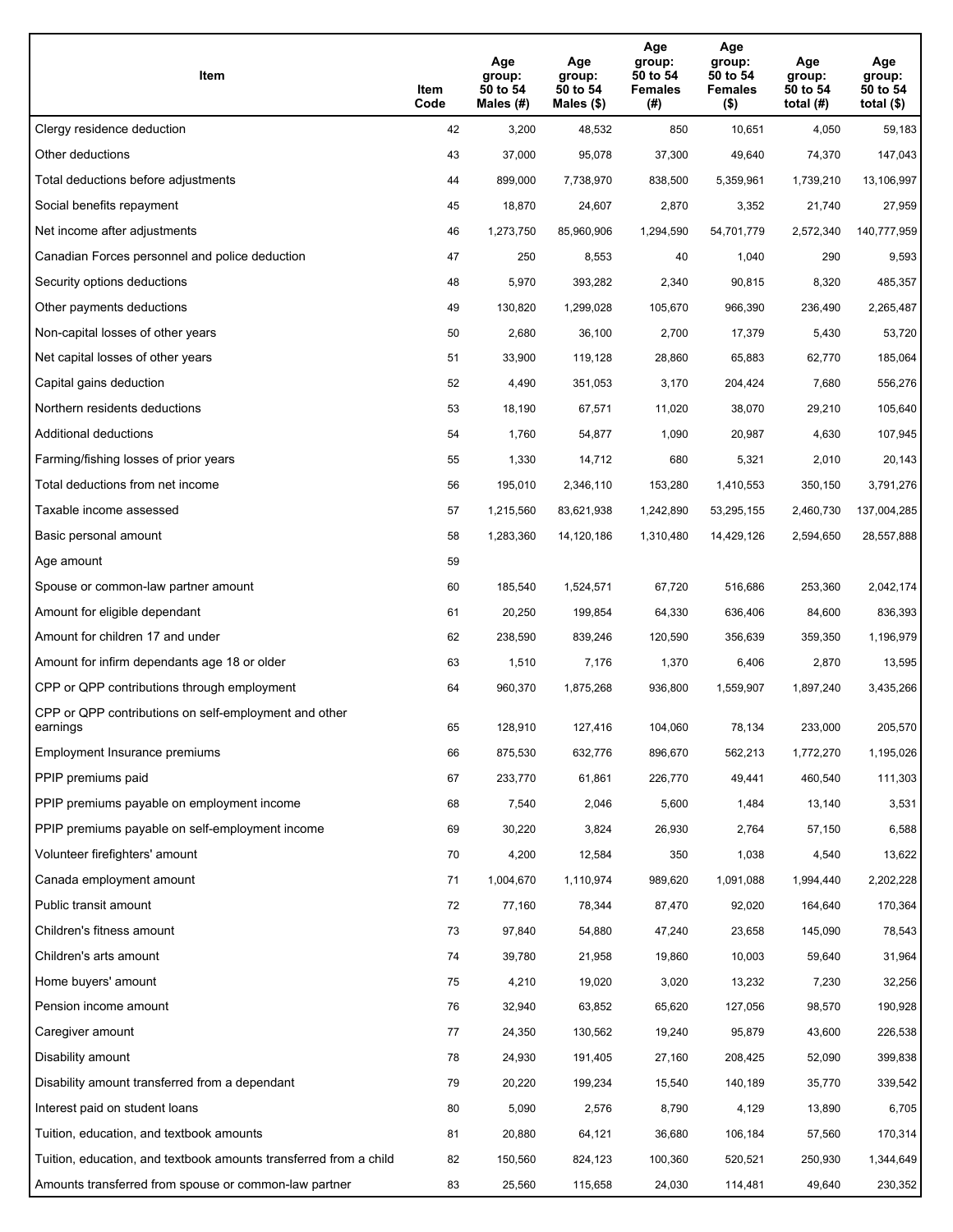| Item                                                | Item<br>Code | Age<br>group:<br>50 to 54<br>Males $(H)$ | Age<br>group:<br>50 to 54<br>Males $(\$)$ | Age<br>group:<br>50 to 54<br><b>Females</b><br>(#) | Age<br>group:<br>50 to 54<br><b>Females</b><br>$($ \$) | Age<br>group:<br>50 to 54<br>total $(H)$ | Age<br>group:<br>50 to 54<br>total $($)$ |
|-----------------------------------------------------|--------------|------------------------------------------|-------------------------------------------|----------------------------------------------------|--------------------------------------------------------|------------------------------------------|------------------------------------------|
| Medical expenses                                    | 84           | 169,700                                  | 355,634                                   | 258,830                                            | 494,449                                                | 428,640                                  | 850,358                                  |
| Total tax credits on personal amounts               | 85           | 1,284,140                                | 3,395,990                                 | 1,310,640                                          | 3,186,294                                              | 2,595,630                                | 6,584,055                                |
| Allowable charitable donations and government gifts | 86           | 360,610                                  | 689,676                                   | 306,470                                            | 347,431                                                | 667,310                                  | 1,040,230                                |
| Eligible cultural and ecological gifts              | 87           | 290                                      | 1,213                                     | 240                                                | 547                                                    | 530                                      | 1,782                                    |
| Total tax credit on donations and gifts             | 88           | 359,170                                  | 192,895                                   | 305,100                                            | 94,777                                                 | 664,480                                  | 288,580                                  |
| Total federal non-refundable tax credits            | 89           | 1,284,190                                | 3,588,885                                 | 1,310,660                                          | 3,281,070                                              | 2,595,820                                | 6,872,634                                |
| Federal dividend tax credit                         | 90           | 225,700                                  | 761,176                                   | 205,690                                            | 425,173                                                | 431,420                                  | 1,186,444                                |
| Overseas employment tax credit                      | 91           | 870                                      | 9,580                                     | 60                                                 | 504                                                    | 930                                      | 10,084                                   |
| Minimum tax carryover                               | 92           | 3,840                                    | 11,552                                    | 2,550                                              | 6,695                                                  | 6,400                                    | 18,248                                   |
| Basic federal tax                                   | 93           | 1,019,380                                | 12,706,392                                | 942,780                                            | 6,267,377                                              | 1,963,880                                | 18,989,944                               |
| Federal Foreign Tax Credit                          | 94           | 71,850                                   | 140,036                                   | 64,560                                             | 32,255                                                 | 136,430                                  | 172,445                                  |
| Federal Political contribution tax credit           | 95           | 7,710                                    | 1,464                                     | 4,130                                              | 660                                                    | 11,840                                   | 2,125                                    |
| <b>Investment Tax Credit</b>                        | 96           | 3,580                                    | 7,445                                     | 1,330                                              | 1,879                                                  | 4,930                                    | 9,324                                    |
| Labour-sponsored funds tax credit                   | 97           | 36,750                                   | 18,643                                    | 30,360                                             | 12,872                                                 | 67,110                                   | 31,515                                   |
| Alternative minimum tax payable                     | 98           | 3,750                                    | 14,976                                    | 2,370                                              | 9,538                                                  | 6,120                                    | 24,561                                   |
| Net federal tax                                     | 99           | 1,016,580                                | 12,547,789                                | 940,660                                            | 6,222,817                                              | 1,958,950                                | 18,789,476                               |
| CPP contributions on self-employment                | 100          | 101,390                                  | 201,251                                   | 79,650                                             | 117,451                                                | 181,070                                  | 318,736                                  |
| Social Benefits repayment                           | 101          | 18,870                                   | 24,607                                    | 2,870                                              | 3,352                                                  | 21,740                                   | 27,959                                   |
| Net Provincial Tax                                  | 102          | 763,450                                  | 5,408,096                                 | 695,070                                            | 2,638,946                                              | 1,459,290                                | 8,051,276                                |
| Total tax payable                                   | 103          | 1,064,430                                | 18,182,370                                | 985,870                                            | 8,983,170                                              | 2,052,050                                | 27,188,678                               |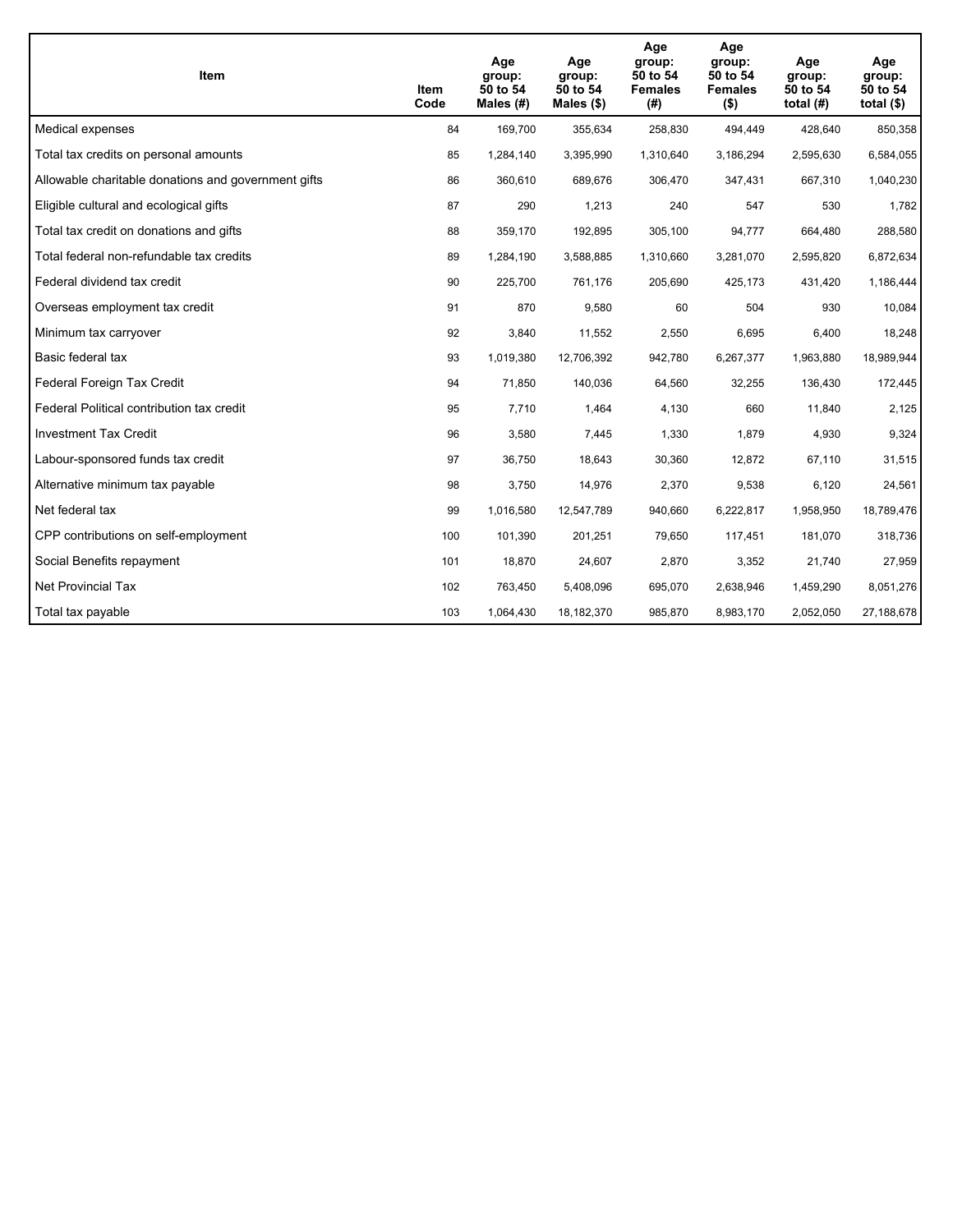| Item                                                                                           | Item<br>Code   | Age<br>group:<br>55 to 59<br>Males (#) | Age<br>group:<br>55 to 59<br>Males $(\$)$ | Age<br>group:<br>55 to 59<br><b>Females</b><br>(#) | Age<br>group:<br>55 to 59<br><b>Females</b><br>$($ \$) | Age<br>group:<br>55 to 59<br>total $(H)$ | Age<br>group:<br>55 to 59<br>total $($)$ |
|------------------------------------------------------------------------------------------------|----------------|----------------------------------------|-------------------------------------------|----------------------------------------------------|--------------------------------------------------------|------------------------------------------|------------------------------------------|
| Number of taxable returns                                                                      | $\mathbf{1}$   | 966,850                                |                                           | 899,200                                            |                                                        | 1,867,640                                |                                          |
| Number of non-taxable returns                                                                  | 2              | 219,340                                |                                           | 315,610                                            |                                                        | 537,790                                  |                                          |
| Total number of returns                                                                        | 3              | 1,186,190                              |                                           | 1,214,810                                          |                                                        | 2,405,430                                |                                          |
| Employment income                                                                              | 4              | 861,090                                | 57,713,510                                | 862,040                                            | 35, 107, 276                                           | 1,724,280                                | 92,855,039                               |
| Commissions (from employment)                                                                  | 5              | 24,940                                 | 1,305,677                                 | 16,130                                             | 344,921                                                | 41,070                                   | 1,650,599                                |
| Other employment income                                                                        | 6              | 161,590                                | 1,024,094                                 | 101,740                                            | 549,369                                                | 263,410                                  | 1,576,569                                |
| Old Age Security pension (OASP)                                                                | $\overline{7}$ |                                        |                                           |                                                    |                                                        |                                          |                                          |
| CPP or QPP benefits                                                                            | 8              | 67,240                                 | 624,522                                   | 114,160                                            | 913,821                                                | 181,440                                  | 1,538,528                                |
| Other pensions or superannuation                                                               | 9              | 129,020                                | 4,327,316                                 | 118,410                                            | 3,023,231                                              | 247,460                                  | 7,350,792                                |
| Elected split-pension amount                                                                   | 10             | 25,370                                 | 171,416                                   | 123,010                                            | 1,506,626                                              | 148,390                                  | 1,678,100                                |
| Universal Child Care Benefit (UCCB)                                                            | 11             | 3,070                                  | 3,975                                     | 1,790                                              | 2,188                                                  | 4,860                                    | 6,165                                    |
| Employment Insurance and other benefits                                                        | 12             | 118,330                                | 837,889                                   | 103,350                                            | 544,390                                                | 221,680                                  | 1,382,279                                |
| Taxable amount of dividends from taxable Canadian corporations                                 | 13             | 256,310                                | 6,090,685                                 | 245,500                                            | 3,264,328                                              | 501,840                                  | 9,355,251                                |
| Interest and other investment income                                                           | 14             | 337,980                                | 943,592                                   | 381,470                                            | 788,338                                                | 719,610                                  | 1,732,455                                |
| Net partnership income (Limited or non-active partners only)                                   | 15             | 8,700                                  | 20,941                                    | 4,850                                              | 4,019                                                  | 15,290                                   | 23,888                                   |
| Net rental income                                                                              | 16             | 101,560                                | 410,392                                   | 91,980                                             | 301,099                                                | 193,580                                  | 711,590                                  |
| Taxable capital gains                                                                          | 17             | 133,250                                | 1,616,349                                 | 143,460                                            | 892,696                                                | 278,400                                  | 2,558,692                                |
| Registered retirement savings plan income (RRSP)                                               | 18             | 115,950                                | 1,170,528                                 | 125,430                                            | 1,194,600                                              | 241,390                                  | 2,365,158                                |
| Other income                                                                                   | 19             | 228,400                                | 2,605,770                                 | 222,980                                            | 1,724,528                                              | 451,450                                  | 4,334,685                                |
| Net business income                                                                            | 20             | 130,830                                | 2,236,198                                 | 105,020                                            | 1,158,975                                              | 236,540                                  | 3,412,096                                |
| Net professional income                                                                        | 21             | 21,540                                 | 1,884,078                                 | 18,510                                             | 757,534                                                | 40,280                                   | 2,651,019                                |
| Net commission income                                                                          | 22             | 13,740                                 | 402,342                                   | 10,880                                             | 206,225                                                | 24,620                                   | 608,576                                  |
| Net farming income                                                                             | 23             | 31,410                                 | 262,191                                   | 14,960                                             | 79,002                                                 | 46,540                                   | 343,597                                  |
| Net fishing income                                                                             | 24             | 2,930                                  | 55,399                                    | 780                                                | 9,287                                                  | 3,710                                    | 64,687                                   |
| Workers' compensation benefits                                                                 | 25             | 50,190                                 | 603,812                                   | 26,380                                             | 233,308                                                | 76,580                                   | 837,123                                  |
| Social assistance payments                                                                     | 26             | 77,860                                 | 714,838                                   | 72,580                                             | 682,379                                                | 150,440                                  | 1,397,293                                |
| Net federal supplements                                                                        | 27             | 20                                     | 87                                        | 30                                                 | 182                                                    | 50                                       | 269                                      |
| Total income assessed                                                                          | 28             | 1,181,140                              | 85,030,245                                | 1,205,960                                          | 53,518,446                                             | 2,391,430                                | 138,669,260                              |
| Registered pension plan contributions (RPP)                                                    | 29             | 273,710                                | 1,292,927                                 | 331,260                                            | 1,359,186                                              | 605,060                                  | 2,652,515                                |
| RRSP deduction                                                                                 | 30             | 437,850                                | 4,108,528                                 | 390,780                                            | 2,715,211                                              | 828,640                                  | 6,823,811                                |
| Deduction for elected split-pension amount                                                     | 31             | 71,620                                 | 892,131                                   | 32,970                                             | 233,356                                                | 104,600                                  | 1,125,489                                |
| Annual union, professional, or like dues                                                       | 32             | 321,670                                | 281,782                                   | 326,070                                            | 236,675                                                | 647,740                                  | 518,461                                  |
| Child care expenses                                                                            | 33             | 7,750                                  | 19,658                                    | 4,390                                              | 9,801                                                  | 12,140                                   | 29,461                                   |
| <b>Business investment loss</b>                                                                | 34             | 850                                    | 29,277                                    | 490                                                | 11,525                                                 | 1,340                                    | 40,801                                   |
| Moving expenses                                                                                | 35             | 2,630                                  | 23,624                                    | 1,940                                              | 13,011                                                 | 4,570                                    | 36,638                                   |
| Support payments made                                                                          | 36             | 11,340                                 | 240,686                                   | 310                                                | 5,167                                                  | 11,650                                   | 245,853                                  |
| Carrying charges and interest expenses                                                         | 37             | 150,470                                | 439,981                                   | 126,450                                            | 270,458                                                | 276,970                                  | 710,533                                  |
| Deductions for CPP/QPP contributions on self-employment and other<br>earnings                  | 38             | 121,480                                | 119,938                                   | 90,830                                             | 66,042                                                 | 212,330                                  | 185,998                                  |
| Deductions for provincial parental insurance plan (PPIP) premiums on<br>self-employment income | 39             | 28,530                                 | 2,854                                     | 22,240                                             | 1,721                                                  | 50,770                                   | 4,575                                    |
| Exploration and development expenses                                                           | 40             | 6,270                                  | 98,031                                    | 2,540                                              | 21,462                                                 | 10,120                                   | 123,936                                  |
| Other employment expenses                                                                      | 41             | 64,300                                 | 386,944                                   | 29,500                                             | 118,650                                                | 93,800                                   | 505,603                                  |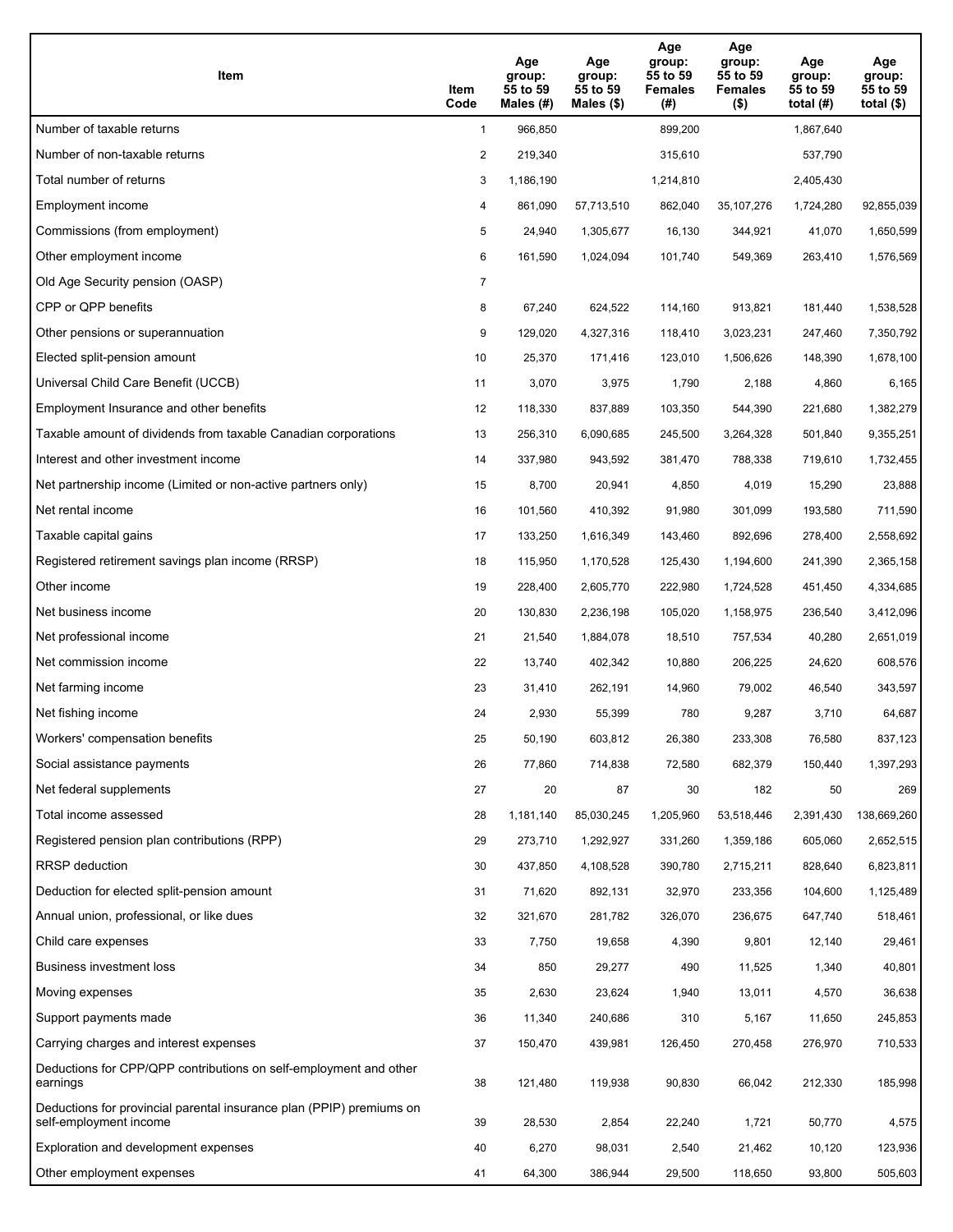| Item                                                              | Item<br>Code | Age<br>group:<br>55 to 59<br>Males (#) | Age<br>group:<br>55 to 59<br>Males (\$) | Age<br>group:<br>55 to 59<br><b>Females</b><br>(# ) | Age<br>group:<br>55 to 59<br>Females<br>$($ \$) | Age<br>group:<br>55 to 59<br>total $(#)$ | Age<br>group:<br>55 to 59<br>total $($)$ |
|-------------------------------------------------------------------|--------------|----------------------------------------|-----------------------------------------|-----------------------------------------------------|-------------------------------------------------|------------------------------------------|------------------------------------------|
| Clergy residence deduction                                        | 42           | 3,270                                  | 50,108                                  | 1,000                                               | 12,868                                          | 4,270                                    | 62,984                                   |
| Other deductions                                                  | 43           | 35,510                                 | 100,799                                 | 36,160                                              | 61,770                                          | 71,730                                   | 164,088                                  |
| Total deductions before adjustments                               | 44           | 814,100                                | 8,087,677                               | 730,640                                             | 5, 137, 257                                     | 1,546,270                                | 13,231,509                               |
| Social benefits repayment                                         | 45           | 16,840                                 | 24,095                                  | 2,200                                               | 2,530                                           | 19,040                                   | 26,625                                   |
| Net income after adjustments                                      | 46           | 1,174,310                              | 77,024,735                              | 1,199,250                                           | 48,430,654                                      | 2,377,260                                | 125,571,881                              |
| Canadian Forces personnel and police deduction                    | 47           | 80                                     | 2,778                                   | 20                                                  | 181                                             | 110                                      | 2,959                                    |
| Security options deductions                                       | 48           | 4,800                                  | 411,982                                 | 1,580                                               | 54,547                                          | 6,400                                    | 466,768                                  |
| Other payments deductions                                         | 49           | 126,270                                | 1,318,828                               | 98,140                                              | 916,224                                         | 224,420                                  | 2,235,131                                |
| Non-capital losses of other years                                 | 50           | 2,670                                  | 50,569                                  | 2,420                                               | 24,161                                          | 5,160                                    | 74,918                                   |
| Net capital losses of other years                                 | 51           | 40,020                                 | 153,941                                 | 35,580                                              | 91,406                                          | 75,610                                   | 245,357                                  |
| Capital gains deduction                                           | 52           | 5,290                                  | 410,882                                 | 3,520                                               | 219,072                                         | 8,830                                    | 630,980                                  |
| Northern residents deductions                                     | 53           | 16,010                                 | 58,785                                  | 9,340                                               | 32,945                                          | 25,350                                   | 91,732                                   |
| Additional deductions                                             | 54           | 1,590                                  | 49,434                                  | 1,340                                               | 26,434                                          | 4,600                                    | 107,956                                  |
| Farming/fishing losses of prior years                             | 55           | 1,630                                  | 18,570                                  | 670                                                 | 5,528                                           | 2,300                                    | 24,293                                   |
| Total deductions from net income                                  | 56           | 193,560                                | 2,476,916                               | 150,230                                             | 1,370,682                                       | 345,550                                  | 3,881,427                                |
| Taxable income assessed                                           | 57           | 1,117,820                              | 74,555,441                              | 1,150,810                                           | 47,063,949                                      | 2,270,720                                | 121,708,090                              |
| Basic personal amount                                             | 58           | 1,183,640                              | 13,032,363                              | 1,213,750                                           | 13,368,193                                      | 2,398,020                                | 26,407,234                               |
| Age amount                                                        | 59           |                                        |                                         |                                                     |                                                 |                                          |                                          |
| Spouse or common-law partner amount                               | 60           | 173,810                                | 1,408,378                               | 61,090                                              | 442,385                                         | 235,010                                  | 1,851,719                                |
| Amount for eligible dependant                                     | 61           | 8,270                                  | 79,507                                  | 19,030                                              | 178,865                                         | 27,310                                   | 258,405                                  |
| Amount for children 17 and under                                  | 62           | 83,790                                 | 269,383                                 | 27,370                                              | 75,634                                          | 111,210                                  | 345,265                                  |
| Amount for infirm dependants age 18 or older                      | 63           | 1,670                                  | 7,386                                   | 1,390                                               | 5,885                                           | 3,060                                    | 13,277                                   |
| CPP or QPP contributions through employment                       | 64           | 798,860                                | 1,503,935                               | 755,320                                             | 1,200,540                                       | 1,554,240                                | 2,704,552                                |
| CPP or QPP contributions on self-employment and other<br>earnings | 65           | 121,480                                | 119,938                                 | 90,830                                              | 66,042                                          | 212,330                                  | 185,998                                  |
| Employment Insurance premiums                                     | 66           | 724,760                                | 505,212                                 | 719,930                                             | 432,521                                         | 1,444,750                                | 937,763                                  |
| PPIP premiums paid                                                | 67           | 198,660                                | 49,333                                  | 185,120                                             | 36,900                                          | 383,780                                  | 86,234                                   |
| PPIP premiums payable on employment income                        | 68           | 5,770                                  | 1,489                                   | 3,750                                               | 888                                             | 9,520                                    | 2,377                                    |
| PPIP premiums payable on self-employment income                   | 69           | 28,730                                 | 3,678                                   | 22,420                                              | 2,218                                           | 51,150                                   | 5,896                                    |
| Volunteer firefighters' amount                                    | 70           | 3,100                                  | 9,298                                   | 240                                                 | 711                                             | 3,340                                    | 10,009                                   |
| Canada employment amount                                          | 71           | 869,700                                | 944,611                                 | 828,770                                             | 899,434                                         | 1,698,630                                | 1,844,220                                |
| Public transit amount                                             | 72           | 53,820                                 | 55,883                                  | 65,960                                              | 69,832                                          | 119,780                                  | 125,722                                  |
| Children's fitness amount                                         | 73           | 28,100                                 | 14,552                                  | 7,950                                               | 3,648                                           | 36,050                                   | 18,201                                   |
| Children's arts amount                                            | 74           | 11,910                                 | 6,244                                   | 3,550                                               | 1,714                                           | 15,460                                   | 7,958                                    |
| Home buyers' amount                                               | 75           | 2,330                                  | 10,431                                  | 1,790                                               | 7,903                                           | 4,120                                    | 18,339                                   |
| Pension income amount                                             | 76           | 149,960                                | 294,180                                 | 219,720                                             | 429,510                                         | 369,700                                  | 723,736                                  |
| Caregiver amount                                                  | 77           | 19,390                                 | 100,425                                 | 15,470                                              | 73,823                                          | 34,880                                   | 174,309                                  |
| Disability amount                                                 | 78           | 32,170                                 | 246,787                                 | 34,050                                              | 261,262                                         | 66,220                                   | 508,072                                  |
| Disability amount transferred from a dependant                    | 79           | 14,770                                 | 129,071                                 | 11,630                                              | 93,744                                          | 26,400                                   | 222,834                                  |
| Interest paid on student loans                                    | 80           | 2,540                                  | 1,222                                   | 4,270                                               | 1,914                                           | 6,810                                    | 3,136                                    |
| Tuition, education, and textbook amounts                          | 81           | 12,920                                 | 33,520                                  | 21,140                                              | 52,531                                          | 34,060                                   | 86,063                                   |
| Tuition, education, and textbook amounts transferred from a child | 82           | 95,600                                 | 518,961                                 | 51,400                                              | 260,450                                         | 147,000                                  | 779,415                                  |
| Amounts transferred from spouse or common-law partner             | 83           | 27,940                                 | 128,806                                 | 35,340                                              | 186,718                                         | 63,290                                   | 315,562                                  |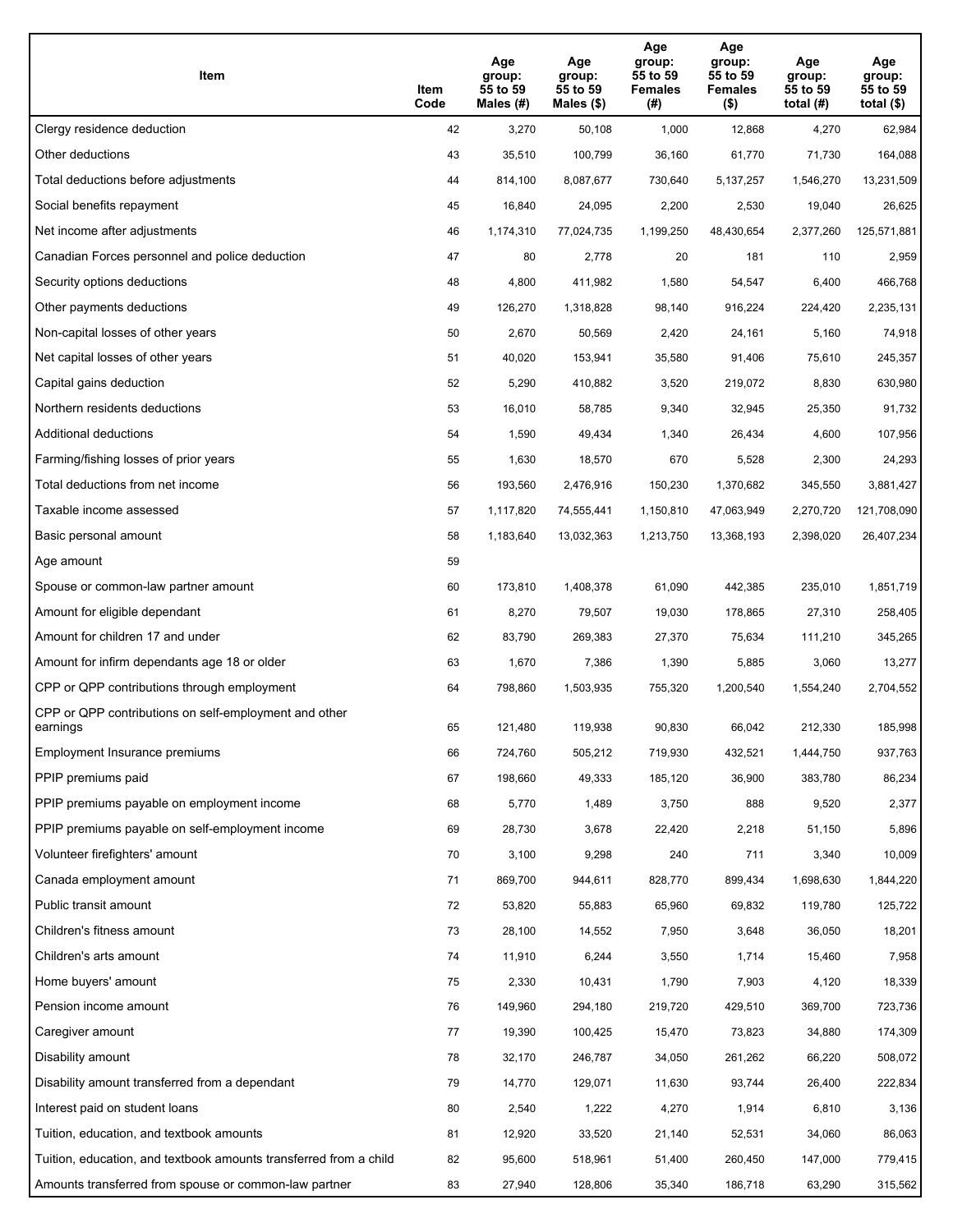| Item                                                | Item<br>Code | Age<br>group:<br>55 to 59<br>Males $(H)$ | Age<br>group:<br>55 to 59<br>Males $(\$)$ | Age<br>group:<br>55 to 59<br><b>Females</b><br>(# ) | Age<br>group:<br>55 to 59<br><b>Females</b><br>$($ \$) | Age<br>group:<br>55 to 59<br>total $(H)$ | Age<br>group:<br>55 to 59<br>total $($)$ |
|-----------------------------------------------------|--------------|------------------------------------------|-------------------------------------------|-----------------------------------------------------|--------------------------------------------------------|------------------------------------------|------------------------------------------|
| Medical expenses                                    | 84           | 183,970                                  | 401,225                                   | 272,680                                             | 556,429                                                | 456,730                                  | 957,820                                  |
| Total tax credits on personal amounts               | 85           | 1,184,320                                | 2,981,429                                 | 1,213,880                                           | 2,806,489                                              | 2,398,890                                | 5,789,208                                |
| Allowable charitable donations and government gifts | 86           | 349,810                                  | 744,672                                   | 297,400                                             | 375,357                                                | 647,400                                  | 1,122,000                                |
| Eligible cultural and ecological gifts              | 87           | 280                                      | 6,351                                     | 280                                                 | 1,201                                                  | 560                                      | 7,552                                    |
| Total tax credit on donations and gifts             | 88           | 348,370                                  | 210,410                                   | 296,110                                             | 103,083                                                | 644,650                                  | 314,062                                  |
| Total federal non-refundable tax credits            | 89           | 1,184,380                                | 3,191,839                                 | 1,213,900                                           | 2,909,572                                              | 2,399,060                                | 6,103,270                                |
| Federal dividend tax credit                         | 90           | 242,470                                  | 832,729                                   | 222,670                                             | 442,358                                                | 465,160                                  | 1,275,116                                |
| Overseas employment tax credit                      | 91           | 790                                      | 8,537                                     | 50                                                  | 469                                                    | 840                                      | 9,006                                    |
| Minimum tax carryover                               | 92           | 4,400                                    | 13,502                                    | 2,790                                               | 6,749                                                  | 7,190                                    | 20,254                                   |
| Basic federal tax                                   | 93           | 927,830                                  | 11.261.899                                | 864,020                                             | 5,419,705                                              | 1,793,430                                | 16,700,198                               |
| Federal Foreign Tax Credit                          | 94           | 80,890                                   | 129,258                                   | 76,930                                              | 29,857                                                 | 157,830                                  | 159,178                                  |
| Federal Political contribution tax credit           | 95           | 9,600                                    | 1,799                                     | 5,760                                               | 930                                                    | 15,360                                   | 2,729                                    |
| <b>Investment Tax Credit</b>                        | 96           | 3,880                                    | 8,100                                     | 1,340                                               | 1,711                                                  | 5,220                                    | 9,811                                    |
| Labour-sponsored funds tax credit                   | 97           | 37,610                                   | 20,259                                    | 29,680                                              | 13,650                                                 | 67,290                                   | 33,909                                   |
| Alternative minimum tax payable                     | 98           | 3,820                                    | 17,513                                    | 2,310                                               | 9,792                                                  | 6,130                                    | 27,307                                   |
| Net federal tax                                     | 99           | 924,980                                  | 11,112,122                                | 861,390                                             | 5,375,543                                              | 1,787,950                                | 16,510,049                               |
| CPP contributions on self-employment                | 100          | 95,370                                   | 188,721                                   | 70,830                                              | 101,160                                                | 166,220                                  | 289,917                                  |
| Social Benefits repayment                           | 101          | 16,840                                   | 24,095                                    | 2,200                                               | 2,530                                                  | 19,040                                   | 26,625                                   |
| <b>Net Provincial Tax</b>                           | 102          | 682,450                                  | 4,753,843                                 | 624,290                                             | 2,278,094                                              | 1,307,420                                | 7,036,132                                |
| Total tax payable                                   | 103          | 966,850                                  | 16,079,233                                | 899,200                                             | 7,757,758                                              | 1,867,640                                | 23,863,604                               |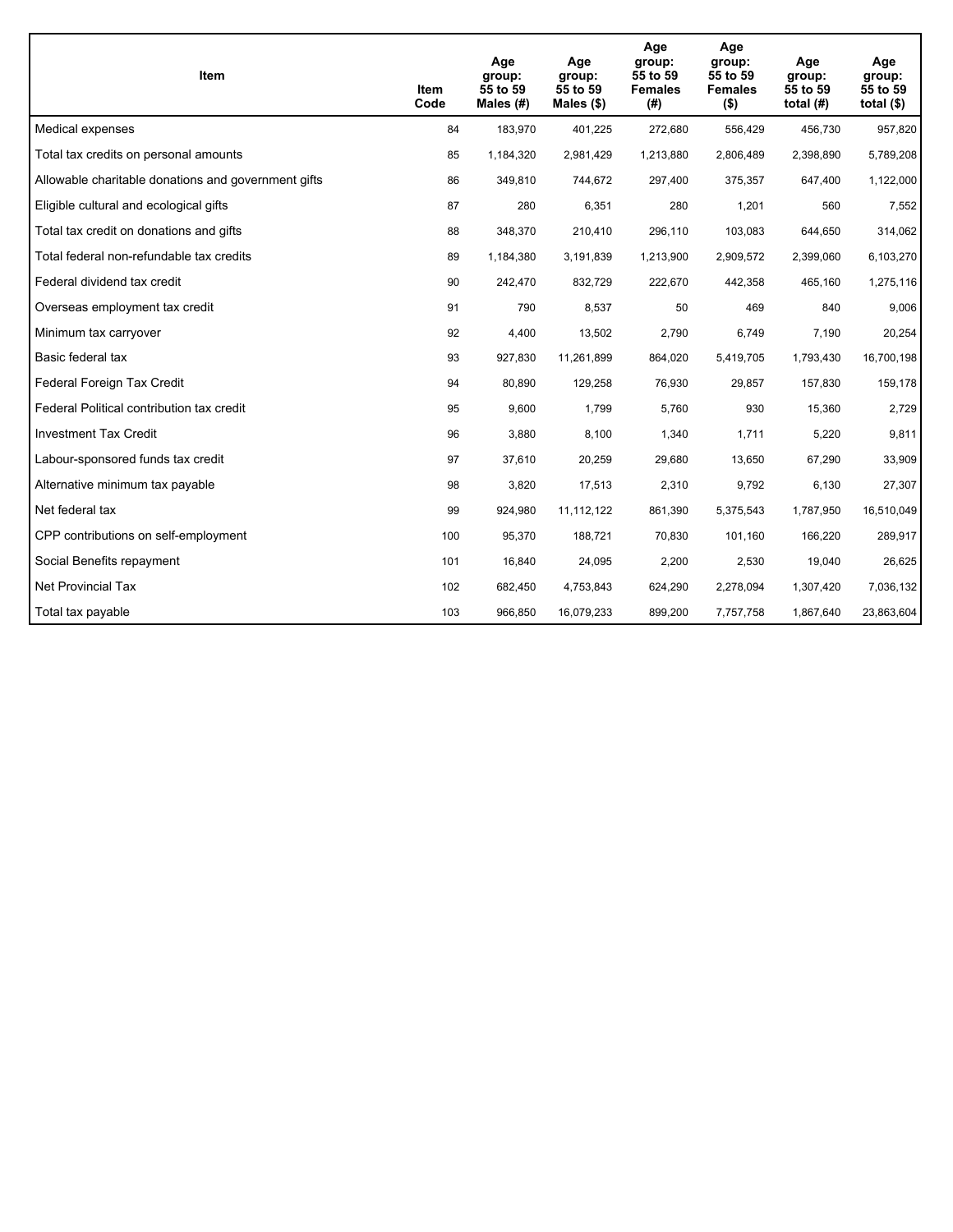| Item                                                                                           | Item<br>Code   | Age<br>group:<br>60 to 64<br>Males (#) | Age<br>group:<br>60 to 64<br>Males (\$) | Age<br>group:<br>60 to 64<br><b>Females</b><br>(#) | Age<br>group:<br>60 to 64<br><b>Females</b><br>$($ \$) | Age<br>group:<br>60 to 64<br>total $(H)$ | Age<br>group:<br>60 to 64<br>total $($)$ |
|------------------------------------------------------------------------------------------------|----------------|----------------------------------------|-----------------------------------------|----------------------------------------------------|--------------------------------------------------------|------------------------------------------|------------------------------------------|
| Number of taxable returns                                                                      | $\mathbf{1}$   | 803,180                                |                                         | 741,980                                            |                                                        | 1,546,470                                |                                          |
| Number of non-taxable returns                                                                  | 2              | 208,560                                |                                         | 312,080                                            |                                                        | 523,110                                  |                                          |
| Total number of returns                                                                        | 3              | 1,011,740                              |                                         | 1,054,060                                          |                                                        | 2,069,580                                |                                          |
| Employment income                                                                              | 4              | 560,850                                | 31,899,483                              | 511,590                                            | 17,592,753                                             | 1,073,260                                | 49,514,893                               |
| Commissions (from employment)                                                                  | 5              | 15,820                                 | 755,346                                 | 8,770                                              | 158,296                                                | 24,580                                   | 913,642                                  |
| Other employment income                                                                        | 6              | 162,470                                | 685,564                                 | 96,150                                             | 408,652                                                | 258,670                                  | 1,095,264                                |
| Old Age Security pension (OASP)                                                                | $\overline{7}$ |                                        |                                         |                                                    |                                                        |                                          |                                          |
| CPP or QPP benefits                                                                            | 8              | 556,100                                | 3,771,016                               | 633,120                                            | 3,642,065                                              | 1,189,270                                | 7,413,296                                |
| Other pensions or superannuation                                                               | 9              | 271,630                                | 8,990,386                               | 256,500                                            | 6,235,976                                              | 528,180                                  | 15,226,847                               |
| Elected split-pension amount                                                                   | 10             | 51,750                                 | 391,854                                 | 190,200                                            | 2,413,054                                              | 241,960                                  | 2,804,983                                |
| Universal Child Care Benefit (UCCB)                                                            | 11             | 1,010                                  | 1,262                                   | 850                                                | 1,081                                                  | 1,860                                    | 2,348                                    |
| Employment Insurance and other benefits                                                        | 12             | 89,350                                 | 647,773                                 | 64,900                                             | 339,452                                                | 154,250                                  | 987,224                                  |
| Taxable amount of dividends from taxable Canadian corporations                                 | 13             | 245,040                                | 5,364,875                               | 238,620                                            | 3,028,019                                              | 483,670                                  | 8,393,191                                |
| Interest and other investment income                                                           | 14             | 339,750                                | 1,004,052                               | 382,610                                            | 884,724                                                | 722,490                                  | 1,889,341                                |
| Net partnership income (Limited or non-active partners only)                                   | 15             | 8,140                                  | 25,348                                  | 4,520                                              | 783                                                    | 14,250                                   | 24,950                                   |
| Net rental income                                                                              | 16             | 85,570                                 | 445,799                                 | 74,300                                             | 312,371                                                | 159,900                                  | 758,330                                  |
| Taxable capital gains                                                                          | 17             | 133,190                                | 1,609,598                               | 146,990                                            | 907,725                                                | 281,800                                  | 2,564,664                                |
| Registered retirement savings plan income (RRSP)                                               | 18             | 114,750                                | 1,319,237                               | 128,070                                            | 1,396,998                                              | 242,830                                  | 2,716,248                                |
| Other income                                                                                   | 19             | 253,530                                | 2,536,091                               | 251,200                                            | 1,741,096                                              | 504,790                                  | 4,279,076                                |
| Net business income                                                                            | 20             | 107,460                                | 1,621,880                               | 79,740                                             | 776,351                                                | 187,690                                  | 2,410,592                                |
| Net professional income                                                                        | 21             | 21,860                                 | 1,633,978                               | 14,110                                             | 467,218                                                | 36,150                                   | 2,104,805                                |
| Net commission income                                                                          | 22             | 12,320                                 | 309,422                                 | 8,280                                              | 153,406                                                | 20,600                                   | 462,843                                  |
| Net farming income                                                                             | 23             | 28,270                                 | 209,436                                 | 12,940                                             | 66,373                                                 | 41,340                                   | 276,837                                  |
| Net fishing income                                                                             | 24             | 2,460                                  | 40,751                                  | 540                                                | 6,561                                                  | 3,000                                    | 44,111                                   |
| Workers' compensation benefits                                                                 | 25             | 45,040                                 | 607,336                                 | 21,300                                             | 225,798                                                | 66,340                                   | 833,134                                  |
| Social assistance payments                                                                     | 26             | 62,360                                 | 540,290                                 | 60,750                                             | 519,745                                                | 123,130                                  | 1,060,175                                |
| Net federal supplements                                                                        | 27             | 9,680                                  | 51,292                                  | 75,420                                             | 402,971                                                | 85,100                                   | 454,271                                  |
| Total income assessed                                                                          | 28             | 1,009,030                              | 64,465,734                              | 1,050,220                                          | 41,848,021                                             | 2,062,930                                | 106,401,282                              |
| Registered pension plan contributions (RPP)                                                    | 29             | 142,820                                | 615,009                                 | 165,190                                            | 602,827                                                | 308,060                                  | 1,218,033                                |
| RRSP deduction                                                                                 | 30             | 292,940                                | 2,902,525                               | 239,240                                            | 1,862,190                                              | 532,190                                  | 4,764,782                                |
| Deduction for elected split-pension amount                                                     | 31             | 152,070                                | 1,960,678                               | 61,860                                             | 462,068                                                | 213,940                                  | 2,422,760                                |
| Annual union, professional, or like dues                                                       | 32             | 201,730                                | 150,663                                 | 188,200                                            | 117,209                                                | 389,930                                  | 267,878                                  |
| Child care expenses                                                                            | 33             | 2,040                                  | 4,804                                   | 750                                                | 1,846                                                  | 2,790                                    | 6,650                                    |
| Business investment loss                                                                       | 34             | 700                                    | 25,838                                  | 420                                                | 10,456                                                 | 1,120                                    | 36,294                                   |
| Moving expenses                                                                                | 35             | 1,430                                  | 11,978                                  | 1,010                                              | 5,701                                                  | 2,440                                    | 17,679                                   |
| Support payments made                                                                          | 36             | 8,570                                  | 182,147                                 | 160                                                | 2,113                                                  | 8,730                                    | 184,272                                  |
| Carrying charges and interest expenses                                                         | 37             | 151,400                                | 422,137                                 | 129,540                                            | 277,909                                                | 280,990                                  | 700,169                                  |
| Deductions for CPP/QPP contributions on self-employment and other<br>earnings                  | 38             | 100,230                                | 95,096                                  | 66,600                                             | 45,475                                                 | 166,830                                  | 140,576                                  |
| Deductions for provincial parental insurance plan (PPIP) premiums on<br>self-employment income | 39             | 24,080                                 | 2,281                                   | 15,270                                             | 1,084                                                  | 39,360                                   | 3,365                                    |
| Exploration and development expenses                                                           | 40             | 6,140                                  | 89,008                                  | 2,590                                              | 19,901                                                 | 9,920                                    | 113,340                                  |
| Other employment expenses                                                                      | 41             | 41,200                                 | 248,993                                 | 17,000                                             | 64,693                                                 | 58,200                                   | 313,687                                  |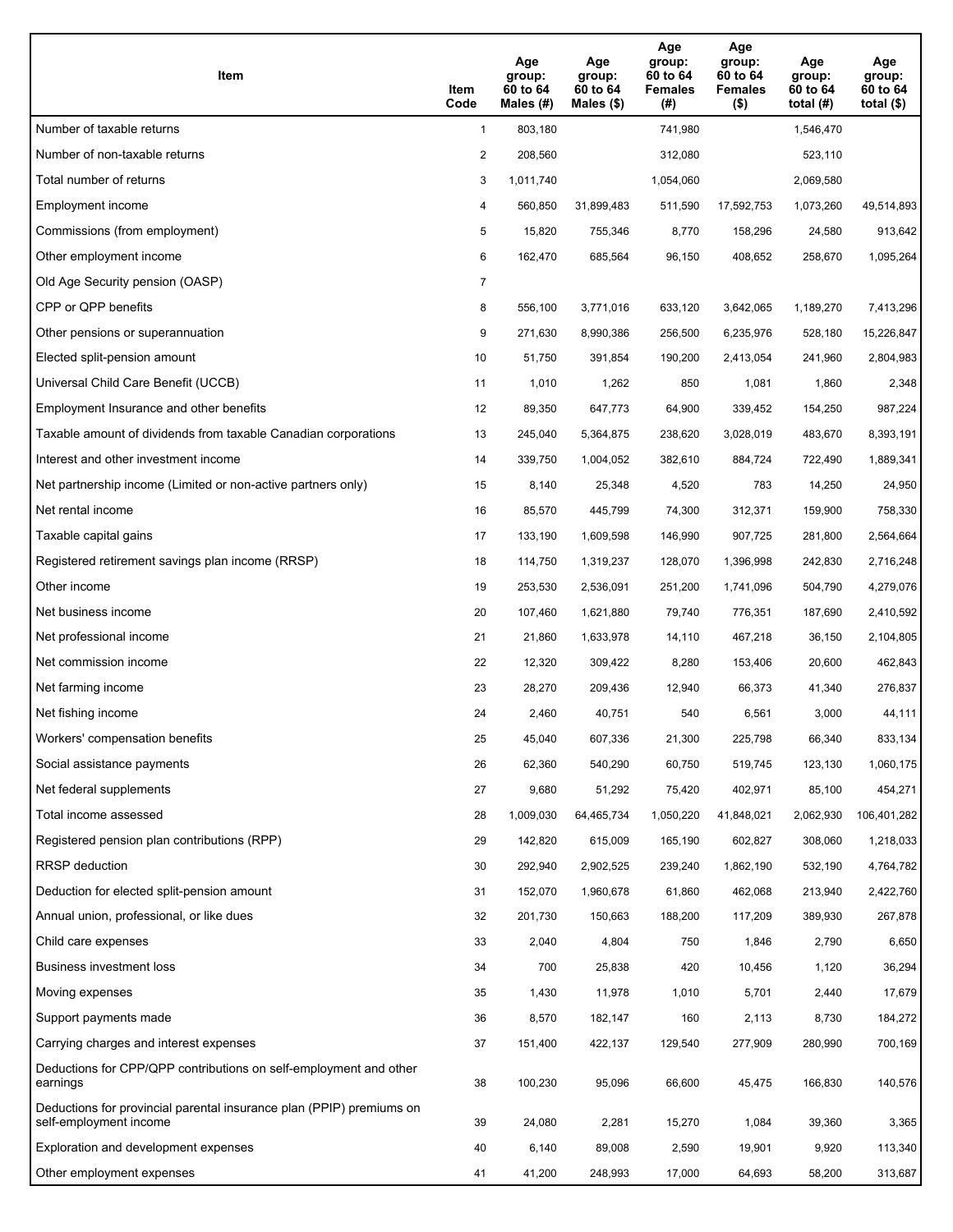| Item                                                              | Item<br>Code | Age<br>group:<br>60 to 64<br>Males (#) | Age<br>group:<br>60 to 64<br>Males (\$) | Age<br>group:<br>60 to 64<br><b>Females</b><br>(#) | Age<br>group:<br>60 to 64<br><b>Females</b><br>$($ \$) | Age<br>group:<br>60 to 64<br>total (#) | Age<br>group:<br>60 to 64<br>total $($)$ |
|-------------------------------------------------------------------|--------------|----------------------------------------|-----------------------------------------|----------------------------------------------------|--------------------------------------------------------|----------------------------------------|------------------------------------------|
| Clergy residence deduction                                        | 42           | 2,770                                  | 39,647                                  | 770                                                | 9,378                                                  | 3,540                                  | 49,037                                   |
| Other deductions                                                  | 43           | 36,690                                 | 108,716                                 | 33,900                                             | 71,706                                                 | 70,640                                 | 183,916                                  |
| Total deductions before adjustments                               | 44           | 645,590                                | 6,859,860                               | 521,310                                            | 3,554,802                                              | 1,168,260                              | 10,423,021                               |
| Social benefits repayment                                         | 45           | 12,520                                 | 20,146                                  | 1,720                                              | 2,343                                                  | 14,240                                 | 22,488                                   |
| Net income after adjustments                                      | 46           | 1,004,250                              | 57,652,212                              | 1,046,730                                          | 38,328,645                                             | 2,054,080                              | 96,066,252                               |
| Canadian Forces personnel and police deduction                    | 47           |                                        |                                         |                                                    |                                                        |                                        |                                          |
| Security options deductions                                       | 48           | 2,670                                  | 296,469                                 | 760                                                | 28,120                                                 | 3,440                                  | 324,951                                  |
| Other payments deductions                                         | 49           | 114,660                                | 1,198,831                               | 152,660                                            | 1,148,210                                              | 267,330                                | 2,347,190                                |
| Non-capital losses of other years                                 | 50           | 2,290                                  | 27,167                                  | 1,810                                              | 14,900                                                 | 4,150                                  | 42,172                                   |
| Net capital losses of other years                                 | 51           | 41,850                                 | 156,930                                 | 39,460                                             | 102,948                                                | 81,320                                 | 259,941                                  |
| Capital gains deduction                                           | 52           | 5,120                                  | 391,305                                 | 3,420                                              | 198,984                                                | 8,560                                  | 591,676                                  |
| Northern residents deductions                                     | 53           | 11,230                                 | 40,975                                  | 6,370                                              | 22,414                                                 | 17,600                                 | 63,389                                   |
| <b>Additional deductions</b>                                      | 54           | 3,690                                  | 40,896                                  | 4,870                                              | 23,422                                                 | 9,940                                  | 89,911                                   |
| Farming/fishing losses of prior years                             | 55           | 1,470                                  | 16,423                                  | 550                                                | 4,919                                                  | 2,030                                  | 21,373                                   |
| Total deductions from net income                                  | 56           | 178,270                                | 2,170,648                               | 205,620                                            | 1,544,273                                              | 385,350                                | 3,742,611                                |
| Taxable income assessed                                           | 57           | 979,930                                | 55,487,921                              | 1,013,120                                          | 36,789,410                                             | 1,994,840                              | 92,341,026                               |
| Basic personal amount                                             | 58           | 1,009,760                              | 11,120,350                              | 1,053,130                                          | 11,600,121                                             | 2,063,400                              | 22,725,841                               |
| Age amount                                                        | 59           |                                        |                                         |                                                    |                                                        |                                        |                                          |
| Spouse or common-law partner amount                               | 60           | 147,230                                | 1,125,729                               | 40,150                                             | 267,878                                                | 187,490                                | 1,394,538                                |
| Amount for eligible dependant                                     | 61           | 3,050                                  | 28,461                                  | 5,250                                              | 44,987                                                 | 8,300                                  | 73,461                                   |
| Amount for children 17 and under                                  | 62           | 23,720                                 | 73,120                                  | 4,900                                              | 14,525                                                 | 28,630                                 | 87,683                                   |
| Amount for infirm dependants age 18 or older                      | 63           | 1,500                                  | 6,641                                   | 1,090                                              | 4,635                                                  | 2,600                                  | 11,282                                   |
| CPP or QPP contributions through employment                       | 64           | 501,640                                | 849,052                                 | 435,080                                            | 613,483                                                | 936,760                                | 1,462,599                                |
| CPP or QPP contributions on self-employment and other<br>earnings | 65           | 100,230                                | 95,096                                  | 66,600                                             | 45,475                                                 | 166,830                                | 140,576                                  |
| Employment Insurance premiums                                     | 66           | 451,470                                | 285,844                                 | 410,770                                            | 222,407                                                | 862,270                                | 508,267                                  |
| PPIP premiums paid                                                | 67           | 117,700                                | 24,483                                  | 96,750                                             | 15,677                                                 | 214,440                                | 40,161                                   |
| PPIP premiums payable on employment income                        | 68           | 3,150                                  | 712                                     | 1,780                                              | 358                                                    | 4,930                                  | 1,070                                    |
| PPIP premiums payable on self-employment income                   | 69           | 24,240                                 | 2,940                                   | 15,370                                             | 1,397                                                  | 39,610                                 | 4,337                                    |
| Volunteer firefighters' amount                                    | 70           | 1,940                                  | 5,829                                   | 170                                                | 507                                                    | 2,110                                  | 6,336                                    |
| Canada employment amount                                          | 71           | 615,810                                | 631,873                                 | 529,740                                            | 549,699                                                | 1,145,630                              | 1,181,649                                |
| Public transit amount                                             | 72           | 31,670                                 | 32,544                                  | 40,340                                             | 41,333                                                 | 72,020                                 | 73,880                                   |
| Children's fitness amount                                         | 73           | 6,930                                  | 3,375                                   | 1,220                                              | 540                                                    | 8,150                                  | 3,917                                    |
| Children's arts amount                                            | 74           | 3,040                                  | 1,592                                   | 510                                                | 235                                                    | 3,550                                  | 1,827                                    |
| Home buyers' amount                                               | 75           | 1,080                                  | 4,734                                   | 890                                                | 3,867                                                  | 1,960                                  | 8,601                                    |
| Pension income amount                                             | 76           | 309,000                                | 606,346                                 | 382,910                                            | 747,798                                                | 691,960                                | 1,354,234                                |
| Caregiver amount                                                  | 77           | 12,770                                 | 65,113                                  | 10,790                                             | 50,165                                                 | 23,560                                 | 115,283                                  |
| Disability amount                                                 | 78           | 38,960                                 | 299,072                                 | 38,180                                             | 293,053                                                | 77,140                                 | 592,141                                  |
| Disability amount transferred from a dependant                    | 79           | 10,320                                 | 83,419                                  | 8,440                                              | 64,427                                                 | 18,770                                 | 147,861                                  |
| Interest paid on student loans                                    | 80           | 990                                    | 495                                     | 1,600                                              | 676                                                    | 2,590                                  | 1,171                                    |
| Tuition, education, and textbook amounts                          | 81           | 6,920                                  | 14,796                                  | 10,420                                             | 18,708                                                 | 17,340                                 | 33,512                                   |
| Tuition, education, and textbook amounts transferred from a child | 82           | 35,780                                 | 184,982                                 | 14,790                                             | 70,440                                                 | 50,570                                 | 255,425                                  |
| Amounts transferred from spouse or common-law partner             | 83           | 43,720                                 | 206,228                                 | 71,380                                             | 387,667                                                | 115,140                                | 594,040                                  |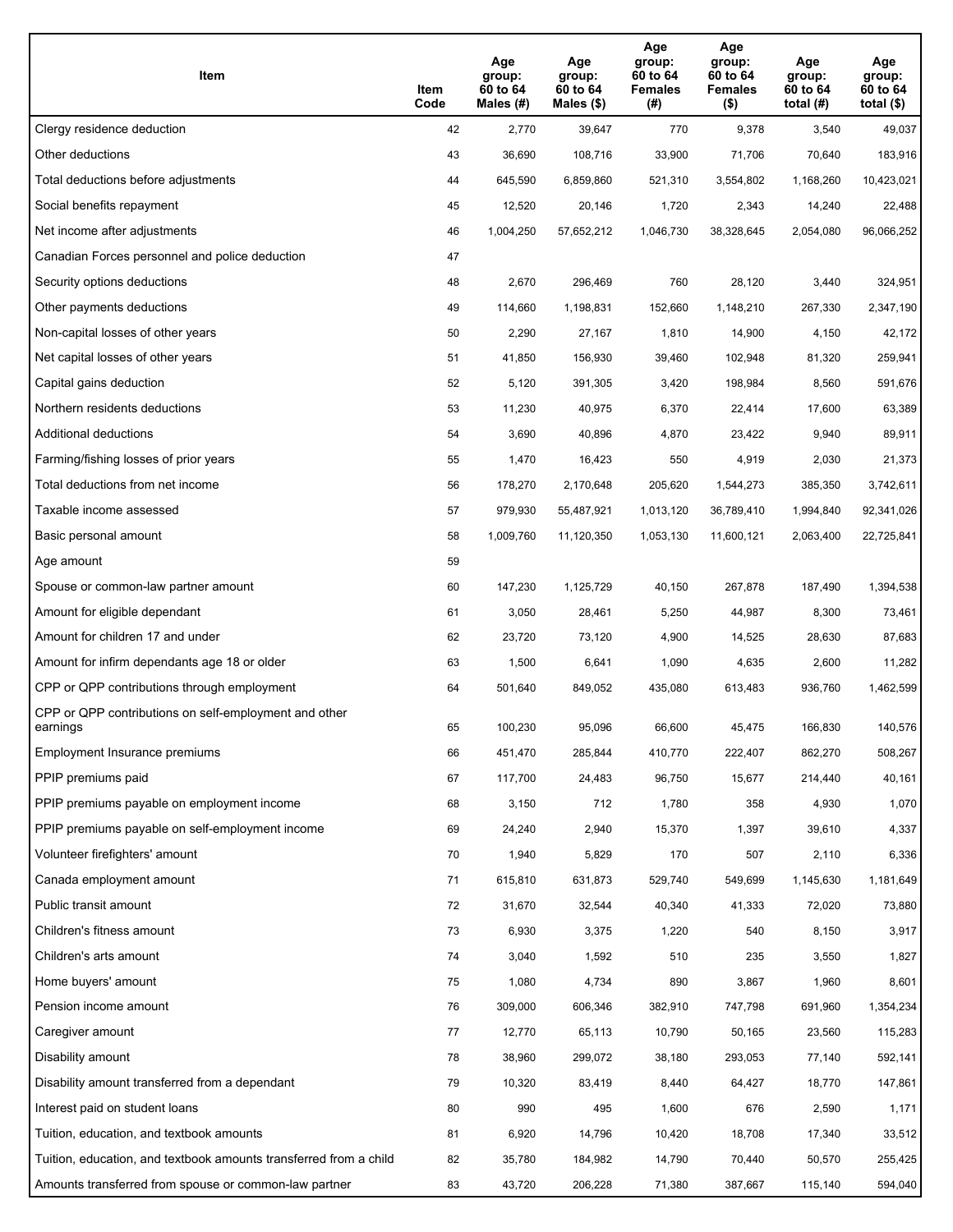| Item                                                | Item<br>Code | Age<br>group:<br>60 to 64<br>Males $(H)$ | Age<br>group:<br>60 to 64<br>Males $(\$)$ | Age<br>group:<br>60 to 64<br><b>Females</b><br>(#) | Age<br>group:<br>60 to 64<br><b>Females</b><br>$($ \$) | Age<br>group:<br>60 to 64<br>total $(H)$ | Age<br>group:<br>60 to 64<br>total $($)$ |
|-----------------------------------------------------|--------------|------------------------------------------|-------------------------------------------|----------------------------------------------------|--------------------------------------------------------|------------------------------------------|------------------------------------------|
| Medical expenses                                    | 84           | 202,580                                  | 474,716                                   | 283,720                                            | 620,139                                                | 486,360                                  | 1,094,983                                |
| Total tax credits on personal amounts               | 85           | 1,010,190                                | 2,434,152                                 | 1,053,210                                          | 2,352,045                                              | 2,063,950                                | 4,787,237                                |
| Allowable charitable donations and government gifts | 86           | 314,470                                  | 672,350                                   | 265,150                                            | 357,380                                                | 579,760                                  | 1,031,575                                |
| Eligible cultural and ecological gifts              | 87           | 300                                      | 5,264                                     | 300                                                | 1,557                                                  | 600                                      | 6,821                                    |
| Total tax credit on donations and gifts             | 88           | 313,390                                  | 189,742                                   | 264,190                                            | 98,453                                                 | 577,710                                  | 288,729                                  |
| Total federal non-refundable tax credits            | 89           | 1,010,230                                | 2,623,894                                 | 1,053,220                                          | 2,450,498                                              | 2,064,080                                | 5,075,966                                |
| Federal dividend tax credit                         | 90           | 229,240                                  | 732,894                                   | 214,470                                            | 413,446                                                | 443,730                                  | 1,146,377                                |
| Overseas employment tax credit                      | 91           | 410                                      | 4,379                                     | 30                                                 | 273                                                    | 440                                      | 4,651                                    |
| Minimum tax carryover                               | 92           | 4,450                                    | 13,746                                    | 2,600                                              | 6,139                                                  | 7,050                                    | 19,887                                   |
| Basic federal tax                                   | 93           | 774,130                                  | 7,752,087                                 | 715,830                                            | 3,937,556                                              | 1,491,250                                | 11,701,890                               |
| Federal Foreign Tax Credit                          | 94           | 81,650                                   | 79,881                                    | 82,300                                             | 25,934                                                 | 163,960                                  | 105,835                                  |
| Federal Political contribution tax credit           | 95           | 11,660                                   | 2,086                                     | 7,460                                              | 1,161                                                  | 19,120                                   | 3,248                                    |
| <b>Investment Tax Credit</b>                        | 96           | 3,220                                    | 6,968                                     | 1,180                                              | 1,763                                                  | 4,400                                    | 8,730                                    |
| Labour-sponsored funds tax credit                   | 97           | 19,700                                   | 10,902                                    | 13,360                                             | 6,402                                                  | 33,060                                   | 17,305                                   |
| Alternative minimum tax payable                     | 98           | 3,160                                    | 19,401                                    | 1,760                                              | 8,705                                                  | 4,930                                    | 28,111                                   |
| Net federal tax                                     | 99           | 771,650                                  | 7,658,356                                 | 713,040                                            | 3,903,837                                              | 1,485,980                                | 11,577,266                               |
| CPP contributions on self-employment                | 100          | 78,640                                   | 149,814                                   | 53,150                                             | 71,806                                                 | 131,790                                  | 221,630                                  |
| Social Benefits repayment                           | 101          | 12,520                                   | 20,146                                    | 1,720                                              | 2,343                                                  | 14,240                                   | 22,488                                   |
| <b>Net Provincial Tax</b>                           | 102          | 562,130                                  | 3,278,961                                 | 514,580                                            | 1,668,472                                              | 1,077,160                                | 4,949,935                                |
| Total tax payable                                   | 103          | 803,180                                  | 11,107,646                                | 741,980                                            | 5,646,888                                              | 1,546,470                                | 16,772,119                               |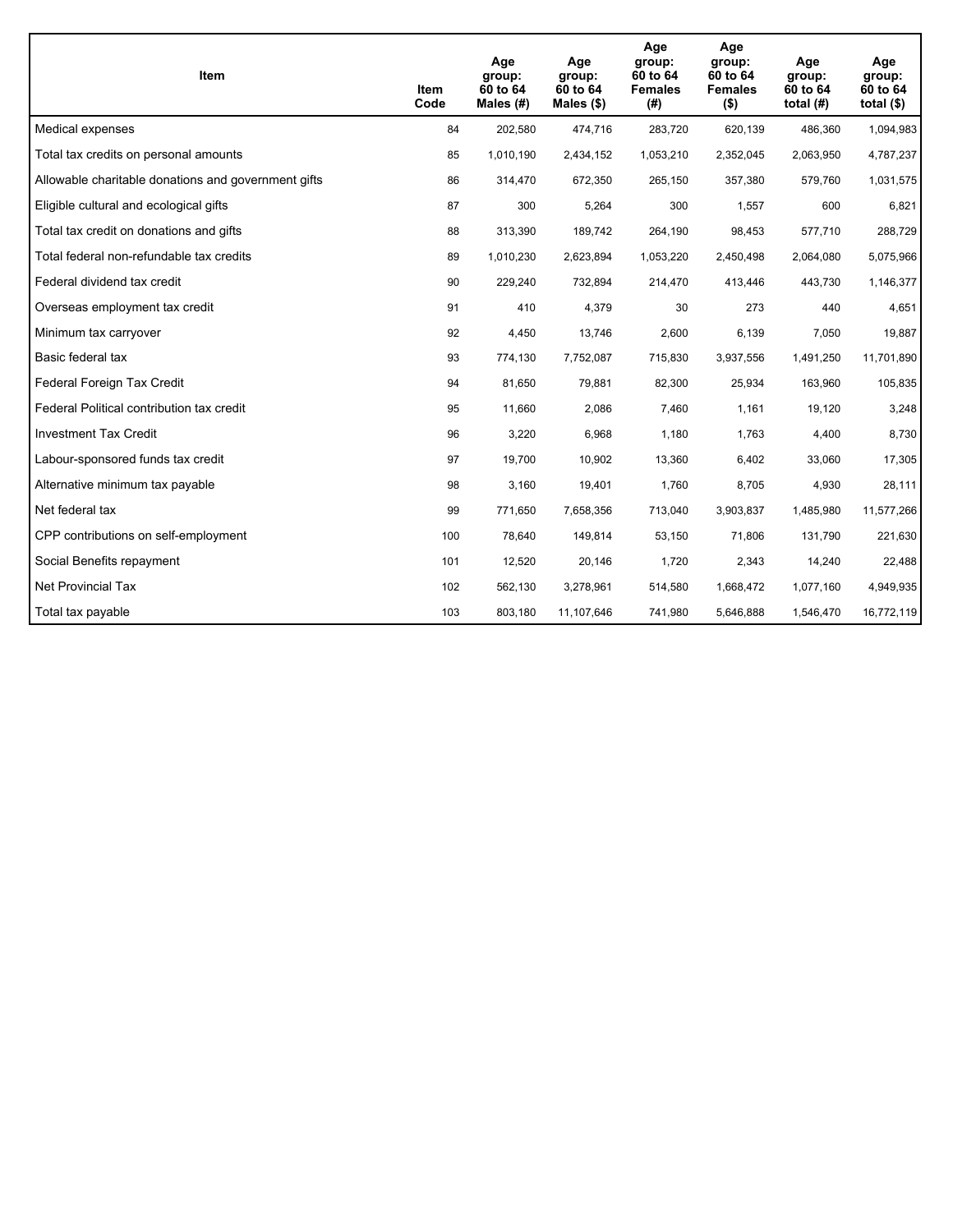| Item                                                                                           | Item<br>Code   | Age<br>group:<br>65 to 69<br>Males $(\#)$ | Age<br>group:<br>65 to 69<br>Males $(\$)$ | Age<br>group:<br>65 to 69<br><b>Females</b><br>(#) | Age<br>group:<br>65 to 69<br><b>Females</b><br>$($ \$) | Age<br>group:<br>65 to 69<br>total $(H)$ | Age<br>group:<br>65 to 69<br>total $(\$)$ |
|------------------------------------------------------------------------------------------------|----------------|-------------------------------------------|-------------------------------------------|----------------------------------------------------|--------------------------------------------------------|------------------------------------------|-------------------------------------------|
| Number of taxable returns                                                                      | $\mathbf{1}$   | 589,850                                   |                                           | 525,560                                            |                                                        | 1,116,400                                |                                           |
| Number of non-taxable returns                                                                  | $\overline{c}$ | 269,860                                   |                                           | 379,080                                            |                                                        | 650,850                                  |                                           |
| Total number of returns                                                                        | 3              | 859,710                                   |                                           | 904,640                                            |                                                        | 1,767,250                                |                                           |
| Employment income                                                                              | 4              | 269,880                                   | 12,355,313                                | 210,280                                            | 5,467,717                                              | 480,640                                  | 17,835,814                                |
| Commissions (from employment)                                                                  | 5              | 7,220                                     | 326,504                                   | 3,620                                              | 52,076                                                 | 10,830                                   | 378,580                                   |
| Other employment income                                                                        | 6              | 124,050                                   | 262.642                                   | 65,690                                             | 103,569                                                | 189,770                                  | 368,065                                   |
| Old Age Security pension (OASP)                                                                | $\overline{7}$ | 848,090                                   | 4,492,354                                 | 894,580                                            | 4,800,859                                              | 1,742,770                                | 9,293,266                                 |
| CPP or QPP benefits                                                                            | 8              | 795,370                                   | 5,815,007                                 | 823,720                                            | 4,857,593                                              | 1,619,150                                | 10,672,830                                |
| Other pensions or superannuation                                                               | 9              | 445,660                                   | 10,351,581                                | 405,390                                            | 6,615,021                                              | 851,130                                  | 16,967,611                                |
| Elected split-pension amount                                                                   | 10             | 57,040                                    | 403,978                                   | 210,010                                            | 2,353,019                                              | 267,050                                  | 2,757,148                                 |
| Universal Child Care Benefit (UCCB)                                                            | 11             | 350                                       | 434                                       | 420                                                | 489                                                    | 780                                      | 923                                       |
| Employment Insurance and other benefits                                                        | 12             | 42,060                                    | 311,689                                   | 22,050                                             | 114,776                                                | 64,110                                   | 426,465                                   |
| Taxable amount of dividends from taxable Canadian corporations                                 | 13             | 221,420                                   | 4,336,877                                 | 218,480                                            | 2,274,519                                              | 439,920                                  | 6,611,541                                 |
| Interest and other investment income                                                           | 14             | 321,840                                   | 1,009,502                                 | 358,590                                            | 868,844                                                | 680,520                                  | 1,878,919                                 |
| Net partnership income (Limited or non-active partners only)                                   | 15             | 7,000                                     | 57,740                                    | 3,730                                              | 4,156                                                  | 11,950                                   | 59,945                                    |
| Net rental income                                                                              | 16             | 66,000                                    | 407,578                                   | 53,990                                             | 277,796                                                | 120,020                                  | 685,543                                   |
| Taxable capital gains                                                                          | 17             | 125,120                                   | 1,404,203                                 | 139,790                                            | 803,465                                                | 266,310                                  | 2,252,997                                 |
| Registered retirement savings plan income (RRSP)                                               | 18             | 103,710                                   | 1,251,853                                 | 104,580                                            | 1,170,327                                              | 208,290                                  | 2,422,205                                 |
| Other income                                                                                   | 19             | 178,070                                   | 957,921                                   | 171,680                                            | 549,127                                                | 349,800                                  | 1,509,891                                 |
| Net business income                                                                            | 20             | 73,640                                    | 851,280                                   | 46,600                                             | 358,912                                                | 120,590                                  | 1,216,061                                 |
| Net professional income                                                                        | 21             | 17,630                                    | 1,078,371                                 | 8,110                                              | 193,081                                                | 25,830                                   | 1,273,398                                 |
| Net commission income                                                                          | 22             | 9,030                                     | 182,007                                   | 5,130                                              | 77,855                                                 | 14,160                                   | 259,945                                   |
| Net farming income                                                                             | 23             | 23,910                                    | 109,568                                   | 10,440                                             | 53,425                                                 | 34,420                                   | 163,289                                   |
| Net fishing income                                                                             | 24             | 1,510                                     | 25,036                                    | 250                                                | 2,784                                                  | 1,770                                    | 26,219                                    |
| Workers' compensation benefits                                                                 | 25             | 31,600                                    | 323,843                                   | 13,200                                             | 126,169                                                | 44,800                                   | 450,011                                   |
| Social assistance payments                                                                     | 26             | 43,540                                    | 127,966                                   | 49,280                                             | 123,163                                                | 92,850                                   | 251,416                                   |
| Net federal supplements                                                                        | 27             | 206,450                                   | 964,617                                   | 257,380                                            | 1,256,908                                              | 463,820                                  | 2,221,541                                 |
| Total income assessed                                                                          | 28             | 859,240                                   | 47,410,496                                | 904,010                                            | 32,598,359                                             | 1,766,080                                | 80,078,963                                |
| Registered pension plan contributions (RPP)                                                    | 29             | 46,540                                    | 179,537                                   | 46,070                                             | 138,129                                                | 92,620                                   | 317,754                                   |
| RRSP deduction                                                                                 | 30             | 139,760                                   | 1,537,684                                 | 102,020                                            | 1,035,558                                              | 241,780                                  | 2,573,276                                 |
| Deduction for elected split-pension amount                                                     | 31             | 223,560                                   | 2,582,450                                 | 65,330                                             | 446,424                                                | 288,890                                  | 3,029,055                                 |
| Annual union, professional, or like dues                                                       | 32             | 99,560                                    | 52,939                                    | 72,150                                             | 34,283                                                 | 171,710                                  | 87,222                                    |
| Child care expenses                                                                            | 33             | 530                                       | 1,076                                     | 200                                                | 417                                                    | 720                                      | 1,493                                     |
| <b>Business investment loss</b>                                                                | 34             | 550                                       | 22,916                                    | 300                                                | 6,837                                                  | 850                                      | 29,753                                    |
| Moving expenses                                                                                | 35             | 660                                       | 4,907                                     | 320                                                | 1,712                                                  | 980                                      | 6,619                                     |
| Support payments made                                                                          | 36             | 5,710                                     | 112,618                                   | 100                                                | 988                                                    | 5,800                                    | 113,606                                   |
| Carrying charges and interest expenses                                                         | 37             | 145,610                                   | 429,135                                   | 122,930                                            | 247,651                                                | 268,570                                  | 676,856                                   |
| Deductions for CPP/QPP contributions on self-employment and other<br>earnings                  | 38             | 42,290                                    | 34,027                                    | 23,840                                             | 13,338                                                 | 66,130                                   | 47,369                                    |
| Deductions for provincial parental insurance plan (PPIP) premiums on<br>self-employment income | 39             | 14,830                                    | 1,343                                     | 7,170                                              | 459                                                    | 21,990                                   | 1,802                                     |
| Exploration and development expenses                                                           | 40             | 5,600                                     | 75,535                                    | 2,450                                              | 15,491                                                 | 8,990                                    | 94,669                                    |
| Other employment expenses                                                                      | 41             | 19,400                                    | 115,606                                   | 6,760                                              | 24,345                                                 | 26,170                                   | 139,961                                   |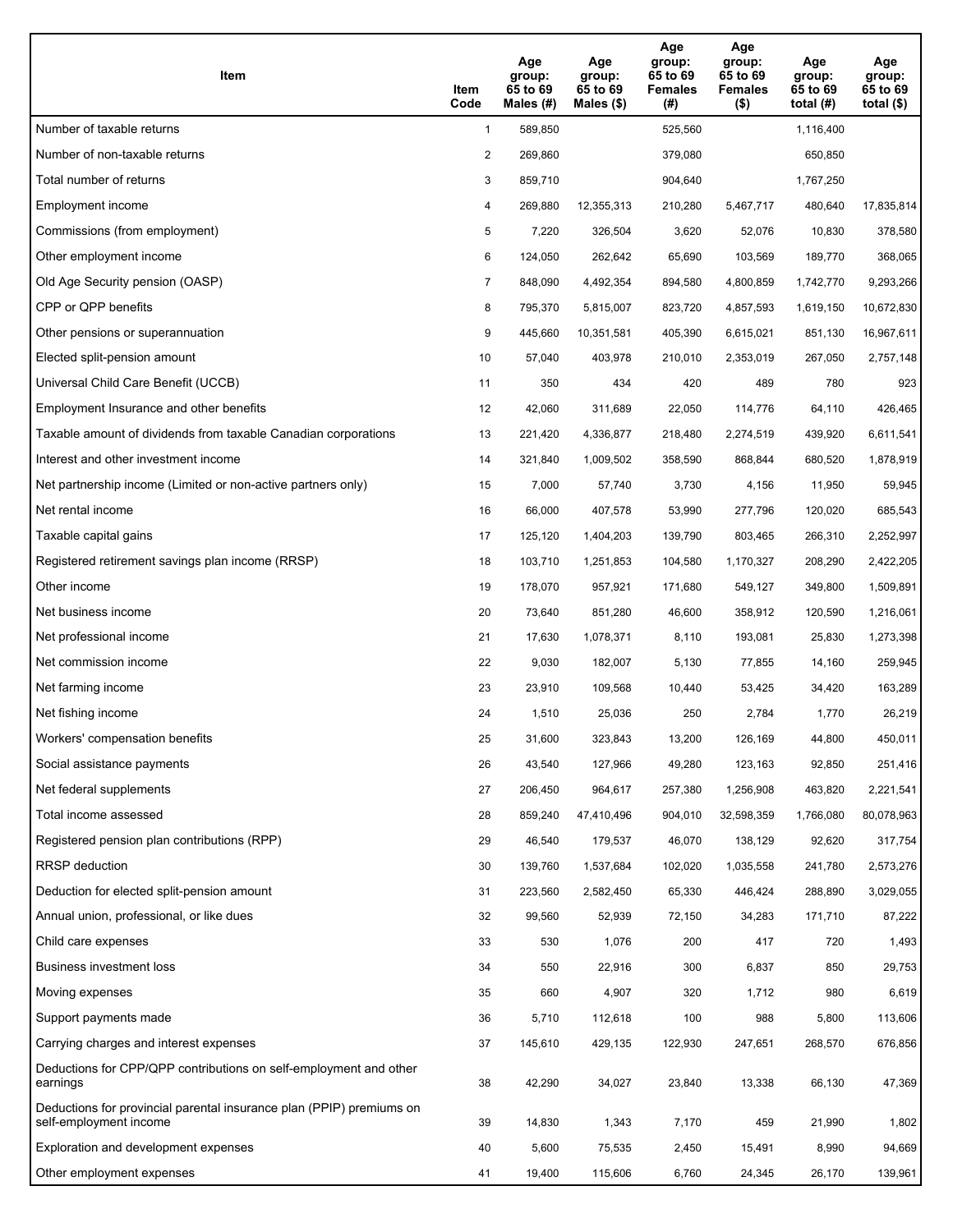| Item                                                              | Item<br>Code | Age<br>group:<br>65 to 69<br>Males (#) | Age<br>group:<br>65 to 69<br>Males (\$) | Age<br>group:<br>65 to 69<br><b>Females</b><br>(#) | Age<br>group:<br>65 to 69<br><b>Females</b><br>$($ \$) | Age<br>group:<br>65 to 69<br>total $(H)$ | Age<br>group:<br>65 to 69<br>total $($)$ |
|-------------------------------------------------------------------|--------------|----------------------------------------|-----------------------------------------|----------------------------------------------------|--------------------------------------------------------|------------------------------------------|------------------------------------------|
| Clergy residence deduction                                        | 42           | 1,700                                  | 20,724                                  | 410                                                | 4,064                                                  | 2,110                                    | 24,788                                   |
| Other deductions                                                  | 43           | 29,470                                 | 79,669                                  | 27,560                                             | 102,921                                                | 57,070                                   | 185,000                                  |
| Total deductions before adjustments                               | 44           | 468,210                                | 5,250,313                               | 311,620                                            | 2,072,774                                              | 780,870                                  | 7,329,529                                |
| Social benefits repayment                                         | 45           | 88,210                                 | 304,864                                 | 47,860                                             | 137,913                                                | 136,060                                  | 442,777                                  |
| Net income after adjustments                                      | 46           | 857,400                                | 41,905,782                              | 903,160                                            | 30,408,385                                             | 1,762,970                                | 72,380,957                               |
| Canadian Forces personnel and police deduction                    | 47           |                                        |                                         |                                                    |                                                        |                                          |                                          |
| Security options deductions                                       | 48           | 1,090                                  | 182,375                                 | 220                                                | 3,607                                                  | 1,320                                    | 186,509                                  |
| Other payments deductions                                         | 49           | 238,000                                | 1,415,842                               | 275,410                                            | 1,505,798                                              | 513,440                                  | 2,921,943                                |
| Non-capital losses of other years                                 | 50           | 1,220                                  | 19,422                                  | 880                                                | 9,277                                                  | 2,150                                    | 28,854                                   |
| Net capital losses of other years                                 | 51           | 40,620                                 | 165,868                                 | 39,730                                             | 99,561                                                 | 80,350                                   | 265,468                                  |
| Capital gains deduction                                           | 52           | 4,360                                  | 293,711                                 | 2,760                                              | 146,341                                                | 7,130                                    | 440,385                                  |
| Northern residents deductions                                     | 53           | 7,030                                  | 24,387                                  | 4,320                                              | 14,391                                                 | 11,350                                   | 38,778                                   |
| Additional deductions                                             | 54           | 14,100                                 | 54,605                                  | 16,190                                             | 52,679                                                 | 31,350                                   | 128,126                                  |
| Farming/fishing losses of prior years                             | 55           | 1,000                                  | 10,589                                  | 370                                                | 3,213                                                  | 1,380                                    | 13,856                                   |
| Total deductions from net income                                  | 56           | 296,740                                | 2,167,716                               | 329,840                                            | 1,835,346                                              | 627,720                                  | 4,025,315                                |
| Taxable income assessed                                           | 57           | 855,290                                | 39,745,338                              | 900,920                                            | 28,576,947                                             | 1,757,620                                | 68,371,626                               |
| Basic personal amount                                             | 58           | 858,030                                | 9,450,588                               | 903,720                                            | 9,954,457                                              | 1,762,150                                | 19,409,333                               |
| Age amount                                                        | 59           | 774,850                                | 4,505,207                               | 865,750                                            | 5,295,250                                              | 1,641,010                                | 9,802,976                                |
| Spouse or common-law partner amount                               | 60           | 108,360                                | 642,353                                 | 21,360                                             | 131,698                                                | 129,800                                  | 774,699                                  |
| Amount for eligible dependant                                     | 61           | 1,250                                  | 10,883                                  | 2,800                                              | 22,382                                                 | 4,050                                    | 33,277                                   |
| Amount for children 17 and under                                  | 62           | 7,670                                  | 23,840                                  | 2,090                                              | 6,416                                                  | 9,760                                    | 30,258                                   |
| Amount for infirm dependants age 18 or older                      | 63           | 1,180                                  | 5,108                                   | 820                                                | 3,310                                                  | 2,000                                    | 8,424                                    |
| CPP or QPP contributions through employment                       | 64           | 168,660                                | 225,211                                 | 125,090                                            | 136,854                                                | 293,770                                  | 362,082                                  |
| CPP or QPP contributions on self-employment and other<br>earnings | 65           | 42,290                                 | 34,027                                  | 23,840                                             | 13,338                                                 | 66,130                                   | 47,369                                   |
| Employment Insurance premiums                                     | 66           | 196,650                                | 103,889                                 | 151,070                                            | 67,088                                                 | 347,720                                  | 170,981                                  |
| PPIP premiums paid                                                | 67           | 48,740                                 | 7,821                                   | 33,170                                             | 4,153                                                  | 81,910                                   | 11,974                                   |
| PPIP premiums payable on employment income                        | 68           | 1,260                                  | 245                                     | 590                                                | 95                                                     | 1,850                                    | 341                                      |
| PPIP premiums payable on self-employment income                   | 69           | 14,910                                 | 1,731                                   | 7,220                                              | 591                                                    | 22,140                                   | 2,322                                    |
| Volunteer firefighters' amount                                    | 70           | 1,220                                  | 3,672                                   | 80                                                 | 228                                                    | 1,300                                    | 3,900                                    |
| Canada employment amount                                          | 71           | 344,770                                | 314,860                                 | 246,560                                            | 231,267                                                | 591,370                                  | 546,163                                  |
| Public transit amount                                             | 72           | 16,300                                 | 11,369                                  | 20,870                                             | 12,938                                                 | 37,180                                   | 24,310                                   |
| Children's fitness amount                                         | 73           | 2,160                                  | 1,056                                   | 550                                                | 239                                                    | 2,710                                    | 1,295                                    |
| Children's arts amount                                            | 74           | 950                                    | 493                                     | 210                                                | 92                                                     | 1,160                                    | 585                                      |
| Home buyers' amount                                               | 75           | 530                                    | 2,352                                   | 430                                                | 1,844                                                  | 960                                      | 4,198                                    |
| Pension income amount                                             | 76           | 475,130                                | 913,340                                 | 519,960                                            | 1,000,262                                              | 995,160                                  | 1,913,730                                |
| Caregiver amount                                                  | 77           | 7,420                                  | 37,753                                  | 6,060                                              | 27,986                                                 | 13,480                                   | 65,750                                   |
| Disability amount                                                 | 78           | 36,720                                 | 282,064                                 | 33,840                                             | 259,870                                                | 70,550                                   | 541,933                                  |
| Disability amount transferred from a dependant                    | 79           | 6,690                                  | 51,680                                  | 5,550                                              | 41,561                                                 | 12,230                                   | 93,248                                   |
| Interest paid on student loans                                    | 80           | 290                                    | 171                                     | 370                                                | 188                                                    | 660                                      | 359                                      |
| Tuition, education, and textbook amounts                          | 81           | 3,320                                  | 4,952                                   | 5,020                                              | 5,929                                                  | 8,340                                    | 10,881                                   |
| Tuition, education, and textbook amounts transferred from a child | 82           | 10,030                                 | 49,378                                  | 2,730                                              | 11,945                                                 | 12,760                                   | 61,323                                   |
| Amounts transferred from spouse or common-law partner             | 83           | 99,840                                 | 533,433                                 | 76,890                                             | 411,154                                                | 176,780                                  | 944,902                                  |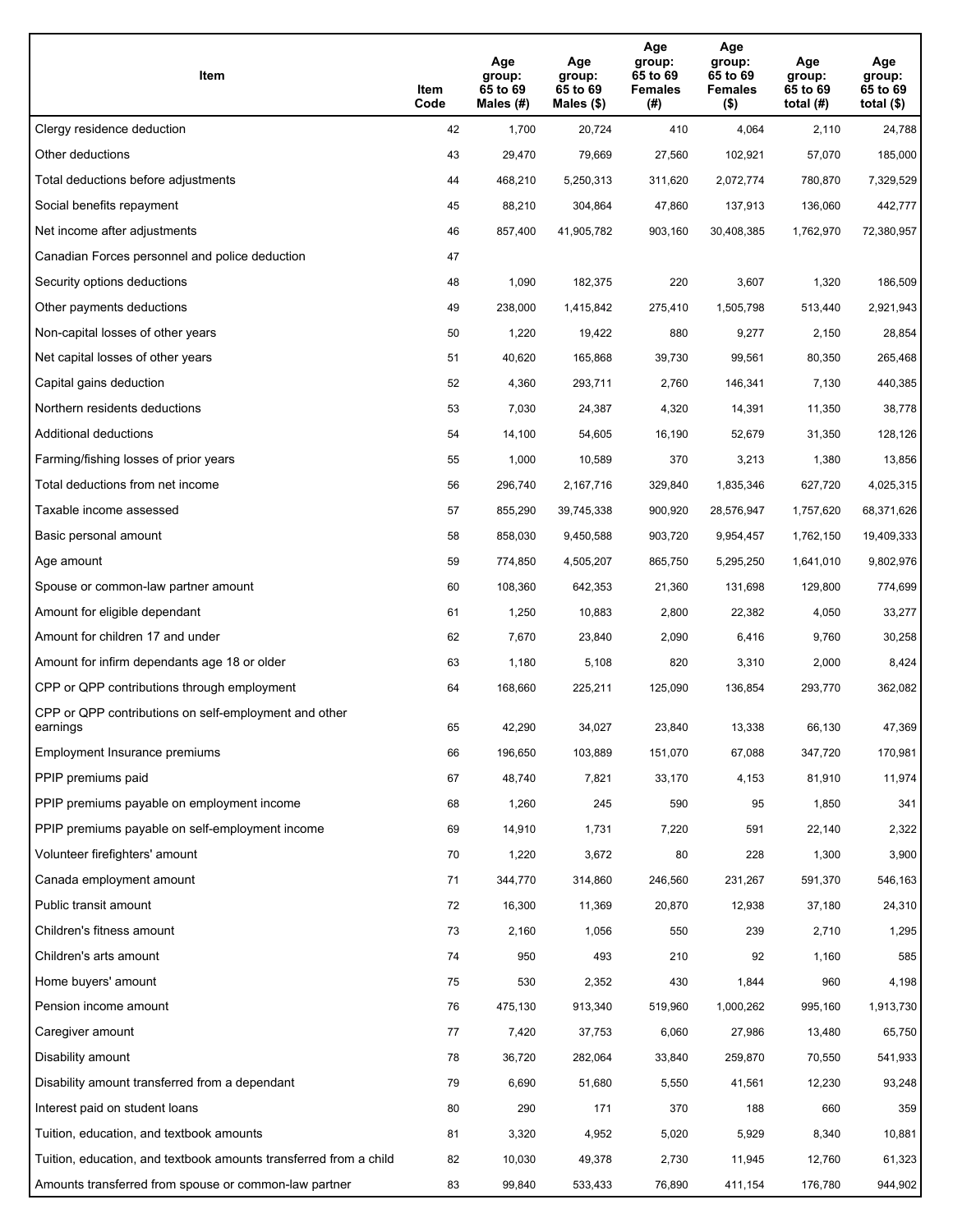| Item                                                | Item<br>Code | Age<br>group:<br>65 to 69<br>Males (#) | Age<br>group:<br>65 to 69<br>Males $(\$)$ | Age<br>group:<br>65 to 69<br><b>Females</b><br>(#) | Age<br>group:<br>65 to 69<br><b>Females</b><br>$($ \$) | Age<br>group:<br>65 to 69<br>total $(H)$ | Age<br>group:<br>65 to 69<br>total $($)$ |
|-----------------------------------------------------|--------------|----------------------------------------|-------------------------------------------|----------------------------------------------------|--------------------------------------------------------|------------------------------------------|------------------------------------------|
| Medical expenses                                    | 84           | 215,340                                | 533,663                                   | 260,300                                            | 597,999                                                | 475,670                                  | 1,131,736                                |
| Total tax credits on personal amounts               | 85           | 858,230                                | 2,662,681                                 | 903,740                                            | 2,735,878                                              | 1,762,390                                | 5,399,771                                |
| Allowable charitable donations and government gifts | 86           | 259,520                                | 614,873                                   | 205,130                                            | 301,339                                                | 464,690                                  | 916,448                                  |
| Eligible cultural and ecological gifts              | 87           | 320                                    | 2,678                                     | 280                                                | 3,179                                                  | 600                                      | 5,857                                    |
| Total tax credit on donations and gifts             | 88           | 258,930                                | 173,317                                   | 204,640                                            | 83,767                                                 | 463,620                                  | 257,152                                  |
| Total federal non-refundable tax credits            | 89           | 858,260                                | 2,835,999                                 | 903,740                                            | 2,819,645                                              | 1,762,470                                | 5,656,923                                |
| Federal dividend tax credit                         | 90           | 195,130                                | 597,819                                   | 183,100                                            | 311,084                                                | 378,240                                  | 908,918                                  |
| Overseas employment tax credit                      | 91           | 170                                    | 1,721                                     |                                                    |                                                        | 180                                      | 1,787                                    |
| Minimum tax carryover                               | 92           | 3,550                                  | 11,290                                    | 2,000                                              | 5,116                                                  | 5,550                                    | 16,408                                   |
| Basic federal tax                                   | 93           | 554,050                                | 4,455,445                                 | 491,360                                            | 2,238,617                                              | 1,046,370                                | 6,704,149                                |
| Federal Foreign Tax Credit                          | 94           | 74,500                                 | 47,859                                    | 75,330                                             | 19,678                                                 | 149,840                                  | 67,608                                   |
| Federal Political contribution tax credit           | 95           | 12,820                                 | 2,220                                     | 8,010                                              | 1,167                                                  | 20,830                                   | 3,387                                    |
| <b>Investment Tax Credit</b>                        | 96           | 2,360                                  | 5,176                                     | 950                                                | 1,102                                                  | 3,310                                    | 6,278                                    |
| Labour-sponsored funds tax credit                   | 97           | 530                                    | 298                                       | 300                                                | 147                                                    | 830                                      | 445                                      |
| Alternative minimum tax payable                     | 98           | 1,920                                  | 12,251                                    | 960                                                | 5,655                                                  | 2,890                                    | 17,910                                   |
| Net federal tax                                     | 99           | 551,780                                | 4,404,105                                 | 488,920                                            | 2,216,767                                              | 1,041,670                                | 6,634,340                                |
| CPP contributions on self-employment                | 100          | 29,450                                 | 44,848                                    | 17,840                                             | 18,826                                                 | 47,290                                   | 63,682                                   |
| Social Benefits repayment                           | 101          | 88,210                                 | 304,864                                   | 47,860                                             | 137,913                                                | 136,060                                  | 442,777                                  |
| Net Provincial Tax                                  | 102          | 438,980                                | 1,994,668                                 | 393,930                                            | 1,029,321                                              | 833,150                                  | 3,025,089                                |
| Total tax payable                                   | 103          | 589,850                                | 6,748,650                                 | 525,560                                            | 3,402,927                                              | 1,116,400                                | 10,166,153                               |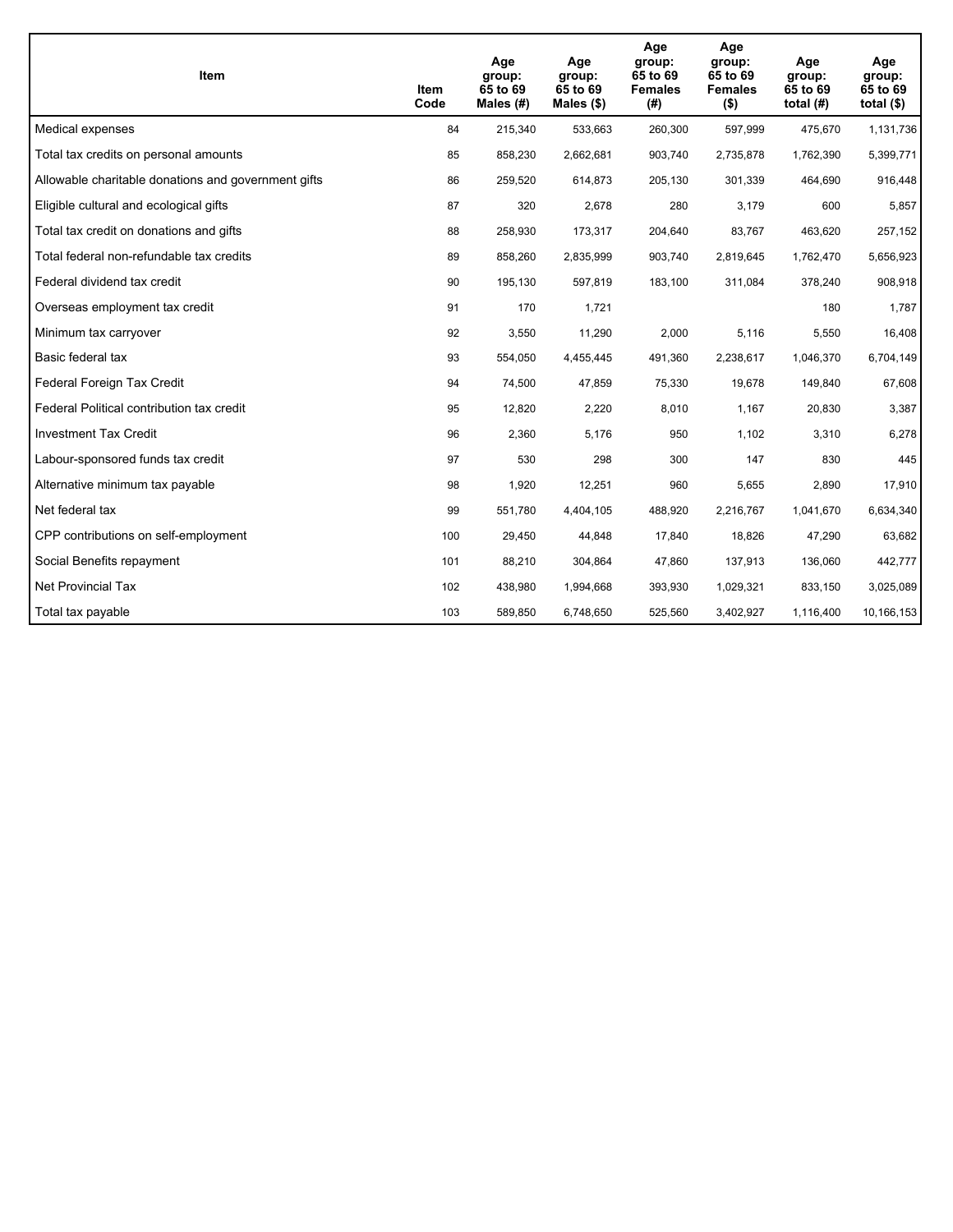| Item                                                                                           | Item<br>Code   | Age<br>group:<br>70 to 74<br>Males $(\#)$ | Age<br>group:<br>70 to 74<br>Males $(\$)$ | Age<br>group:<br>70 to 74<br><b>Females</b><br>(#) | Age<br>group:<br>70 to 74<br><b>Females</b><br>$($ \$) | Age<br>group:<br>70 to 74<br>total $(H)$ | Age<br>group:<br>70 to 74<br>total $(\$)$ |
|------------------------------------------------------------------------------------------------|----------------|-------------------------------------------|-------------------------------------------|----------------------------------------------------|--------------------------------------------------------|------------------------------------------|-------------------------------------------|
| Number of taxable returns                                                                      | $\mathbf{1}$   | 381,960                                   |                                           | 353,050                                            |                                                        | 735,730                                  |                                           |
| Number of non-taxable returns                                                                  | $\overline{c}$ | 229,600                                   |                                           | 312,860                                            |                                                        | 544,000                                  |                                           |
| Total number of returns                                                                        | 3              | 611,560                                   |                                           | 665,920                                            |                                                        | 1,279,730                                |                                           |
| Employment income                                                                              | 4              | 96,510                                    | 3,429,519                                 | 63,930                                             | 1,232,799                                              | 160,690                                  | 4,672,376                                 |
| Commissions (from employment)                                                                  | 5              | 2,300                                     | 107,885                                   | 970                                                | 11,437                                                 | 3,270                                    | 119,322                                   |
| Other employment income                                                                        | 6              | 78,100                                    | 120,940                                   | 38,630                                             | 38,693                                                 | 116,750                                  | 159,907                                   |
| Old Age Security pension (OASP)                                                                | $\overline{7}$ | 607,650                                   | 3,685,795                                 | 662,290                                            | 4,025,852                                              | 1,270,130                                | 7,711,787                                 |
| CPP or QPP benefits                                                                            | 8              | 586,540                                   | 4,458,186                                 | 605,870                                            | 3,679,403                                              | 1,192,480                                | 8,137,798                                 |
| Other pensions or superannuation                                                               | 9              | 410,270                                   | 9,454,313                                 | 387,760                                            | 6,212,197                                              | 798,120                                  | 15,667,523                                |
| Elected split-pension amount                                                                   | 10             | 42,130                                    | 293,846                                   | 157,280                                            | 1,790,041                                              | 199,420                                  | 2,084,146                                 |
| Universal Child Care Benefit (UCCB)                                                            | 11             | 110                                       | 132                                       | 190                                                | 236                                                    | 310                                      | 369                                       |
| Employment Insurance and other benefits                                                        | 12             | 11,610                                    | 78,246                                    | 4,360                                              | 20,396                                                 | 15,980                                   | 98,643                                    |
| Taxable amount of dividends from taxable Canadian corporations                                 | 13             | 163,120                                   | 2,897,573                                 | 164,930                                            | 1,575,347                                              | 328,060                                  | 4,473,153                                 |
| Interest and other investment income                                                           | 14             | 251,680                                   | 757,924                                   | 290,250                                            | 742,069                                                | 542,020                                  | 1,500,607                                 |
| Net partnership income (Limited or non-active partners only)                                   | 15             | 4,820                                     | 29,384                                    | 2,650                                              | 2,275                                                  | 8,550                                    | 27,484                                    |
| Net rental income                                                                              | 16             | 43,730                                    | 323,642                                   | 34,200                                             | 204,792                                                | 77,930                                   | 528,548                                   |
| Taxable capital gains                                                                          | 17             | 95,680                                    | 1,029,558                                 | 108,860                                            | 629,039                                                | 205,860                                  | 1,704,080                                 |
| Registered retirement savings plan income (RRSP)                                               | 18             | 43,480                                    | 483,943                                   | 40,110                                             | 363,164                                                | 83,590                                   | 847,122                                   |
| Other income                                                                                   | 19             | 127,980                                   | 614,826                                   | 130,470                                            | 391,034                                                | 258,490                                  | 1,013,991                                 |
| Net business income                                                                            | 20             | 36,660                                    | 329,211                                   | 20,250                                             | 121,307                                                | 57,120                                   | 452,015                                   |
| Net professional income                                                                        | 21             | 9,800                                     | 516,293                                   | 3,310                                              | 61,678                                                 | 13,130                                   | 579,030                                   |
| Net commission income                                                                          | 22             | 4,590                                     | 67,018                                    | 2,220                                              | 26,453                                                 | 6,810                                    | 93,497                                    |
| Net farming income                                                                             | 23             | 18,260                                    | 83,137                                    | 7,720                                              | 42,407                                                 | 26,020                                   | 125,836                                   |
| Net fishing income                                                                             | 24             | 670                                       | 7,767                                     | 70                                                 | 584                                                    | 740                                      | 8,351                                     |
| Workers' compensation benefits                                                                 | 25             | 19,880                                    | 152,082                                   | 8,250                                              | 75,069                                                 | 28,130                                   | 227,156                                   |
| Social assistance payments                                                                     | 26             | 31,380                                    | 65,216                                    | 42,270                                             | 72,085                                                 | 73,690                                   | 137,726                                   |
| Net federal supplements                                                                        | 27             | 182,020                                   | 839,256                                   | 239,650                                            | 1,227,597                                              | 421,670                                  | 2,066,872                                 |
| Total income assessed                                                                          | 28             | 611,220                                   | 29,826,966                                | 665,370                                            | 22,591,563                                             | 1,278,790                                | 52,484,217                                |
| Registered pension plan contributions (RPP)                                                    | 29             | 7,620                                     | 20,986                                    | 5,940                                              | 13,192                                                 | 13,560                                   | 34,180                                    |
| RRSP deduction                                                                                 | 30             | 32,120                                    | 363,305                                   | 17,880                                             | 231,434                                                | 50,000                                   | 594,753                                   |
| Deduction for elected split-pension amount                                                     | 31             | 195,220                                   | 2,229,506                                 | 42,810                                             | 299,539                                                | 238,040                                  | 2,529,084                                 |
| Annual union, professional, or like dues                                                       | 32             | 41,510                                    | 13,826                                    | 19,940                                             | 6,424                                                  | 61,450                                   | 20,250                                    |
| Child care expenses                                                                            | 33             | 100                                       | 196                                       |                                                    |                                                        | 140                                      | 246                                       |
| <b>Business investment loss</b>                                                                | 34             | 310                                       | 20,618                                    | 130                                                | 3,604                                                  | 450                                      | 24,222                                    |
| Moving expenses                                                                                | 35             | 200                                       | 1,360                                     | 70                                                 | 248                                                    | 270                                      | 1,608                                     |
| Support payments made                                                                          | 36             | 3,600                                     | 56,482                                    | 40                                                 | 238                                                    | 3,640                                    | 56,721                                    |
| Carrying charges and interest expenses                                                         | 37             | 113,870                                   | 277,690                                   | 97,390                                             | 179,788                                                | 211,300                                  | 458,313                                   |
| Deductions for CPP/QPP contributions on self-employment and other<br>earnings                  | 38             | 8,470                                     | 6,056                                     | 3,510                                              | 1,577                                                  | 11,980                                   | 7,633                                     |
| Deductions for provincial parental insurance plan (PPIP) premiums on<br>self-employment income | 39             | 6,770                                     | 591                                       | 2,480                                              | 142                                                    | 9,250                                    | 734                                       |
| Exploration and development expenses                                                           | 40             | 4,180                                     | 44,210                                    | 1,960                                              | 15,231                                                 | 7,070                                    | 63,762                                    |
| Other employment expenses                                                                      | 41             | 6,200                                     | 38,732                                    | 1,900                                              | 6,612                                                  | 8,090                                    | 45,344                                    |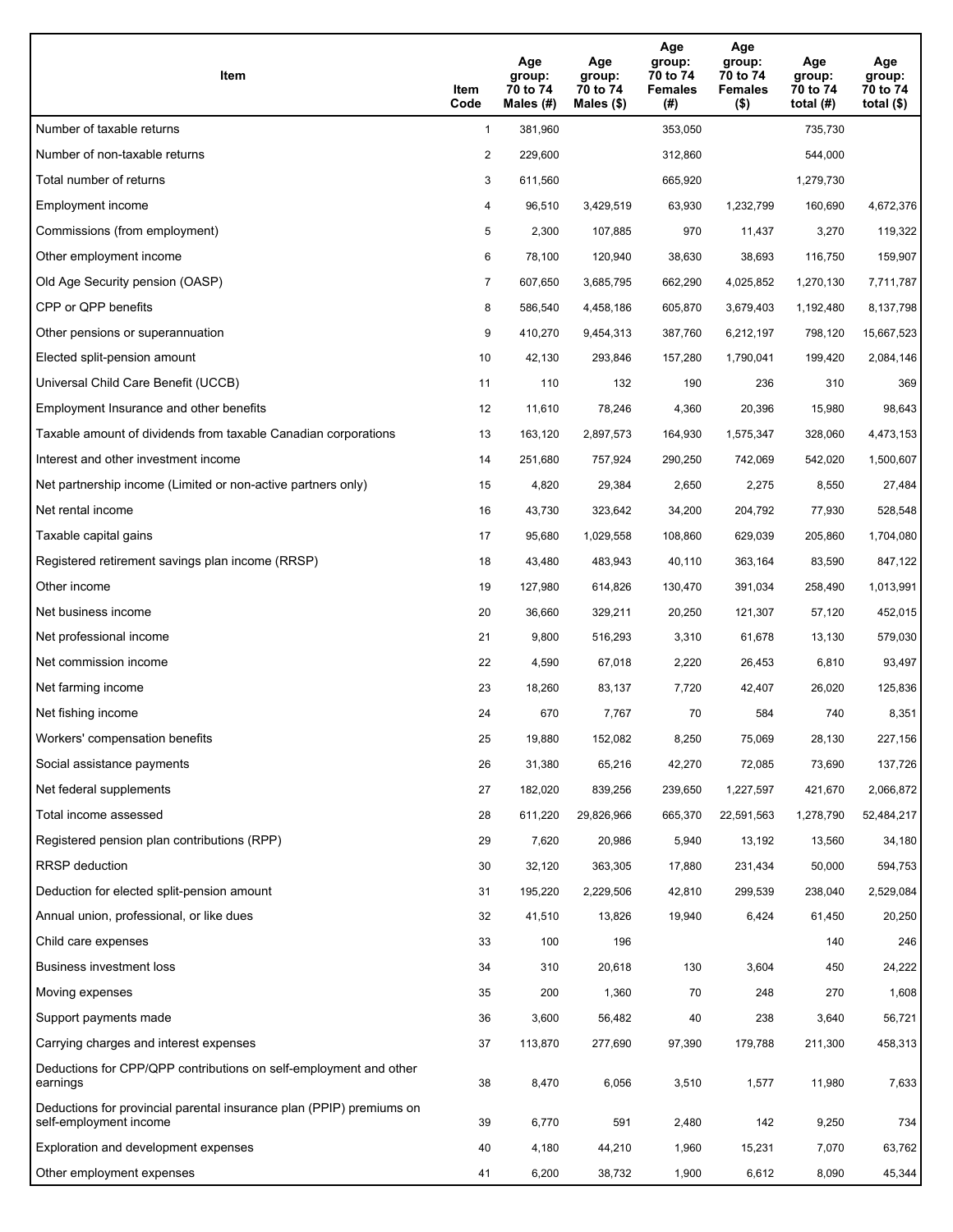| Item                                                              | Item<br>Code | Age<br>group:<br>70 to 74<br>Males (#) | Age<br>group:<br>70 to 74<br>Males (\$) | Age<br>group:<br>70 to 74<br><b>Females</b><br>(# ) | Age<br>group:<br>70 to 74<br><b>Females</b><br>$($ \$) | Age<br>group:<br>70 to 74<br>total $(H)$ | Age<br>group:<br>70 to 74<br>total $($)$ |
|-------------------------------------------------------------------|--------------|----------------------------------------|-----------------------------------------|-----------------------------------------------------|--------------------------------------------------------|------------------------------------------|------------------------------------------|
| Clergy residence deduction                                        | 42           | 870                                    | 8,331                                   | 150                                                 | 1,401                                                  | 1,020                                    | 9,733                                    |
| Other deductions                                                  | 43           | 18,360                                 | 100,143                                 | 18,180                                              | 237,880                                                | 36,550                                   | 338,770                                  |
| Total deductions before adjustments                               | 44           | 293,110                                | 3,182,153                               | 164,580                                             | 997,500                                                | 458,680                                  | 4,185,613                                |
| Social benefits repayment                                         | 45           | 50,060                                 | 189,516                                 | 36,060                                              | 116,023                                                | 86,120                                   | 305,548                                  |
| Net income after adjustments                                      | 46           | 610,390                                | 26,499,299                              | 665,010                                             | 21,488,257                                             | 1,277,360                                | 48,052,086                               |
| Canadian Forces personnel and police deduction                    | 47           |                                        |                                         |                                                     |                                                        |                                          |                                          |
| Security options deductions                                       | 48           | 330                                    | 46,302                                  | 50                                                  | 1,192                                                  | 380                                      | 47,495                                   |
| Other payments deductions                                         | 49           | 202,030                                | 1,056,070                               | 251,190                                             | 1,374,357                                              | 453,260                                  | 2,430,876                                |
| Non-capital losses of other years                                 | 50           | 550                                    | 11,814                                  | 340                                                 | 5,304                                                  | 930                                      | 17,828                                   |
| Net capital losses of other years                                 | 51           | 31,760                                 | 119,388                                 | 31,900                                              | 77,608                                                 | 63,670                                   | 197,173                                  |
| Capital gains deduction                                           | 52           | 3,000                                  | 196,454                                 | 1,950                                               | 105,319                                                | 4,950                                    | 301,879                                  |
| Northern residents deductions                                     | 53           | 4,080                                  | 13,118                                  | 2,640                                               | 8,439                                                  | 6,720                                    | 21,557                                   |
| Additional deductions                                             | 54           | 18,320                                 | 55,427                                  | 19,510                                              | 69,505                                                 | 38,860                                   | 145,440                                  |
| Farming/fishing losses of prior years                             | 55           | 690                                    | 7,333                                   | 200                                                 | 2,061                                                  | 890                                      | 9,397                                    |
| Total deductions from net income                                  | 56           | 249,920                                | 1,506,615                               | 296,760                                             | 1,644,436                                              | 547,780                                  | 3,173,005                                |
| Taxable income assessed                                           | 57           | 608,540                                | 24,998,089                              | 662,640                                             | 19,847,575                                             | 1,272,220                                | 44,893,782                               |
| Basic personal amount                                             | 58           | 610,390                                | 6,723,946                               | 665,210                                             | 7,328,981                                              | 1,275,980                                | 14,056,909                               |
| Age amount                                                        | 59           | 570,730                                | 3,445,951                               | 640,550                                             | 3,994,131                                              | 1,211,650                                | 7,442,428                                |
| Spouse or common-law partner amount                               | 60           | 58,700                                 | 268,041                                 | 10,820                                              | 68,450                                                 | 69,590                                   | 337,048                                  |
| Amount for eligible dependant                                     | 61           | 560                                    | 4,528                                   | 1,640                                               | 12,068                                                 | 2,190                                    | 16,601                                   |
| Amount for children 17 and under                                  | 62           | 2,380                                  | 7,201                                   | 890                                                 | 2,677                                                  | 3,270                                    | 9,878                                    |
| Amount for infirm dependants age 18 or older                      | 63           | 790                                    | 3,383                                   | 550                                                 | 2,271                                                  | 1,340                                    | 5,654                                    |
| CPP or QPP contributions through employment                       | 64           | 20,910                                 | 19,304                                  | 12,350                                              | 9,035                                                  | 33,260                                   | 28,341                                   |
| CPP or QPP contributions on self-employment and other<br>earnings | 65           | 8,470                                  | 6,056                                   | 3,510                                               | 1,577                                                  | 11,980                                   | 7,633                                    |
| Employment Insurance premiums                                     | 66           | 58,000                                 | 24,477                                  | 35,560                                              | 12,537                                                 | 93,560                                   | 37,016                                   |
| PPIP premiums paid                                                | 67           | 15,450                                 | 2,061                                   | 8,450                                               | 889                                                    | 23,900                                   | 2,950                                    |
| PPIP premiums payable on employment income                        | 68           | 350                                    | 53                                      | 140                                                 | 16                                                     | 490                                      | 69                                       |
| PPIP premiums payable on self-employment income                   | 69           | 6,820                                  | 763                                     | 2,490                                               | 184                                                    | 9,310                                    | 946                                      |
| Volunteer firefighters' amount                                    | 70           | 450                                    | 1,362                                   | 30                                                  | 81                                                     | 480                                      | 1,443                                    |
| Canada employment amount                                          | 71           | 156,700                                | 120,112                                 | 91,340                                              | 71,736                                                 | 248,050                                  | 191,863                                  |
| Public transit amount                                             | 72           | 8,270                                  | 4,391                                   | 11,640                                              | 5,293                                                  | 19,910                                   | 9,684                                    |
| Children's fitness amount                                         | 73           | 630                                    | 307                                     | 200                                                 | 90                                                     | 830                                      | 398                                      |
| Children's arts amount                                            | 74           | 260                                    | 127                                     | 70                                                  | 34                                                     | 340                                      | 160                                      |
| Home buyers' amount                                               | 75           | 230                                    | 959                                     | 180                                                 | 690                                                    | 400                                      | 1,649                                    |
| Pension income amount                                             | 76           | 424,830                                | 814,971                                 | 446,500                                             | 851,895                                                | 871,410                                  | 1,667,020                                |
| Caregiver amount                                                  | 77           | 3,800                                  | 19,749                                  | 2,990                                               | 14,324                                                 | 6,790                                    | 34,082                                   |
| Disability amount                                                 | 78           | 30,680                                 | 235,823                                 | 27,940                                              | 214,705                                                | 58,630                                   | 450,536                                  |
| Disability amount transferred from a dependant                    | 79           | 3,750                                  | 28,153                                  | 3,090                                               | 22,833                                                 | 6,830                                    | 50,986                                   |
| Interest paid on student loans                                    | 80           | 50                                     | 27                                      | 70                                                  | 31                                                     | 130                                      | 57                                       |
| Tuition, education, and textbook amounts                          | 81           | 1,430                                  | 1,720                                   | 2,390                                               | 2,097                                                  | 3,820                                    | 3,817                                    |
| Tuition, education, and textbook amounts transferred from a child | 82           | 2,590                                  | 11,977                                  | 740                                                 | 3,243                                                  | 3,340                                    | 15,220                                   |
| Amounts transferred from spouse or common-law partner             | 83           | 119,270                                | 684,078                                 | 57,390                                              | 301,472                                                | 176,710                                  | 985,890                                  |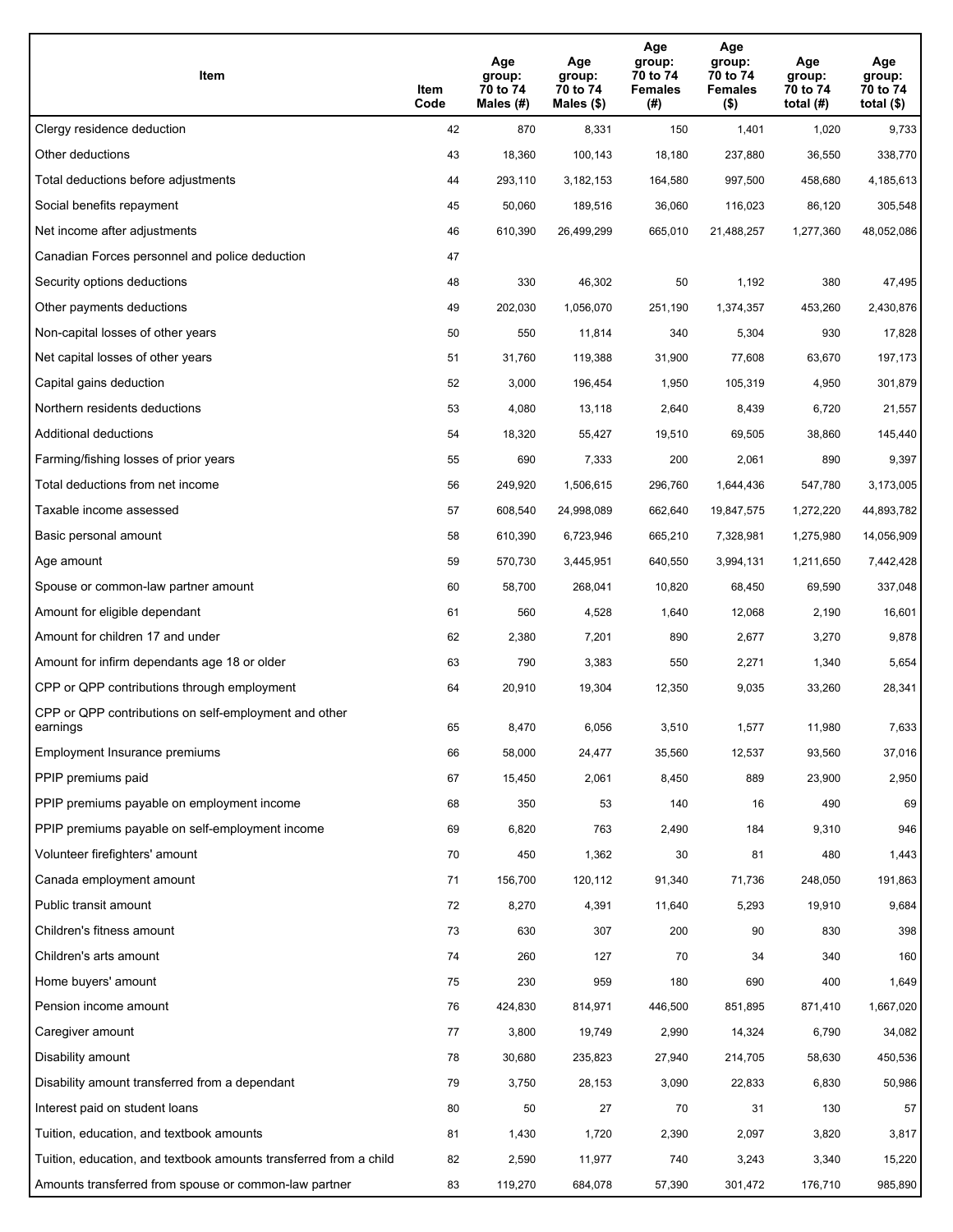| <b>Item</b>                                         | Item<br>Code | Age<br>group:<br>70 to 74<br>Males (#) | Age<br>group:<br>70 to 74<br>Males $(\$)$ | Age<br>group:<br>70 to 74<br><b>Females</b><br>(#) | Age<br>group:<br>70 to 74<br><b>Females</b><br>$($ \$) | Age<br>group:<br>70 to 74<br>total $(H)$ | Age<br>group:<br>70 to 74<br>total $($)$ |
|-----------------------------------------------------|--------------|----------------------------------------|-------------------------------------------|----------------------------------------------------|--------------------------------------------------------|------------------------------------------|------------------------------------------|
| Medical expenses                                    | 84           | 173,450                                | 458,956                                   | 200,890                                            | 488,769                                                | 374,380                                  | 947,917                                  |
| Total tax credits on personal amounts               | 85           | 610,440                                | 1,933,273                                 | 665,220                                            | 2,011,517                                              | 1,276,040                                | 3,945,931                                |
| Allowable charitable donations and government gifts | 86           | 192,490                                | 471,373                                   | 155,950                                            | 265,703                                                | 348,460                                  | 737,149                                  |
| Eligible cultural and ecological gifts              | 87           | 270                                    | 5,507                                     | 220                                                | 2,087                                                  | 490                                      | 7,758                                    |
| Total tax credit on donations and gifts             | 88           | 192,240                                | 133,855                                   | 155,580                                            | 74,096                                                 | 347,850                                  | 208,020                                  |
| Total federal non-refundable tax credits            | 89           | 610,470                                | 2,067,128                                 | 665,220                                            | 2,085,613                                              | 1,276,080                                | 4,153,951                                |
| Federal dividend tax credit                         | 90           | 141,140                                | 403,223                                   | 138,470                                            | 219,530                                                | 279,620                                  | 622,783                                  |
| Overseas employment tax credit                      | 91           | 30                                     | 268                                       |                                                    |                                                        | 30                                       | 279                                      |
| Minimum tax carryover                               | 92           | 2,020                                  | 6,984                                     | 1,180                                              | 3,285                                                  | 3,190                                    | 10,270                                   |
| Basic federal tax                                   | 93           | 353,780                                | 2,498,101                                 | 330,610                                            | 1,485,773                                              | 685,090                                  | 3,994,483                                |
| Federal Foreign Tax Credit                          | 94           | 57,140                                 | 25,347                                    | 59,980                                             | 15,892                                                 | 117,130                                  | 41,252                                   |
| Federal Political contribution tax credit           | 95           | 11,550                                 | 1,935                                     | 6,880                                              | 1,031                                                  | 18,430                                   | 2,966                                    |
| <b>Investment Tax Credit</b>                        | 96           | 1,680                                  | 4,506                                     | 840                                                | 1,104                                                  | 2,520                                    | 5,610                                    |
| Labour-sponsored funds tax credit                   | 97           | 110                                    | 70                                        | 70                                                 | 47                                                     | 170                                      | 117                                      |
| Alternative minimum tax payable                     | 98           | 950                                    | 7,488                                     | 530                                                | 3,650                                                  | 1,490                                    | 11,142                                   |
| Net federal tax                                     | 99           | 351,950                                | 2,465,234                                 | 328,720                                            | 1,467,928                                              | 681,370                                  | 3,947,493                                |
| CPP contributions on self-employment                | 100          |                                        |                                           |                                                    |                                                        |                                          |                                          |
| Social Benefits repayment                           | 101          | 50,060                                 | 189,516                                   | 36,060                                             | 116,023                                                | 86,120                                   | 305,548                                  |
| Net Provincial Tax                                  | 102          | 290,140                                | 1,089,289                                 | 266,980                                            | 669,492                                                | 557,250                                  | 1,759,816                                |
| Total tax payable                                   | 103          | 381,960                                | 3,746,069                                 | 353,050                                            | 2,254,250                                              | 735,730                                  | 6,015,693                                |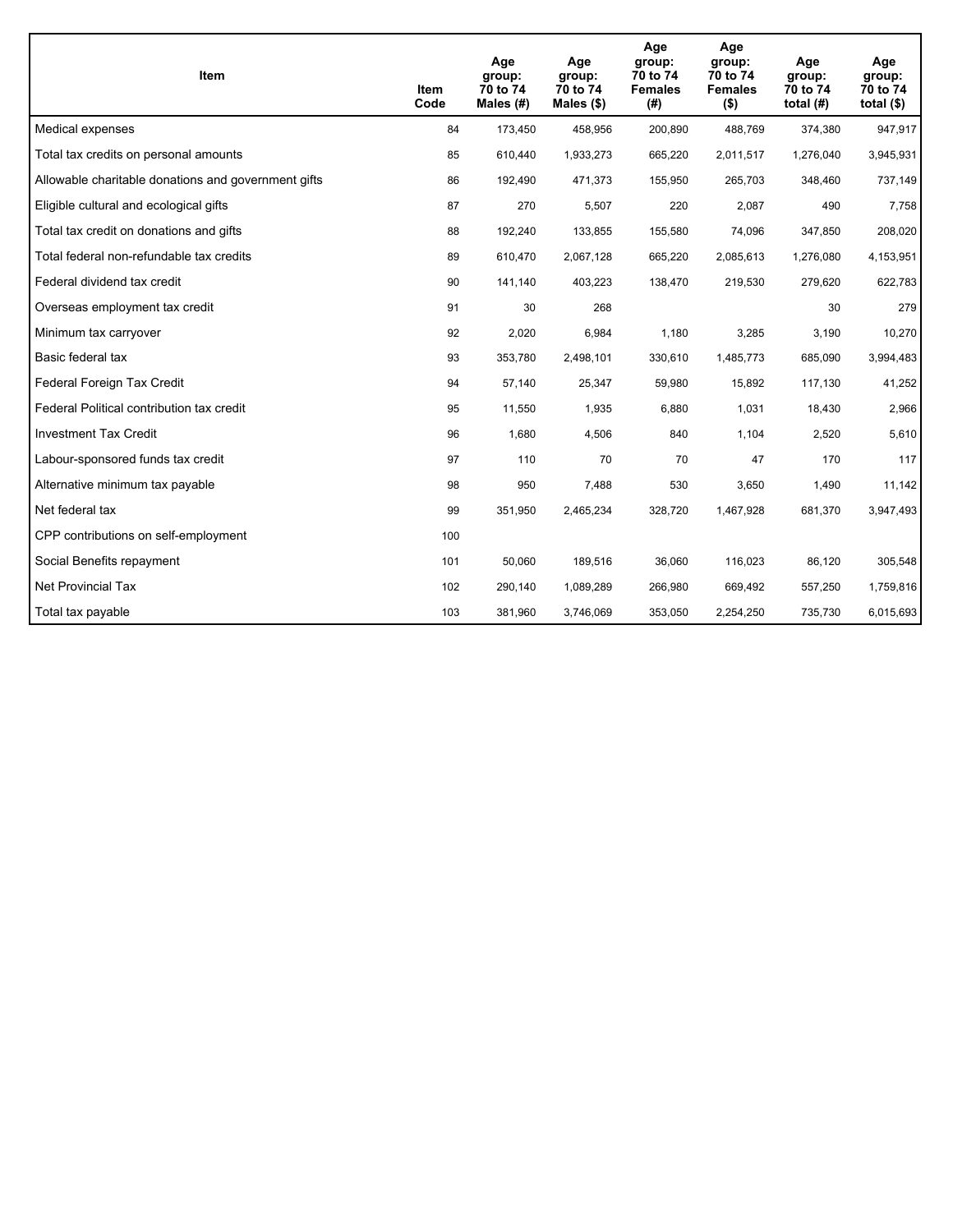| Item                                                                                           | Item<br>Code   | Age<br>group:<br>75 and<br>over<br>Males (#) | Age<br>group:<br>75 and<br>over<br>Males $(\$)$ | Age<br>group:<br>75 and<br>over<br><b>Females</b><br>(# ) | Age<br>group:<br>75 and<br>over<br>Females<br>$($ \$) | Age<br>group:<br>75 and<br>over total<br>(# ) | Age<br>group:<br>75 and<br>over total<br>$($ \$) |
|------------------------------------------------------------------------------------------------|----------------|----------------------------------------------|-------------------------------------------------|-----------------------------------------------------------|-------------------------------------------------------|-----------------------------------------------|--------------------------------------------------|
| Number of taxable returns                                                                      | $\mathbf{1}$   | 585,010                                      |                                                 | 654,780                                                   |                                                       | 1,240,950                                     |                                                  |
| Number of non-taxable returns                                                                  | 2              | 448,700                                      |                                                 | 795,910                                                   |                                                       | 1,246,380                                     |                                                  |
| Total number of returns                                                                        | 3              | 1,033,720                                    |                                                 | 1,450,690                                                 |                                                       | 2,487,330                                     |                                                  |
| Employment income                                                                              | 4              | 54,640                                       | 1,846,699                                       | 33,860                                                    | 520,813                                               | 88,830                                        | 2,371,316                                        |
| Commissions (from employment)                                                                  | 5              | 890                                          | 36.136                                          | 330                                                       | 3,502                                                 | 1,220                                         | 39,638                                           |
| Other employment income                                                                        | 6              | 124,960                                      | 108,052                                         | 58,540                                                    | 42,235                                                | 183,510                                       | 150,593                                          |
| Old Age Security pension (OASP)                                                                | $\overline{7}$ | 1,028,400                                    | 6,138,294                                       | 1,445,560                                                 | 8,674,862                                             | 2,474,400                                     | 14,813,639                                       |
| CPP or QPP benefits                                                                            | 8              | 980,310                                      | 7,815,282                                       | 1,281,720                                                 | 8,426,098                                             | 2,262,220                                     | 16,242,189                                       |
| Other pensions or superannuation                                                               | 9              | 746,820                                      | 15,565,448                                      | 872,320                                                   | 11,871,941                                            | 1,619,290                                     | 27,439,460                                       |
| Elected split-pension amount                                                                   | 10             | 61,390                                       | 397,946                                         | 189,040                                                   | 2,063,601                                             | 250,430                                       | 2,461,627                                        |
| Universal Child Care Benefit (UCCB)                                                            | 11             | 50                                           | 71                                              | 60                                                        | 63                                                    | 110                                           | 134                                              |
| Employment Insurance and other benefits                                                        | 12             | 3,630                                        | 20,610                                          | 1,200                                                     | 4,560                                                 | 4,820                                         | 25,170                                           |
| Taxable amount of dividends from taxable Canadian corporations                                 | 13             | 286,830                                      | 4,952,101                                       | 361,730                                                   | 3,892,821                                             | 648,600                                       | 8,847,026                                        |
| Interest and other investment income                                                           | 14             | 545,740                                      | 1,899,408                                       | 790,600                                                   | 2,606,723                                             | 1,336,510                                     | 4,508,864                                        |
| Net partnership income (Limited or non-active partners only)                                   | 15             | 6,680                                        | 30,567                                          | 4,720                                                     | 4,400                                                 | 12,350                                        | 32,896                                           |
| Net rental income                                                                              | 16             | 59,770                                       | 621,626                                         | 53,480                                                    | 408,927                                               | 113,250                                       | 1,030,661                                        |
| Taxable capital gains                                                                          | 17             | 181,390                                      | 2,524,148                                       | 252,600                                                   | 2,497,210                                             | 435,470                                       | 5,109,081                                        |
| Registered retirement savings plan income (RRSP)                                               | 18             | 53,820                                       | 346,501                                         | 72,590                                                    | 375,200                                               | 126,420                                       | 721,739                                          |
| Other income                                                                                   | 19             | 232,490                                      | 1,309,729                                       | 300,580                                                   | 1,462,365                                             | 533,140                                       | 2,773,422                                        |
| Net business income                                                                            | 20             | 26,000                                       | 178,538                                         | 13,360                                                    | 58,494                                                | 39,540                                        | 239,966                                          |
| Net professional income                                                                        | 21             | 7,830                                        | 280,851                                         | 1,810                                                     | 23,145                                                | 9,650                                         | 304,365                                          |
| Net commission income                                                                          | 22             | 3,210                                        | 29,067                                          | 1,400                                                     | 7,423                                                 | 4,610                                         | 36,490                                           |
| Net farming income                                                                             | 23             | 27,430                                       | 156,705                                         | 12,480                                                    | 84,311                                                | 39,960                                        | 241,509                                          |
| Net fishing income                                                                             | 24             | 460                                          | 4,690                                           | 70                                                        | 291                                                   | 520                                           | 4,981                                            |
| Workers' compensation benefits                                                                 | 25             | 39,650                                       | 277,894                                         | 17,780                                                    | 180,917                                               | 57,420                                        | 458,811                                          |
| Social assistance payments                                                                     | 26             | 67,170                                       | 128,732                                         | 127,450                                                   | 214,161                                               | 194,710                                       | 343,707                                          |
| Net federal supplements                                                                        | 27             | 343,770                                      | 1,503,711                                       | 677,040                                                   | 3,567,735                                             | 1,020,840                                     | 5,071,617                                        |
| Total income assessed                                                                          | 28             | 1,033,110                                    | 46,173,995                                      | 1,449,960                                                 | 47,040,405                                            | 2,485,950                                     | 93,318,706                                       |
| Registered pension plan contributions (RPP)                                                    | 29             | 2,760                                        | 3,294                                           | 1,700                                                     | 2,100                                                 | 4,460                                         | 5,394                                            |
| RRSP deduction                                                                                 | 30             | 6,690                                        | 76,346                                          | 3,110                                                     | 69,646                                                | 9,800                                         | 145,992                                          |
| Deduction for elected split-pension amount                                                     | 31             | 279,890                                      | 3,033,067                                       | 39,130                                                    | 236,372                                               | 319,030                                       | 3,269,492                                        |
| Annual union, professional, or like dues                                                       | 32             | 39,150                                       | 7,068                                           | 13,620                                                    | 1,883                                                 | 52,770                                        | 8,951                                            |
| Child care expenses                                                                            | 33             | 30                                           | 50                                              |                                                           |                                                       | 40                                            | 74                                               |
| <b>Business investment loss</b>                                                                | 34             | 220                                          | 9,756                                           | 120                                                       | 3,771                                                 | 330                                           | 13,527                                           |
| Moving expenses                                                                                | 35             | 100                                          | 376                                             | 80                                                        | 166                                                   | 180                                           | 542                                              |
| Support payments made                                                                          | 36             | 5,290                                        | 64,155                                          | 50                                                        | 407                                                   | 5,350                                         | 64,591                                           |
| Carrying charges and interest expenses                                                         | 37             | 215,800                                      | 424,789                                         | 246,460                                                   | 446,078                                               | 462,330                                       | 871,103                                          |
| Deductions for CPP/QPP contributions on self-employment and other<br>earnings                  | 38             | 3,270                                        | 2,817                                           | 910                                                       | 476                                                   | 4,180                                         | 3,293                                            |
| Deductions for provincial parental insurance plan (PPIP) premiums on<br>self-employment income | 39             | 3,900                                        | 331                                             | 1,140                                                     | 59                                                    | 5,040                                         | 390                                              |
| Exploration and development expenses                                                           | 40             | 6,950                                        | 77,621                                          | 4,580                                                     | 31,726                                                | 12,350                                        | 113,276                                          |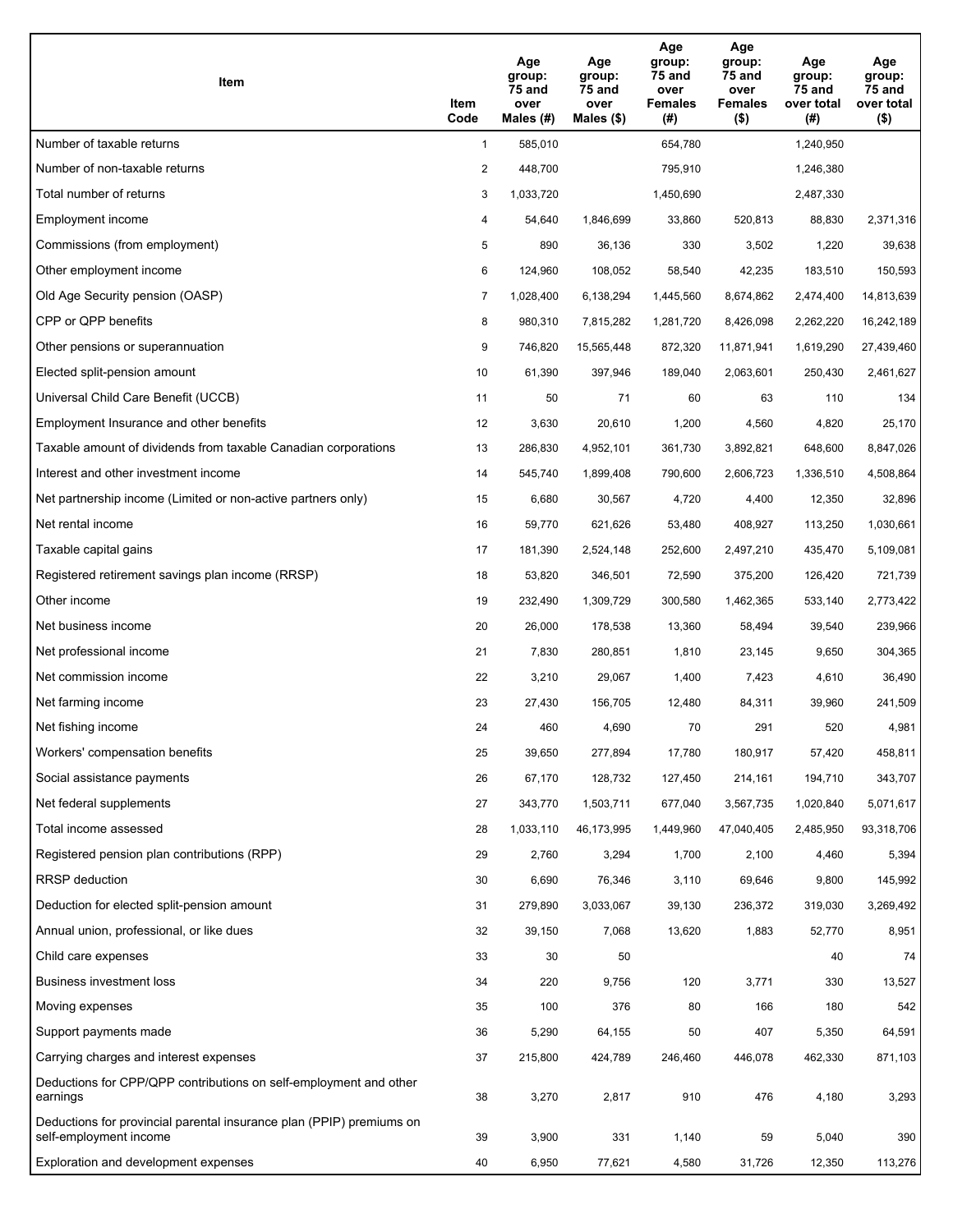| Item                                                              | Item<br>Code | Age<br>group:<br>75 and<br>over Males<br>(# ) | Age<br>group:<br>75 and<br>over Males<br>$($ \$) | Age<br>group:<br>75 and<br>over<br><b>Females</b><br>(#) | Age<br>group:<br>75 and<br>over<br><b>Females</b><br>$($ \$) | Age<br>group:<br>75 and<br>over total<br>(#) | Age<br>group:<br>75 and<br>over total<br>$($ \$) |
|-------------------------------------------------------------------|--------------|-----------------------------------------------|--------------------------------------------------|----------------------------------------------------------|--------------------------------------------------------------|----------------------------------------------|--------------------------------------------------|
| Other employment expenses                                         | 41           | 2,550                                         | 13,439                                           | 750                                                      | 2,632                                                        | 3,290                                        | 16,071                                           |
| Clergy residence deduction                                        | 42           | 660                                           | 5,466                                            | 80                                                       | 381                                                          | 740                                          | 5,847                                            |
| Other deductions                                                  | 43           | 32,890                                        | 235,228                                          | 43,050                                                   | 531,398                                                      | 75,970                                       | 767,301                                          |
| Total deductions before adjustments                               | 44           | 435,650                                       | 3,954,758                                        | 307,660                                                  | 1,328,877                                                    | 744,220                                      | 5,288,558                                        |
| Social benefits repayment                                         | 45           | 74,460                                        | 281,120                                          | 73,630                                                   | 258,015                                                      | 148,080                                      | 539,135                                          |
| Net income after adjustments                                      | 46           | 1,032,340                                     | 41,969,978                                       | 1,449,530                                                | 45,476,256                                                   | 2,484,480                                    | 87,547,442                                       |
| Canadian Forces personnel and police deduction                    | 47           |                                               |                                                  |                                                          |                                                              |                                              |                                                  |
| Security options deductions                                       | 48           | 160                                           | 21,242                                           |                                                          |                                                              | 170                                          | 21,533                                           |
| Other payments deductions                                         | 49           | 386,320                                       | 1,909,667                                        | 703,430                                                  | 3,961,311                                                    | 1,089,850                                    | 5,871,964                                        |
| Non-capital losses of other years                                 | 50           | 430                                           | 7,329                                            | 260                                                      | 5,287                                                        | 700                                          | 12,656                                           |
| Net capital losses of other years                                 | 51           | 55,980                                        | 226,868                                          | 66,420                                                   | 190,867                                                      | 122,410                                      | 418,304                                          |
| Capital gains deduction                                           | 52           | 5,370                                         | 447,973                                          | 4,170                                                    | 309,564                                                      | 9,540                                        | 757,537                                          |
| Northern residents deductions                                     | 53           | 4,950                                         | 14,774                                           | 4,600                                                    | 13,173                                                       | 9,550                                        | 27,949                                           |
| Additional deductions                                             | 54           | 43,800                                        | 153,887                                          | 59,870                                                   | 310,756                                                      | 104,770                                      | 483,811                                          |
| Farming/fishing losses of prior years                             | 55           | 770                                           | 7,685                                            | 160                                                      | 1,319                                                        | 930                                          | 9,052                                            |
| Total deductions from net income                                  | 56           | 474,160                                       | 2,791,452                                        | 803,070                                                  | 4,793,450                                                    | 1,278,430                                    | 7,605,761                                        |
| Taxable income assessed                                           | 57           | 1,028,460                                     | 39,187,910                                       | 1,439,590                                                | 40,698,022                                                   | 2,469,770                                    | 79,970,877                                       |
| Basic personal amount                                             | 58           | 1,032,110                                     | 11,379,602                                       | 1,449,570                                                | 15,986,452                                                   | 2,482,500                                    | 27,374,949                                       |
| Age amount                                                        | 59           | 974,350                                       | 6,042,998                                        | 1,396,380                                                | 8,914,954                                                    | 2,371,530                                    | 14,963,282                                       |
| Spouse or common-law partner amount                               | 60           | 89,590                                        | 310,229                                          | 13,540                                                   | 80,646                                                       | 103,210                                      | 391,499                                          |
| Amount for eligible dependant                                     | 61           | 700                                           | 4,654                                            | 2,440                                                    | 14,290                                                       | 3,150                                        | 18,968                                           |
| Amount for children 17 and under                                  | 62           | 1,200                                         | 3,527                                            | 500                                                      | 1,450                                                        | 1,700                                        | 4,976                                            |
| Amount for infirm dependants age 18 or older                      | 63           | 1,200                                         | 5,018                                            | 1,030                                                    | 4,394                                                        | 2,230                                        | 9,418                                            |
| CPP or QPP contributions through employment                       | 64           | 5,620                                         | 5,256                                            | 2,770                                                    | 2,187                                                        | 8,390                                        | 7,443                                            |
| CPP or QPP contributions on self-employment and other<br>earnings | 65           | 3,270                                         | 2,817                                            | 910                                                      | 476                                                          | 4,180                                        | 3,293                                            |
| Employment Insurance premiums                                     | 66           | 20,500                                        | 7,116                                            | 10,230                                                   | 3,002                                                        | 30,740                                       | 10,121                                           |
| PPIP premiums paid                                                | 67           | 5,980                                         | 735                                              | 2,890                                                    | 299                                                          | 8,870                                        | 1,034                                            |
| PPIP premiums payable on employment income                        | 68           | 120                                           | 17                                               | 50                                                       | 5                                                            | 170                                          | 22                                               |
| PPIP premiums payable on self-employment income                   | 69           | 3,930                                         | 427                                              | 1,140                                                    | 76                                                           | 5,080                                        | 503                                              |
| Volunteer firefighters' amount                                    | 70           | 230                                           | 678                                              | 30                                                       | 87                                                           | 260                                          | 765                                              |
| Canada employment amount                                          | 71           | 166,880                                       | 90,199                                           | 82,860                                                   | 44,615                                                       | 249,750                                      | 134,828                                          |
| Public transit amount                                             | 72           | 11,210                                        | 5,085                                            | 19,550                                                   | 7,289                                                        | 30,760                                       | 12,375                                           |
| Children's fitness amount                                         | 73           | 290                                           | 127                                              | 90                                                       | 34                                                           | 390                                          | 161                                              |
| Children's arts amount                                            | 74           |                                               |                                                  | 40                                                       | 19                                                           | 170                                          | 74                                               |
| Home buyers' amount                                               | 75           | 160                                           | 621                                              | 150                                                      | 564                                                          | 310                                          | 1,185                                            |
| Pension income amount                                             | 76           | 765,800                                       | 1,446,337                                        | 937,560                                                  | 1,734,953                                                    | 1,703,510                                    | 3,181,565                                        |
| Caregiver amount                                                  | 77           | 4,070                                         | 22,259                                           | 4,040                                                    | 20,169                                                       | 8,110                                        | 42,439                                           |
| Disability amount                                                 | 78           | 100,960                                       | 775,890                                          | 142,700                                                  | 1,095,329                                                    | 243,680                                      | 1,871,351                                        |
| Disability amount transferred from a dependant                    | 79           | 4,320                                         | 31,869                                           | 4,660                                                    | 34,603                                                       | 8,980                                        | 66,480                                           |
| Interest paid on student loans                                    | 80           | 30                                            | 41                                               | 20                                                       | 25                                                           | 50                                           | 66                                               |
| Tuition, education, and textbook amounts                          | 81           | 900                                           | 747                                              | 1,620                                                    | 939                                                          | 2,520                                        | 1,686                                            |